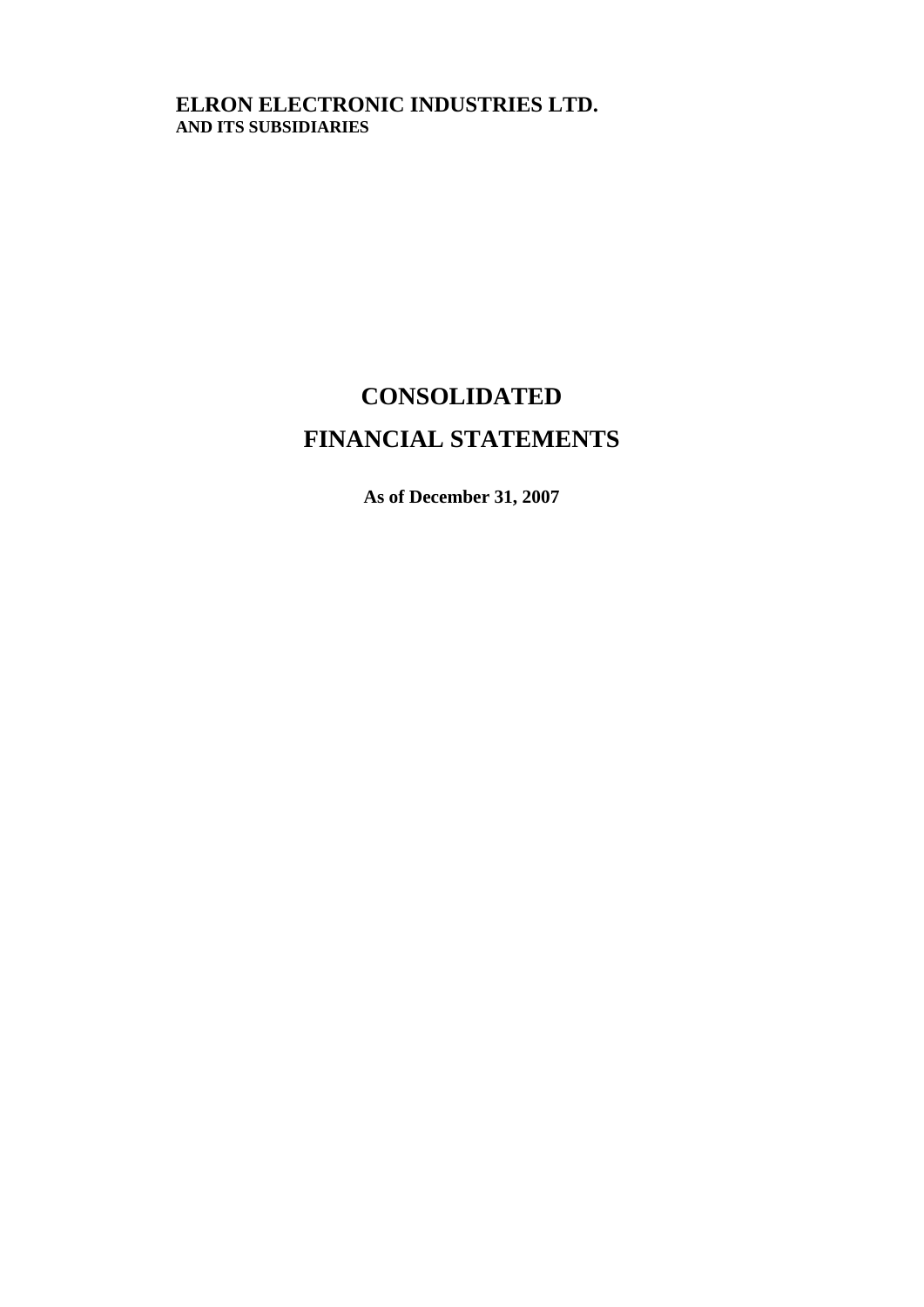## **ELRON ELECTRONIC INDUSTRIES LTD. AND ITS SUBSIDIARIES**

## **CONSOLIDATED FINANCIAL STATEMENTS**

## **AS OF DECEMBER 31, 2007**

## **INDEX**

|                                                       | Page             |
|-------------------------------------------------------|------------------|
|                                                       |                  |
| <b>Consolidated Balance Sheets</b>                    | $2 - 3$          |
| <b>Consolidated Statements of Operations</b>          | $\boldsymbol{4}$ |
| <b>Statements of Shareholders' Equity</b>             | 5                |
| <b>Consolidated Statements of Cash Flows</b>          | $6 - 7$          |
| <b>Notes to the Consolidated Financial Statements</b> | $8 - 62$         |
| <b>Annex to the Consolidated Financial Statements</b> | 63               |

- **- - - - - - - - - - - - - - -**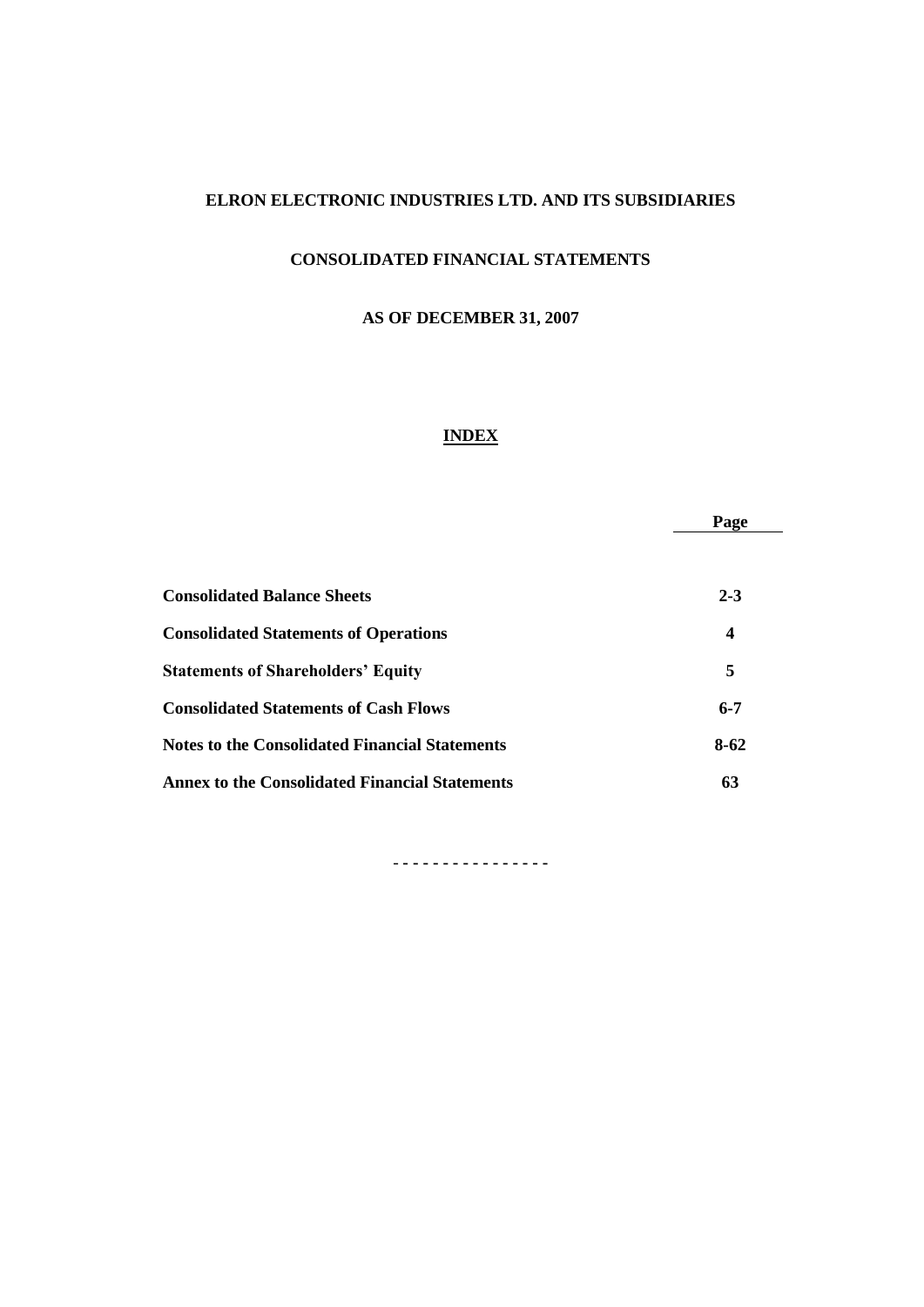#### **CONSOLIDATED BALANCE SHEETS**

## **U.S. dollars in thousands, except share and per share data**

|                                                                                                                                                                                               |                   | December 31,                        |                                     |  |  |
|-----------------------------------------------------------------------------------------------------------------------------------------------------------------------------------------------|-------------------|-------------------------------------|-------------------------------------|--|--|
|                                                                                                                                                                                               | <b>Note</b>       | 2007                                | 2006                                |  |  |
| <b>ASSETS</b><br><b>CURRENT ASSETS</b>                                                                                                                                                        |                   |                                     |                                     |  |  |
| Cash and cash equivalents<br>Short-term investments<br>Restricted cash                                                                                                                        | 4<br>5<br>3.e.    | \$<br>20,090<br>16,900<br>7,642     | $\mathbb{S}$<br>52,954<br>19,917    |  |  |
| Available for sale marketable securities<br>Trade receivables<br>Other receivables and prepaid expenses *                                                                                     | 6                 | 29,730<br>1,043<br>5,269            | 55,862<br>642<br>3,043              |  |  |
| Inventories                                                                                                                                                                                   |                   | 1,732                               | 1,615                               |  |  |
| Total current assets                                                                                                                                                                          |                   | 82,406                              | 134,033                             |  |  |
| <b>INVESTMENTS AND LONG-TERM RECEIVABLES</b><br>Investments in affiliated companies<br>Investments in other companies and long-term receivables *<br>Deferred taxes<br>Severance pay deposits | $\tau$<br>8<br>14 | 131,351<br>73,718<br>2,204<br>1,808 | 100,392<br>68,215<br>9,182<br>1,542 |  |  |
| Total investments and long-term receivables                                                                                                                                                   |                   | 209,081                             | 179,331                             |  |  |
| PROPERTY AND EQUIPMENT, NET                                                                                                                                                                   | 9                 | 1,936                               | 7,223                               |  |  |
| <b>INTANGIBLE ASSETS</b><br>Goodwill<br>Other intangible assets                                                                                                                               | 10                | 2,742<br>2,782                      | 2,742<br>2,800                      |  |  |
| Total intangible assets                                                                                                                                                                       |                   | 5,524                               | 5,542                               |  |  |
| <b>Total assets</b>                                                                                                                                                                           |                   | 298,947<br>\$                       | \$<br>326,129                       |  |  |

\* Includes short-term receivables from related parties in the aggregate amount of \$169 and \$95 as of December 31, 2007 and 2006, respectively, and long-term receivables from related parties in the aggregate amount of \$0 and \$467 as of December 31, 2007 and 2006, respectively.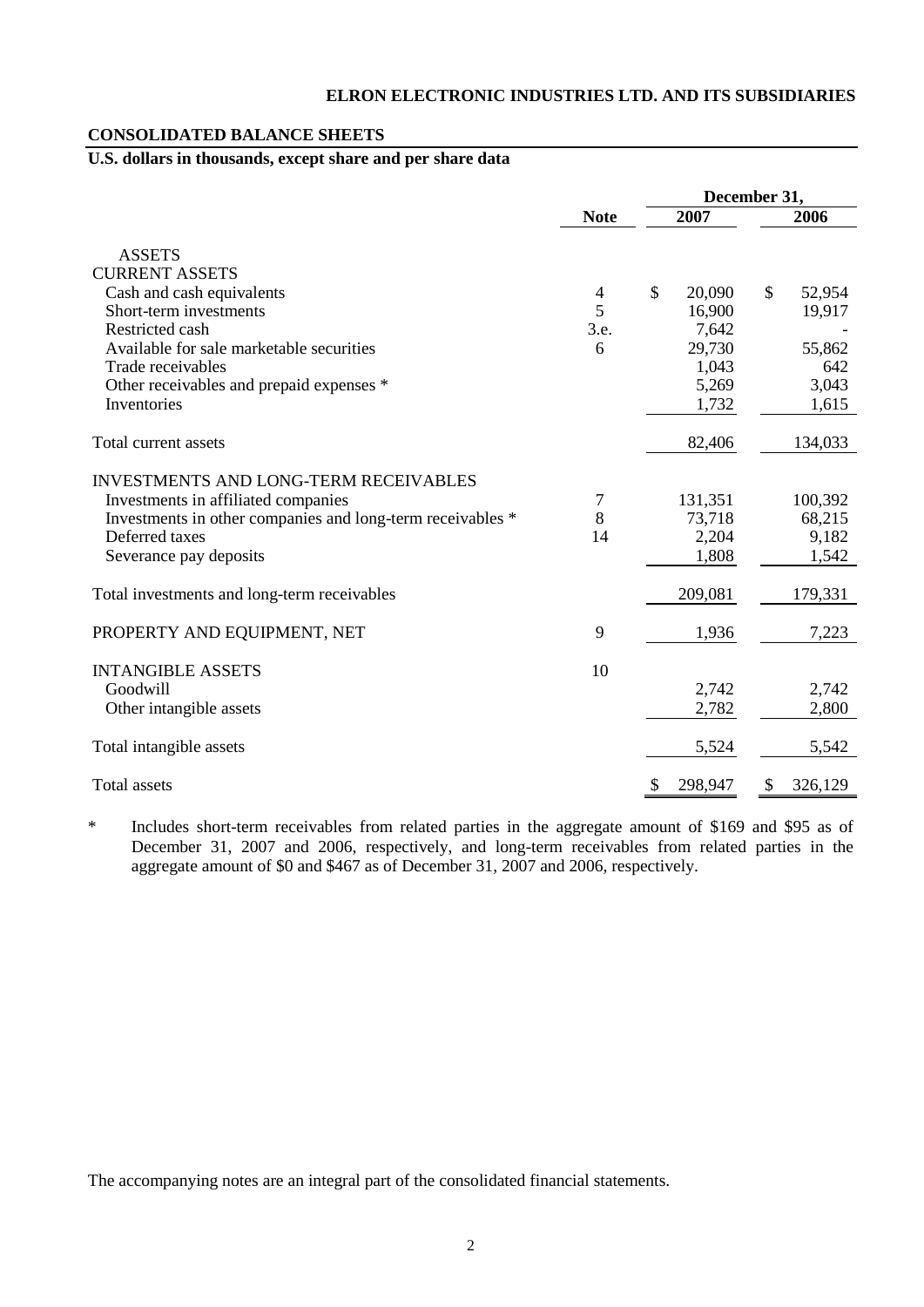## **CONSOLIDATED BALANCE SHEETS**

## **U.S. dollars in thousands, except share and per share data**

|                                                                                                                                                                                    |             | December 31,  |           |    |         |
|------------------------------------------------------------------------------------------------------------------------------------------------------------------------------------|-------------|---------------|-----------|----|---------|
|                                                                                                                                                                                    | <b>Note</b> |               | 2007      |    | 2006    |
| LIABILITIES AND SHAREHOLDERS' EQUITY                                                                                                                                               |             |               |           |    |         |
| <b>CURRENT LIABILITIES</b>                                                                                                                                                         |             |               |           |    |         |
| Short-term loans from banks and others                                                                                                                                             | 11          | $\mathcal{S}$ | 850       | \$ | 1,891   |
| Current maturities of long-term loans from banks and others                                                                                                                        | 13          |               | 2,475     |    | 2,249   |
| Trade payables                                                                                                                                                                     |             |               | 3,236     |    | 2,988   |
| <b>Convertible Debentures</b>                                                                                                                                                      | 3.e.        |               | 5,549     |    |         |
| <b>Option to Convertible Debentures</b>                                                                                                                                            | 3.e.        |               | 830       |    |         |
| Other payables and accrued expenses                                                                                                                                                | 12          |               | 8,508     |    | 13,407  |
| Total current liabilities                                                                                                                                                          |             |               | 21,448    |    | 20,535  |
| <b>LONG-TERM LIABILITIES</b>                                                                                                                                                       |             |               |           |    |         |
| Long-term loans from banks and others                                                                                                                                              | 13          |               | 2,244     |    | 2,113   |
| Accrued severance pay and retirement obligations                                                                                                                                   |             |               | 2,451     |    | 2,089   |
| Deferred taxes                                                                                                                                                                     | 14          |               | 373       |    | 1,408   |
| Total long-term liabilities                                                                                                                                                        |             |               | 5,068     |    | 5,610   |
| CONTINGENT LIABILITIES, PLEDGES AND                                                                                                                                                |             |               |           |    |         |
| <b>COMMITMENTS</b>                                                                                                                                                                 | 15          |               |           |    |         |
| <b>MINORITY INTERESTS</b>                                                                                                                                                          |             |               | 6,614     |    | 2,480   |
| <b>SHAREHOLDERS' EQUITY:</b>                                                                                                                                                       | 16          |               |           |    |         |
| Ordinary shares of NIS 0.003 par value; Authorized: 35,000,000<br>shares as of December 31, 2007 and 2006; Issued and<br>outstanding: 29,650,017 and 29,592,748<br>shares as<br>of |             |               |           |    |         |
| December 31, 2007 and 2006, respectively;                                                                                                                                          |             |               | 9,573     |    | 9,573   |
| Additional paid-in capital                                                                                                                                                         |             |               | 275,947   |    | 272,930 |
| Accumulated other comprehensive income                                                                                                                                             | 24          |               | 3,689     |    | 1,298   |
| Retained earnings (accumulative deficit)                                                                                                                                           |             |               | (23, 392) |    | 13,703  |
| Total shareholders' equity                                                                                                                                                         |             |               | 265,817   |    | 297,504 |
| Total liabilities and shareholders' equity                                                                                                                                         |             | \$            | 298,947   | \$ | 326,129 |

| March 12, 2008          |                       |                |                   |
|-------------------------|-----------------------|----------------|-------------------|
| Date of approval of the | Arie Mientkavich      | Avraham Asheri | Doron Birger      |
| financial statements    | Chairman of the Board | Director       | President & Chief |
|                         | of Directors          |                | Executive Officer |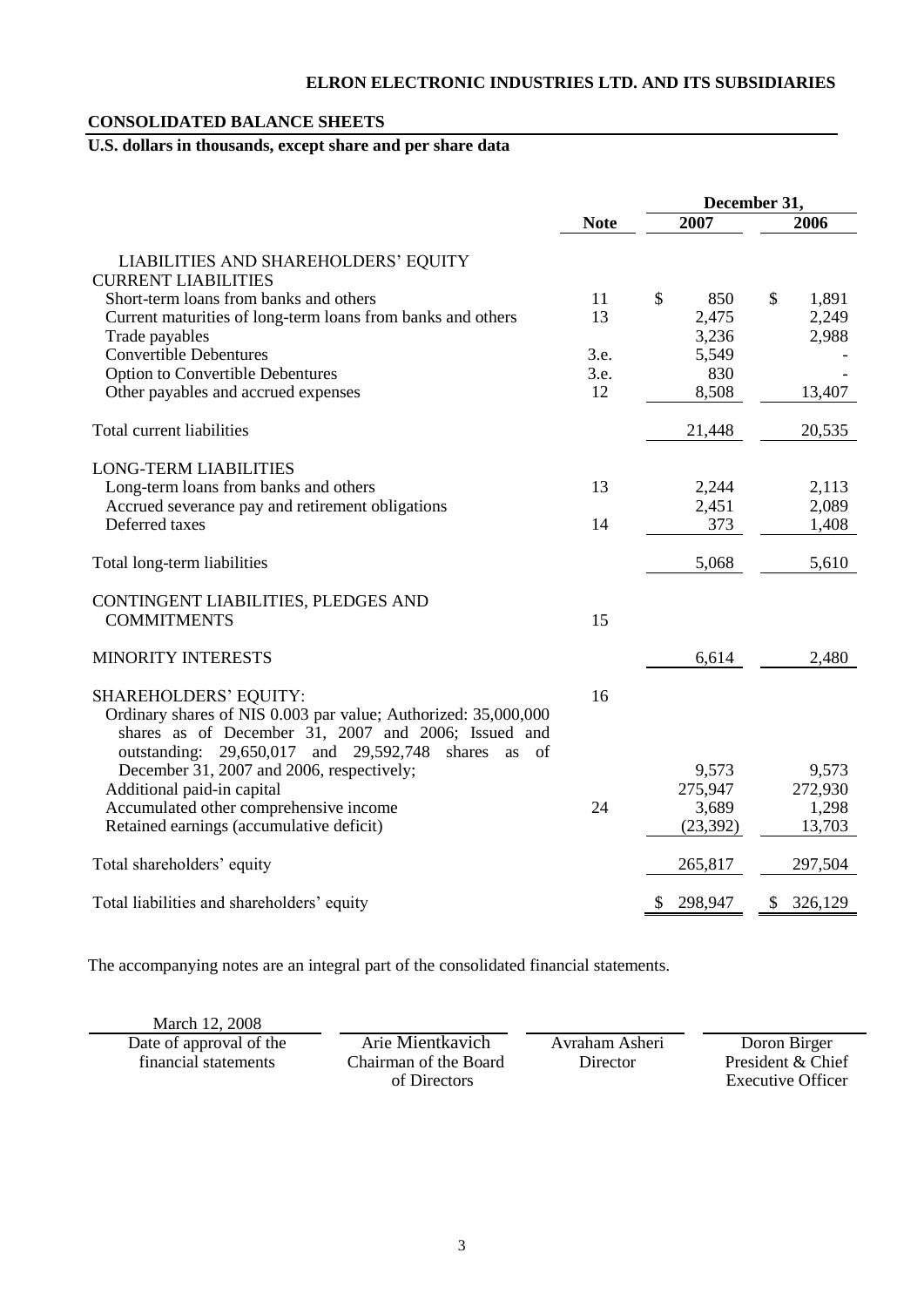#### **CONSOLIDATED STATEMENTS OF OPERATIONS**

## **U.S. dollars in thousands, except share and per share data**

|                                                           |             | <b>Years ended December 31</b> |              |              |  |
|-----------------------------------------------------------|-------------|--------------------------------|--------------|--------------|--|
|                                                           | <b>Note</b> | 2007                           | 2006         | 2005         |  |
| <b>INCOME</b>                                             |             |                                |              |              |  |
| Net revenues*                                             |             | $\mathbb{S}$<br>4,371          | 12,863<br>\$ | \$<br>12,646 |  |
| Equity in losses of affiliated companies, net             | 18          | (20, 416)                      | (17,740)     | (17, 522)    |  |
| Gain from disposal of businesses and affiliated companies |             |                                |              |              |  |
| and changes in holdings in affiliated companies, net      | 19          | 14,854                         | 2,547        | 23,328       |  |
| Other income (expenses), net                              | 20          | (3,214)                        | 29,310       | 58,648       |  |
| Financial income (expenses), net                          | 21          | 3,945                          | 4,051        | 5,483        |  |
|                                                           |             |                                |              |              |  |
|                                                           |             | (460)                          | 31,031       | 82,583       |  |
| <b>COSTS AND EXPENSES</b>                                 |             |                                |              |              |  |
| Cost of revenues                                          |             | 2,233                          | 6,625        | 7,907        |  |
| Research and development costs, net                       |             | 13,284                         | 11,758       | 6,163        |  |
| Marketing and selling expenses, net                       |             | 2,802                          | 4,717        | 2,386        |  |
| General and administrative expenses                       |             | 13,716                         | 12,995       | 9,249        |  |
| Amortization of intangible assets                         |             | 2,306                          | 18           | 392          |  |
|                                                           |             | 34,341                         | 36,113       | 26,097       |  |
| Income (loss) before taxes on income                      |             |                                | (5,082)      |              |  |
| Taxes on income                                           | 14          | (34, 801)                      | (1,110)      | 56,486       |  |
|                                                           |             | (7, 544)                       |              | (10, 461)    |  |
| Income (loss) after taxes on income                       |             | (42, 345)                      | (6,192)      | 46,025       |  |
| Minority interest in losses (income) of subsidiaries      |             | 5,250                          | 9,224        | 5,160        |  |
| Net income (loss) from continuing operations              |             | (37,095)                       | 3,032        | 51,185       |  |
| Net loss from discontinued operations**                   | 22          |                                |              | (3,850)      |  |
| Net income (loss)                                         |             | (37,095)<br>-S                 | 3,032<br>\$  | 47,335<br>\$ |  |
| Net income (loss) per share                               | 17          |                                |              |              |  |
| Basic:                                                    |             |                                |              |              |  |
| Income (loss) from continuing operations                  |             | (1.25)<br>\$                   | \$<br>0.10   | \$<br>1.74   |  |
| Loss from discontinued operations                         |             | \$                             | \$           | \$<br>(0.13) |  |
| Net income (loss)                                         |             | \$<br>(1.25)                   | \$<br>0.10   | \$<br>1.61   |  |
|                                                           |             |                                |              |              |  |
| Diluted:                                                  |             |                                |              |              |  |
| Income (loss) from continuing operations                  |             | \$<br>(1.27)                   | 0.07<br>\$   | \$<br>1.73   |  |
| Loss from discontinued operations                         |             | \$                             | \$           | \$<br>(0.13) |  |
| Net income                                                |             | \$<br>(1.27)                   | \$<br>0.07   | \$<br>1.60   |  |
| Weighted average number of Ordinary shares used in        |             |                                |              |              |  |
| computing basic net income (loss) per share (thousands)   |             | 29,619                         | 29,532       | 29,437       |  |
| Weighted average number of Ordinary shares used in        |             |                                |              |              |  |
| computing diluted net income (loss) per share (thousands) |             | 29,619                         | 29,624       | 29,550       |  |

\* Includes revenues from related parties in the amount of \$6,699 and \$8,046, for the years ended December 31, 2006 and 2005, respectively. (See Note 3(b) regarding the sale of Oncura by Galil)

\*\* Includes revenues from related parties in the amount of \$174, for the year ended December 31, 2005.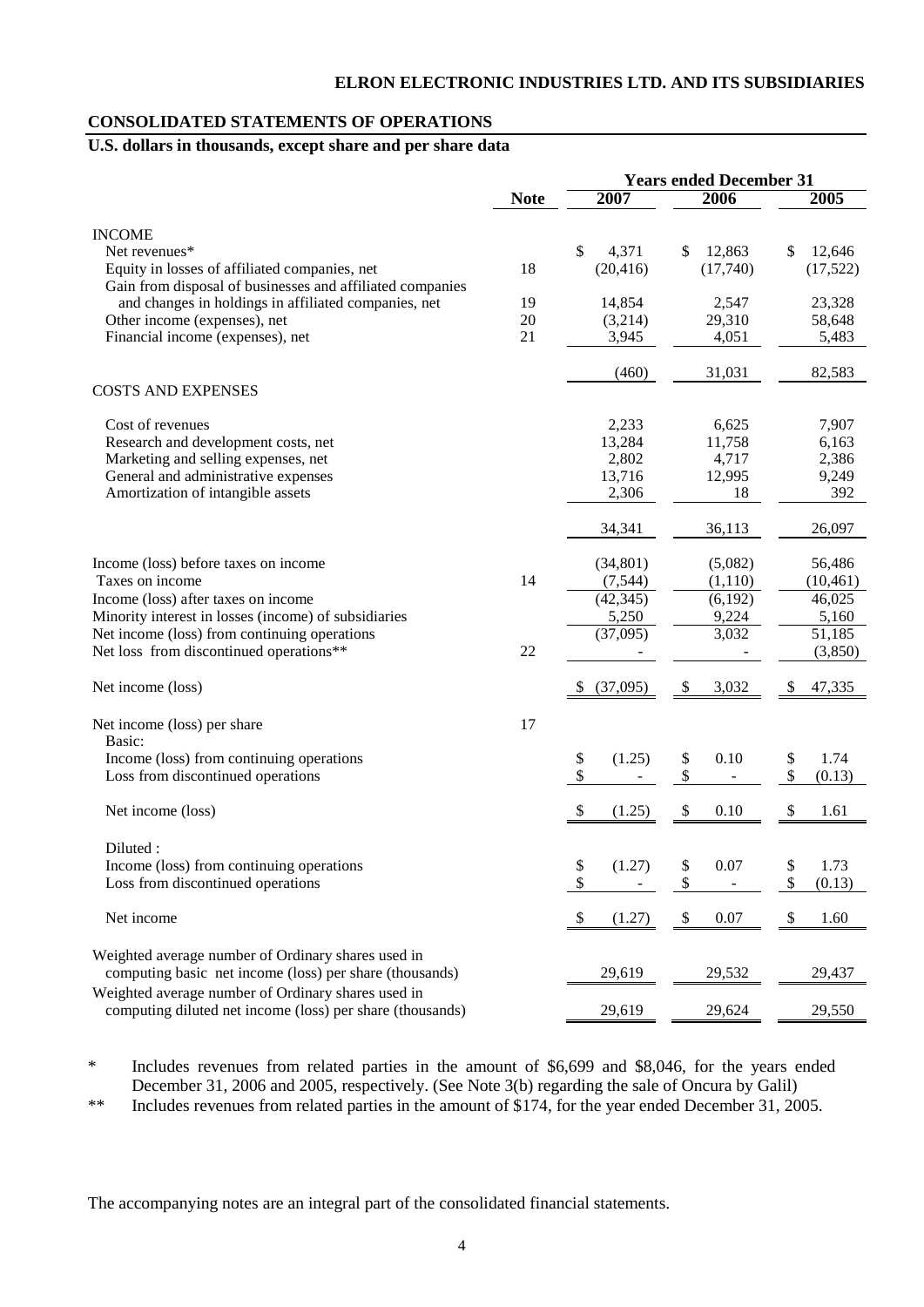## **STATEMENT OF SHAREHOLDERS' EQUITY**

## **U.S. dollars in thousands, except share and per share data**

|                                                                                                                                                                                                | Number of<br>shares |               | Share capital | <b>Additional</b><br>paid-in capital | <b>Accumulated</b><br>other<br>comprehensive<br>income (loss) | <b>Retained</b><br>earnings<br><i>(accumulated)</i><br>deficit) | <b>Total</b><br>shareholders'<br>equity |               | <b>Total</b><br>comprehensive<br>income |
|------------------------------------------------------------------------------------------------------------------------------------------------------------------------------------------------|---------------------|---------------|---------------|--------------------------------------|---------------------------------------------------------------|-----------------------------------------------------------------|-----------------------------------------|---------------|-----------------------------------------|
| Balance as of January 1, 2005<br>Total comprehensive income                                                                                                                                    | 29.414.424          |               | 9,572         | 270,005                              | 57,717                                                        | 51,786                                                          | 389,080                                 |               |                                         |
| Exercise of options<br>Stock-based compensation<br>Tax benefit in respect of options exercised<br>Dividend paid<br>Other comprehensive income (loss), net of tax:                              | 69,031              |               |               | 697<br>405<br>25                     |                                                               | (88, 450)                                                       | 697<br>405<br>25<br>(88, 450)           |               |                                         |
| Unrealized loss on available for sale securities<br>Reclassification adjustment for gain realized and other than temporary                                                                     |                     |               |               |                                      | (10, 450)                                                     |                                                                 | (10, 450)                               |               | (10, 450)                               |
| impairment included in income<br>Foreign currency translation adjustments<br>Net income                                                                                                        |                     |               |               |                                      | (36, 335)<br>(191)                                            | 47,335                                                          | (36, 335)<br>(191)<br>47,335            |               | (36, 335)<br>(191)<br>47,335            |
| Balance as of December 31, 2005<br>Total comprehensive income                                                                                                                                  | 29,483,455          | $\mathcal{S}$ | 9,572         | \$<br>271,132                        | \$<br>10,741                                                  | \$<br>10,671                                                    | \$<br>302,116                           |               | 359                                     |
| Exercise of options<br>Stock-based compensation<br>Capital transaction in affiliated company (gain on purchase by affiliate of its                                                             | 109,293             |               |               | 527<br>344                           |                                                               |                                                                 | 528<br>344                              |               |                                         |
| subsidiary's preferred stock)<br>Other comprehensive income (loss), net of tax:<br>Unrealized gain on available for sale securities                                                            |                     |               |               | 927                                  | 6,493                                                         |                                                                 | 927<br>6,493                            |               |                                         |
| Reclassification adjustment for gain realized and other than temporary<br>impairment included in income<br>Foreign currency translation adjustments<br>Net income                              |                     |               |               |                                      | (16, 645)<br>709                                              | 3,032                                                           | (16, 645)<br>709<br>3,032               |               | (16, 653)<br>709<br>3,032               |
| Balance as of December 31, 2006<br>Total comprehensive loss                                                                                                                                    | 29,592,748          | $\mathbb{S}$  | 9,573         | \$<br>272,930                        | \$<br>1,298                                                   | 13,703                                                          | \$<br>297,504                           | -S            | (12,912)                                |
| Exercise of options<br>Stock-based compensation<br>Increase in investment due to issuance of shares by a development stage                                                                     | 57,269              |               |               | 230<br>304                           |                                                               |                                                                 | 230<br>304                              |               |                                         |
| subsidiary company (see note $3(e)$ )<br>Other comprehensive income (loss), net of tax:                                                                                                        |                     |               |               | 2,483                                |                                                               |                                                                 | 2,483                                   |               |                                         |
| Unrealized gain on available for sale securities<br>Reclassification adjustment for loss realized included in income<br>Foreign currency translation adjustments included in net income due to |                     |               |               |                                      | 1,658<br>(1,255)                                              |                                                                 | 1,658<br>(1,255)                        |               | 1,658<br>(1,255)                        |
| decrease in holdings in affiliated companies<br>Foreign currency translation adjustments<br>Net income (loss)                                                                                  |                     |               |               |                                      | (407)<br>2,395                                                | (37,095)                                                        | (407)<br>2,395<br>(37,095)              |               | (407)<br>2,395<br>(37,095)              |
| Balance as of December 31, 2007<br>Total comprehensive loss                                                                                                                                    | 29,650,017          | $\mathcal{S}$ | 9,573         | \$<br>275,947                        | \$<br>3,689                                                   | \$<br>(23, 392)                                                 | \$<br>265,817                           | <sup>\$</sup> | (34, 704)                               |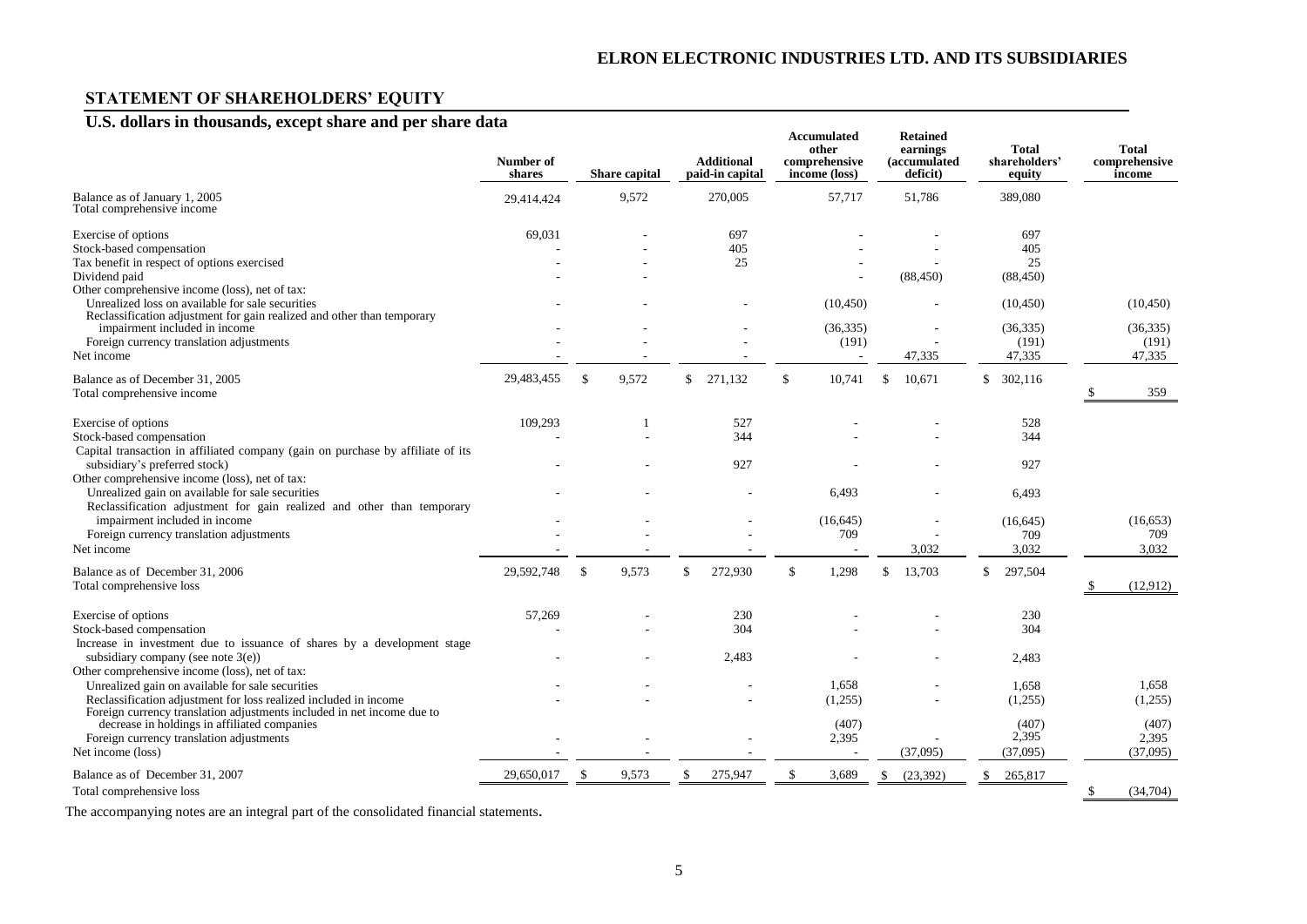## **CONSOLIDATED STATEMENTS OF CASH FLOWS**

## **U.S. dollars in thousands, except share and per share data**

|                                                                                                                                               |                       | Year ended December 31, |                        |
|-----------------------------------------------------------------------------------------------------------------------------------------------|-----------------------|-------------------------|------------------------|
|                                                                                                                                               | 2007                  | 2006                    | 2005                   |
| CASH FLOWS FROM OPERATING ACTIVITIES                                                                                                          |                       |                         |                        |
| Net income (loss)                                                                                                                             | \$<br>(37,095)        | 3,032<br>\$             | \$<br>47,335           |
| Adjustments to reconcile net income (loss) to net cash used in operating activities:                                                          |                       |                         |                        |
| Equity in losses of affiliated companies, net<br>Minority interest in losses of subsidiaries                                                  | 20,416<br>(5,250)     | 17,740<br>(9,224)       | 17,522<br>(5,160)      |
| Gain from disposal of businesses and affiliated companies and changes in holdings                                                             |                       |                         |                        |
| in affiliated companies, net                                                                                                                  | (14, 854)             | (2,547)                 | (23, 328)              |
| Gain from sale of investments in available for sale securities                                                                                | (1,592)               | (24,899)                | (56, 515)              |
| Gain from settlement of a subsidiary's loan                                                                                                   |                       | (2,708)                 |                        |
| Gain from disposal of businesses included in discontinued operations                                                                          |                       |                         | (213)                  |
| Depreciation and amortization                                                                                                                 | 751                   | 1,192                   | 1,513                  |
| Impairment of investments                                                                                                                     | 9,205                 |                         |                        |
| Impairment of goodwill                                                                                                                        |                       |                         | 1,329                  |
| Decline in value of other investments                                                                                                         |                       |                         | 636                    |
| Equity in losses (gains) of partnerships                                                                                                      | 826                   | 672<br>771              | (174)                  |
| Stock based compensation and changes in liability in respect of call options<br>Deferred taxes, net                                           | 1,740<br>4,986        | (4,243)                 | (811)<br>(7,288)       |
| Convertible Debentures and Option to Convertible Debentures issuance costs                                                                    |                       |                         |                        |
| recognized, included in net income                                                                                                            | 976                   |                         |                        |
| Gain from sale of real estate                                                                                                                 | (5,460)               |                         |                        |
| Changes in operating assets and liabilities                                                                                                   |                       |                         |                        |
| Increase in trade receivables                                                                                                                 | (401)                 | (457)                   | (947)                  |
| Decrease (increase) in other receivables and prepaid expenses                                                                                 | 4,477                 | (738)                   | (38)                   |
| Decrease (increase) in trading securities, net                                                                                                | 1                     | (2)                     | 4                      |
| Decrease (increase) in inventories and contracts-in-progress                                                                                  | (117)                 | (1,069)                 | (519)                  |
| Increase (decrease) in trade payables                                                                                                         | 133                   | 2,589                   | (834)                  |
| Increase (decrease) in other payables and accrued expenses (mainly provision for                                                              |                       |                         |                        |
| income taxes)<br>Other                                                                                                                        | (5,764)<br>124        | 7,195<br>843            | (12, 139)<br>(753)     |
| Net cash used in operating activities                                                                                                         | (26,898)              | (11, 853)               | (40, 380)              |
| CASH FLOWS FROM INVESTING ACTIVITIES                                                                                                          |                       |                         |                        |
| Investment in affiliated companies                                                                                                            | (34, 422)             | (18,395)                | (3,823)                |
| Proceeds from sale of affiliated companies shares                                                                                             | 621                   | 992                     | 10,522                 |
| Cash and cash equivalents resulting from newly consolidated subsidiaries(Schedule A)                                                          |                       |                         |                        |
| Change in cash and cash equivalents resulting from disposal of businesses and                                                                 |                       |                         |                        |
| decrease in holdings in formerly consolidated subsidiaries (Schedule B)                                                                       |                       | (808)                   | 1,800                  |
| Investment in other companies                                                                                                                 | (14,793)              | (25, 153)               | (27, 651)              |
| Proceeds from sale of investments in other companies                                                                                          |                       |                         | 237                    |
| Proceeds from repayment of loan from an affiliate                                                                                             |                       |                         | 2,253                  |
| Proceeds from sale and maturity of available for sale securities                                                                              | 44,518                | 82,332                  | 119,888                |
| Investments in deposits<br>Investment in available for sale securities                                                                        | (31,203)<br>(17, 171) | (40, 183)<br>(35,377)   | (59, 185)<br>(35, 405) |
| Proceeds from deposits                                                                                                                        | 34,720                | 72,878                  | 105,802                |
| Investment in restricted deposits                                                                                                             | (7,642)               |                         |                        |
| Purchase of property and equipment                                                                                                            | (1,189)               | (1,308)                 | (995)                  |
| Proceeds from sale of real estate and property and equipment                                                                                  | 7,656                 | 19                      | 197                    |
| Purchase of treasury stock from the minority by a subsidiary                                                                                  |                       |                         | (823)                  |
| Net cash provided by investing activities                                                                                                     | (18,905)              | 34,997                  | 112,817                |
| CASH FLOWS FROM FINANCING ACTIVITIES                                                                                                          |                       |                         |                        |
| Proceeds from options exercised                                                                                                               | 230                   | 527                     | 697                    |
| Proceeds from exercise of options in a subsidiary                                                                                             |                       |                         | 8                      |
| Repayment of long-term loans                                                                                                                  | (6)                   | (105)                   | (777)                  |
| Increase (decrease) in short-term bank loan, net                                                                                              | (417)                 | 208                     | (1,079)                |
| Proceeds from issuance of shares to minority of subsidiary, net<br>Proceeds from issuance of Convertible Debentures and Option to Convertible | 7,619                 |                         |                        |
| Debentures                                                                                                                                    | 5,188                 |                         |                        |
| Receipt of short-term loans, convertible loans and long-term loans from minority                                                              |                       |                         |                        |
| shareholders of a subsidiary                                                                                                                  | 325                   | 2,660                   | 1,003                  |
| Issuance expenses in a subsidiary                                                                                                             |                       |                         | (75)                   |
| Issuance of shares to the minority of a subsidiary                                                                                            |                       |                         | 145                    |
| Dividend paid                                                                                                                                 |                       |                         | (88, 450)              |
| Net cash providing by (used) in financing activities                                                                                          | 12,939                | 3,290                   | (88, 528)              |
| INCREASE (DECREASE) IN CASH AND CASH EQUIVALENTS                                                                                              | (32, 864)             | 26,434                  | (16,091)               |
| CASH AND CASH EQUIVALENTS AT THE BEGINNING OF THE YEAR                                                                                        | 52,954                | 26,520                  | 42,611                 |
| CASH AND CASH EQUIVALENTS AT THE END OF THE YEAR                                                                                              | \$<br>20,090          | \$<br>52,954            | \$<br>26,520           |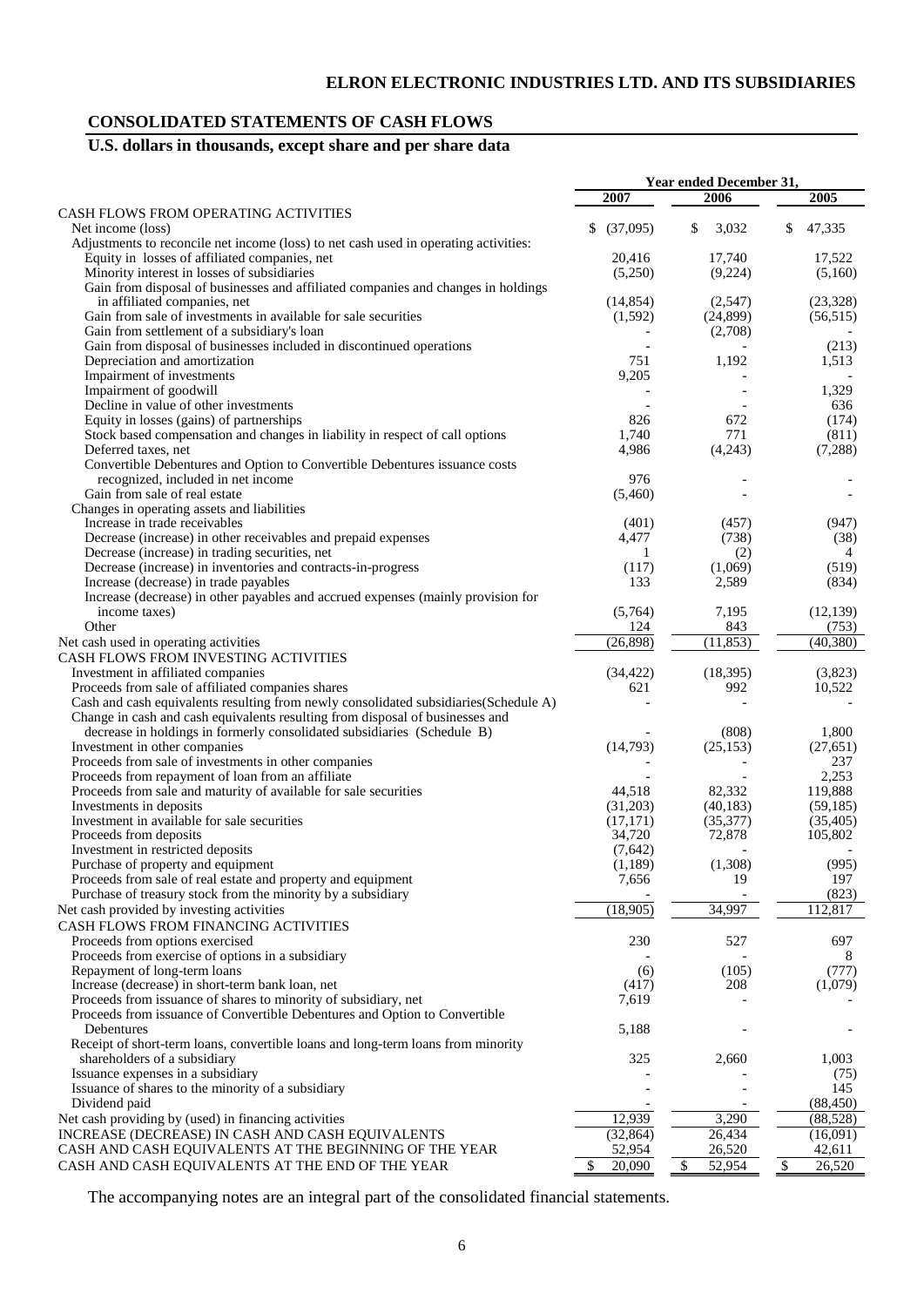## **ELRON ELECTRONIC INDUSTRIES LTD. AND ITS SUBSIDIARIES**

## **CONSOLIDATED STATEMENTS OF CASH FLOWS (Cont.)**

## **U.S. dollars in thousands, except share and per share data**

|                                                                                                                                                                                                                                                                      | Year ended December 31, |        |    |                         |    |        |
|----------------------------------------------------------------------------------------------------------------------------------------------------------------------------------------------------------------------------------------------------------------------|-------------------------|--------|----|-------------------------|----|--------|
|                                                                                                                                                                                                                                                                      |                         | 2007   |    | 2006                    |    | 2005   |
| Supplemental cash flow information:<br>Cash paid during the year for:                                                                                                                                                                                                |                         |        |    |                         |    |        |
| Income taxes                                                                                                                                                                                                                                                         | \$                      | 10,472 | \$ | 794                     | \$ | 30,591 |
| Interest                                                                                                                                                                                                                                                             |                         | 119    | \$ | 69                      | \$ | 203    |
| Non cash transactions:                                                                                                                                                                                                                                               |                         |        |    |                         |    |        |
| Proceeds from sale of shares of an affiliate not yet received                                                                                                                                                                                                        | \$                      | 228    | \$ |                         | \$ | 1,958  |
| Receivables in respect of issuance of shares by a subsidiary to the minority                                                                                                                                                                                         | \$                      | 2,550  | \$ |                         | \$ |        |
| Proceeds from sale of an affiliate received in Zoran shares                                                                                                                                                                                                          | \$                      |        | S  |                         | \$ | 7,700  |
|                                                                                                                                                                                                                                                                      |                         |        |    | Year ended December 31, |    |        |
| <b>SCHEDULE A:</b>                                                                                                                                                                                                                                                   |                         | 2007   |    | 2006                    |    | 2005   |
| Change in cash and cash equivalents resulting from newly consolidated<br>subsidiaries                                                                                                                                                                                |                         |        |    |                         |    |        |
| Assets and liabilities at date of sale:<br>Working capital deficiency, net (except cash and cash equivalents)                                                                                                                                                        | \$                      |        | \$ |                         | \$ | 75     |
| Deposits<br>Property and equipment                                                                                                                                                                                                                                   |                         |        |    |                         |    | (14)   |
| Intangible assets                                                                                                                                                                                                                                                    |                         |        |    |                         |    | (237)  |
| Accrued severance pay, net                                                                                                                                                                                                                                           |                         |        |    |                         |    | 27     |
| Long-term liabilities                                                                                                                                                                                                                                                |                         |        |    |                         |    |        |
| Investment at equity prior to acquisition                                                                                                                                                                                                                            |                         |        |    |                         |    |        |
| Minority interests                                                                                                                                                                                                                                                   |                         |        |    |                         |    |        |
| Liability incurred                                                                                                                                                                                                                                                   |                         |        |    |                         |    | 149    |
| Cash and cash equivalents acquired                                                                                                                                                                                                                                   | \$                      |        |    |                         | \$ |        |
|                                                                                                                                                                                                                                                                      |                         |        |    | Year ended December 31, |    |        |
| <b>SCHEDULE B:</b>                                                                                                                                                                                                                                                   |                         | 2007   |    | 2006                    |    | 2005   |
| Change in cash and cash equivalents resulting from disposal of<br>businesses and decrease in holdings in formerly consolidated<br>subsidiaries<br>Assets and liabilities at date of sale:<br>Working capital (working capital deficiency), net (except cash and cash |                         |        |    |                         |    |        |
| equivalents)                                                                                                                                                                                                                                                         | \$                      |        | \$ | 2,826                   | \$ | (671)  |
| Investment in affiliated Company                                                                                                                                                                                                                                     |                         |        |    | 13,207                  |    |        |
| Property and equipment                                                                                                                                                                                                                                               |                         |        |    | 709                     |    | 40     |
| Intangible assets<br>Minority interest                                                                                                                                                                                                                               |                         |        |    | (7, 403)                |    | 2,389  |
| Accrued severance pay, net                                                                                                                                                                                                                                           |                         |        |    | (215)                   |    | (171)  |
| Gain resulting from sale of businesses                                                                                                                                                                                                                               |                         |        |    |                         |    | 213    |
| Long term loans                                                                                                                                                                                                                                                      |                         |        |    | (1,401)                 |    |        |
| Securities received:                                                                                                                                                                                                                                                 |                         |        |    |                         |    |        |
| Other investments<br>Investment in affiliated Companies                                                                                                                                                                                                              |                         |        |    | (1,713)<br>(6, 818)     |    |        |
| Net increase (decrease) in cash and cash equivalents                                                                                                                                                                                                                 | \$                      |        | \$ | (808)                   | \$ | 1,800  |
|                                                                                                                                                                                                                                                                      |                         |        |    |                         |    |        |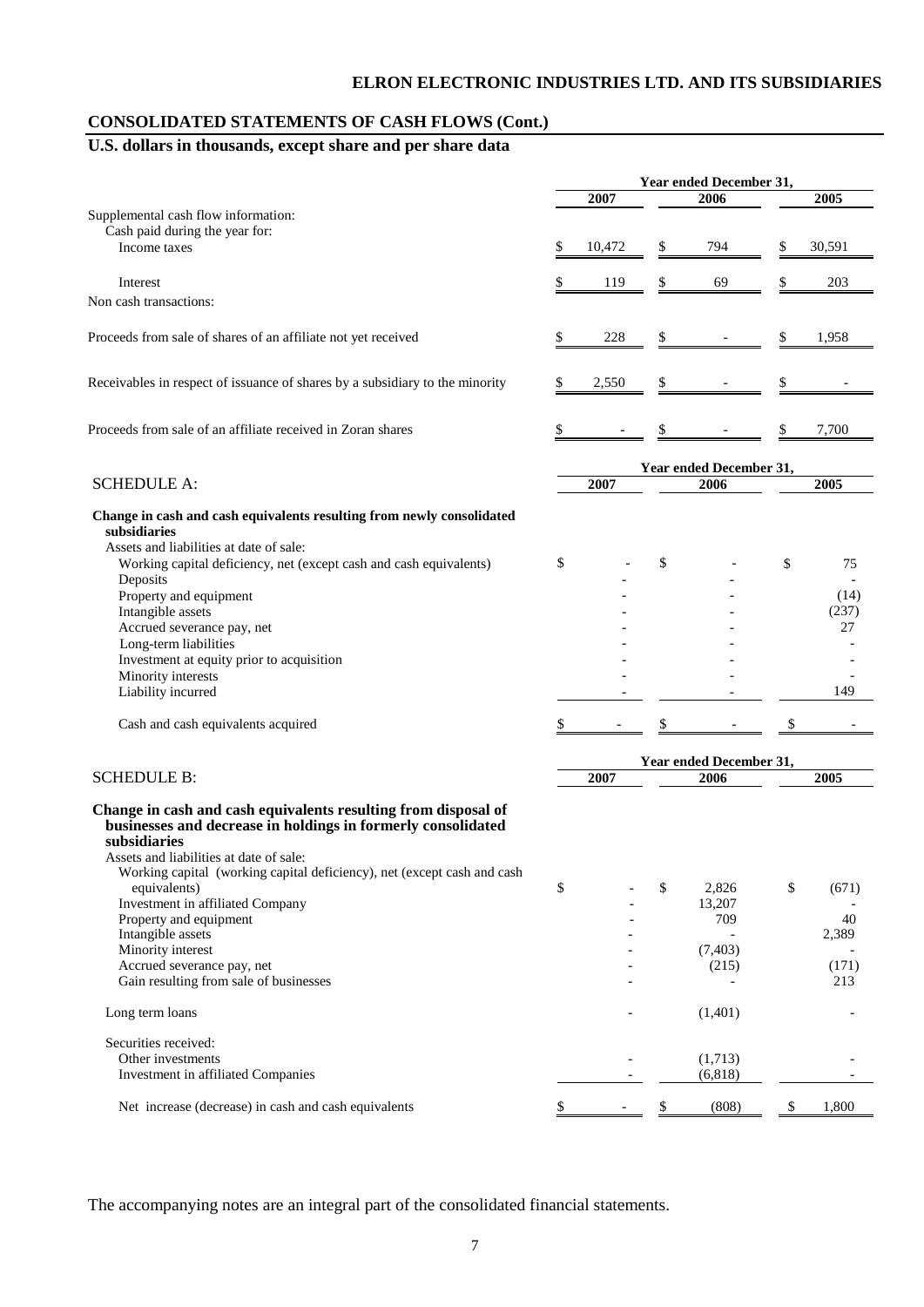**U.S. dollars in thousands, except share and per share data**

#### **NOTE 1:**- **GENERAL**

- a. Elron Electronic Industries Ltd. ("Elron" or "the Company"), an Israeli corporation, is a high technology operational holding company. Elron's global business is conducted through subsidiaries and affiliates and other companies, referred as "group companies", in which Elron invested, primarily in the fields of medical devices, communications, semiconductors, software products and clean technology.
- b. On November 30, 2006, as part of a tender offer to purchase up to 4,440,000 ordinary shares of Elron for \$12 per share, Discount Investment Cooperation ("DIC") purchased an additional 1.2% of the Company's outstanding shares. Following the above additional purchases of the Company's shares in 2006, DIC's interest in the Company increased from approximately 48% to approximately 49% of the Company's outstanding shares.

#### **NOTE 2:- SIGNIFICANT ACCOUNTING POLICIES**

The financial statements have been prepared in accordance with accounting principles generally accepted in the United States ("US GAAP").

The significant accounting policies followed in the preparation of the financial statements, applied on a consistent basis, are:

a. Use of estimates

The preparation of financial statements in conformity with generally accepted accounting principles requires management to make estimates and assumptions that affect the reported amounts of assets and liabilities and disclosure of contingent assets and liabilities at the date of the financial statements, and the reported amounts of income and expenses during the reported period. Actual results could differ from those estimates.

b. Financial statements in U.S. dollars

The financial statements have been prepared in U.S. dollars, since the currency of the primary economic environment in which the operations of the Company, its principal subsidiaries and affiliates are conducted is the U.S. dollar. Most of the Company's assets and liabilities are in U.S. dollars, sales of its subsidiaries, affiliates and other companies are mainly in U.S. dollars and its investments are mainly done in U.S. dollars. Therefore, the functional and reporting currency of the Company and its subsidiaries is the U.S. dollar.

Transactions and balances in other currencies have been remeasured into U.S. dollars in accordance with the principles set forth in Statement of Financial Accounting Standards ("SFAS") No. 52, "Foreign Currency Translation" ("SFAS 52").

Accordingly, amounts in currencies other than U.S dollars have been translated as follows:

Monetary balances - at the exchange rate in effect on the balance sheet date.

Revenues and costs – at the exchange rates in effect as of the date of recognition of the transactions.

All exchange gains and losses from the remeasurement mentioned above are reflected in the statement of operations in financial income expenses, net.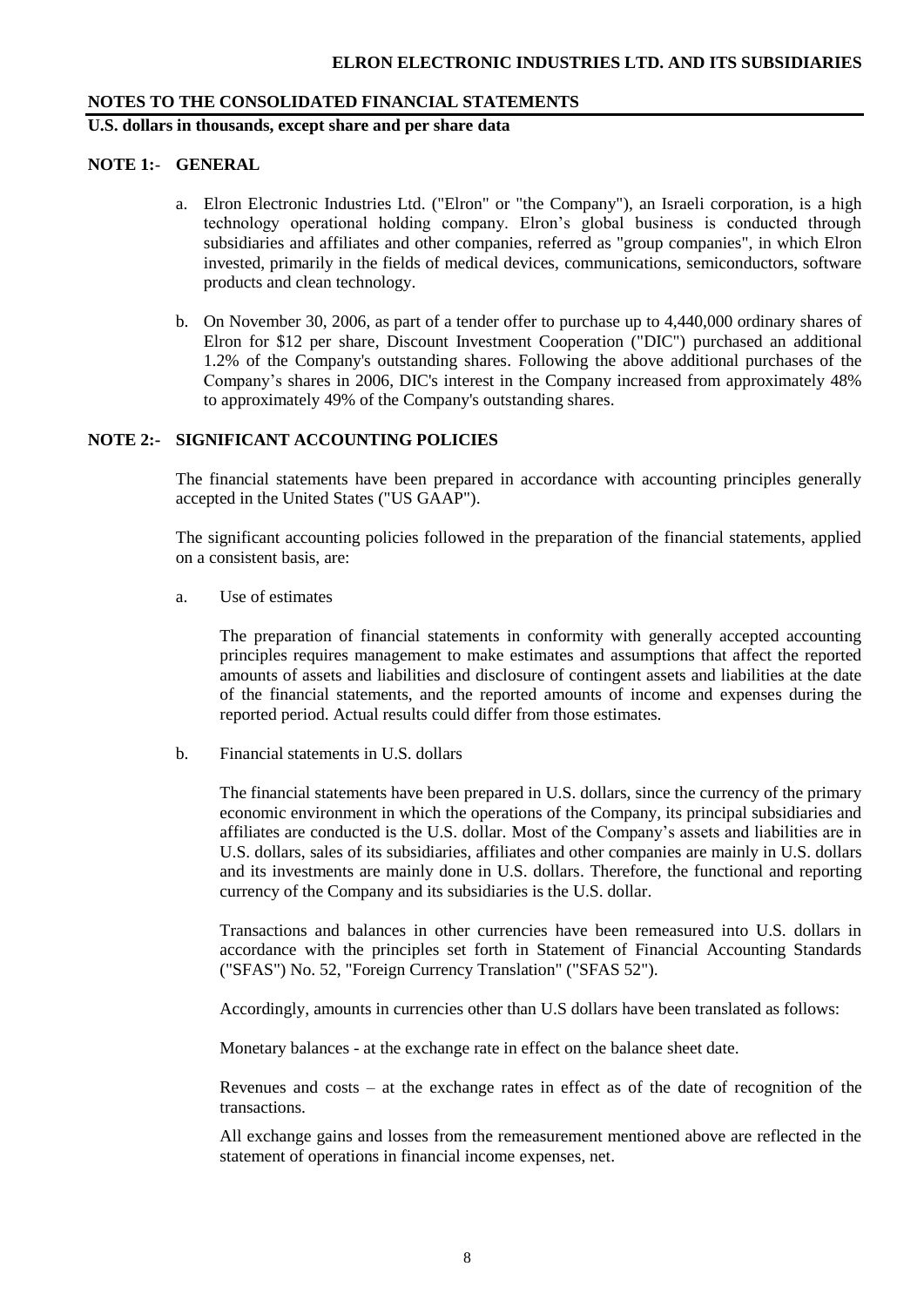**U.S. dollars in thousands, except share and per share data**

#### **NOTE 2:- SIGNIFICANT ACCOUNTING POLICIES (Cont.)**

b. Financial statements in U.S. dollars (Cont.)

The financial statements of an affiliates accounted for under the equity method, whose functional currency is not the U.S. dollar, have been translated into dollars in accordance with SFAS 52. All balance sheet accounts have been translated using the exchange rate in effect at the balance sheet date. Statement of income amounts have been translated using average exchange rates prevailing during the year. The resulting translation adjustments are reported as a component of accumulated other comprehensive income (loss) in shareholders' equity.

c. Principles of consolidation

The consolidated financial statements include the accounts of the Company and its subsidiaries, in which the Company has a controlling voting interest. Inter-company balances and transactions have been eliminated upon consolidation. The minority interest amount adjusts the consolidated net income (loss) to reflect only the Company's share in the earnings or losses of any consolidated company. However, when the minority investment is in the form of a preferred security or other senior security which entitles the holders to a preference in liquidation and dividends, losses are not allocated to such minority interest in order not to reduce the carrying amount of the minority investment beyond the lower of the amount invested or liquidation value. When the subsidiaries equity is negative, subsidiary's loss is not allocated to such minority interest, unless the minority has a firm liability for finance subsidiary loss.

For different accounting treatment for minority interest starting January 1, 2009, see also  $z(iii)$  and  $z(iv)$ .

The Company applies the provisions of Financial Accounting Standards Board ("FASB") Interpretation No. 46(R), "Consolidation of Variable Interest Entities, an Interpretation of ARB No. 51" ("FIN 46"). FIN 46 provides a framework for identifying variable interest entities ("VIE") and determining when a company should include the assets, liabilities, noncontrolling interests and results of activities of a VIE in its consolidated financial statements.

In general, a VIE is a corporation, partnership, limited-liability corporation, trust, or any other legal structure used to conduct activities or hold assets that either (1) has an insufficient amount of equity to carry out its principal activities without additional subordinated financial support, (2) has a group of equity owners that is unable to make significant decisions about its activities, (3) has a group of equity owners that does not have the obligation to absorb losses or the right to receive returns generated by its operations or (4) the voting rights of some investors are not proportional to their obligations to absorb the expected losses of the entity, their rights to receive the expected residual returns of the entity, or both and substantially all of the entity's activities (for example, providing financing or buying assets) either involve or are conducted on behalf of an investor that has disproportionately few voting rights.

FIN 46 requires a VIE to be consolidated by the party with an ownership, contractual or other financial interest in the VIE (a variable interest holder) that will absorb a majority of the risk of loss from the VIE's activities, is entitled to receive a majority of the VIE's residual returns (if no other variable interests absorb a majority of the VIE's losses), or both.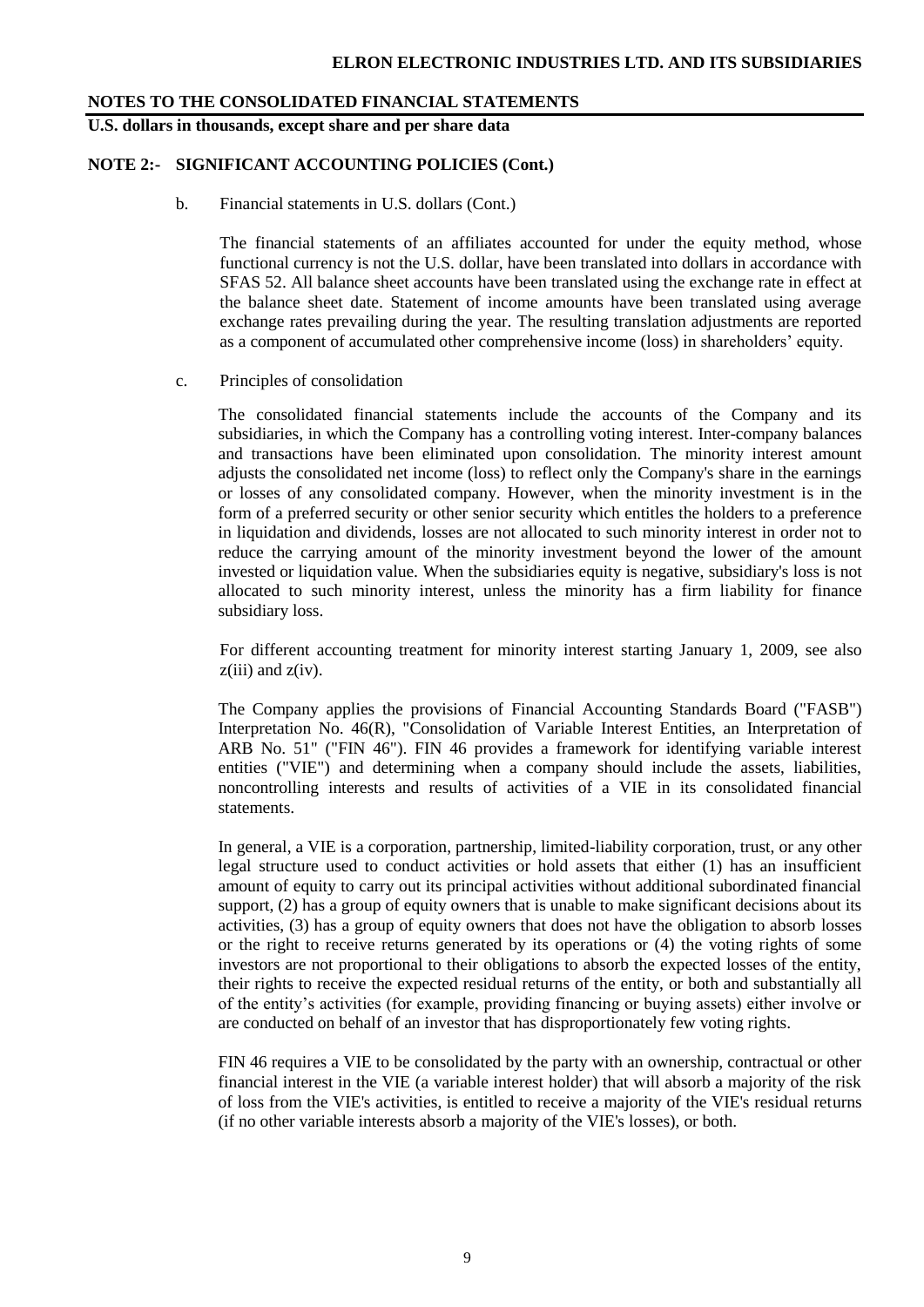**U.S. dollars in thousands, except share and per share data**

#### **NOTE 2:- SIGNIFICANT ACCOUNTING POLICIES (Cont.)**

c. Principles of consolidation (Cont.)

A variable interest holder that consolidates the VIE is called the primary beneficiary. Upon consolidation, the primary beneficiary generally must initially record all of the VIE's assets, liabilities and noncontrolling interests at fair value and subsequently account for the VIE as if it were consolidated based on a majority voting interest. FIN 46 also requires disclosures about VIEs that the variable interest holder is not required to consolidate but in which it has a significant variable interest.

As of the balance sheet dates the significant subsidiaries whose balances and results are consolidated are:

|                                         | December 31,              |        |  |  |
|-----------------------------------------|---------------------------|--------|--|--|
|                                         | 2007                      | 2006   |  |  |
|                                         |                           | $%$ of |  |  |
|                                         | outstanding share capital |        |  |  |
| Elbit Ltd. ("Elbit")                    | 100                       | 100    |  |  |
| DEP Technology Holdings Ltd. ("DEP")    | 100                       | 100    |  |  |
| RDC Rafael Development Corporation Ltd. |                           |        |  |  |
| ("RDC")                                 | 50.1                      | 50.1   |  |  |
| Mediagate Ltd. ("Mediagate")            | 100                       | 100    |  |  |
| <b>SELA</b> Semiconductors Engineering  |                           |        |  |  |
| Laboratories Ltd. ("SELA")              | 70.6                      | 65.9   |  |  |
| Starling Advanced Communications Ltd.   |                           |        |  |  |
| ('Starting')                            | 68.1                      | 72.4   |  |  |
| Medingo Ltd. ("Medingo")                | 92.3                      | 100    |  |  |

#### d. Business combinations

Business combinations have been accounted for using the purchase method of accounting. Under the purchase method of accounting the results of operations of the acquired business are included from the date of acquisition. The costs to acquire companies, including transactions costs, have been allocated to the underlying net assets of each acquired company in proportion to their respective fair values. Any excess of the purchase price over estimated fair values of the identifiable net assets acquired has been recorded as goodwill. For different accounting treatment starting January 1, 2009, see also z(iii).

e. Cash and cash equivalents

Cash equivalents are short-term highly liquid investments that are readily convertible to cash and have original maturities of three months or less at the date acquired. Cash that is restricted as to withdrawal or usage is presented as a separate line item in the balance sheet as restricted cash.

f. Bank deposits

Bank deposits with original maturities of more than three months but less than one year are presented as part of short-term investments. Deposits are presented at their cost including accrued interest. Interest on deposits is recorded as financial income.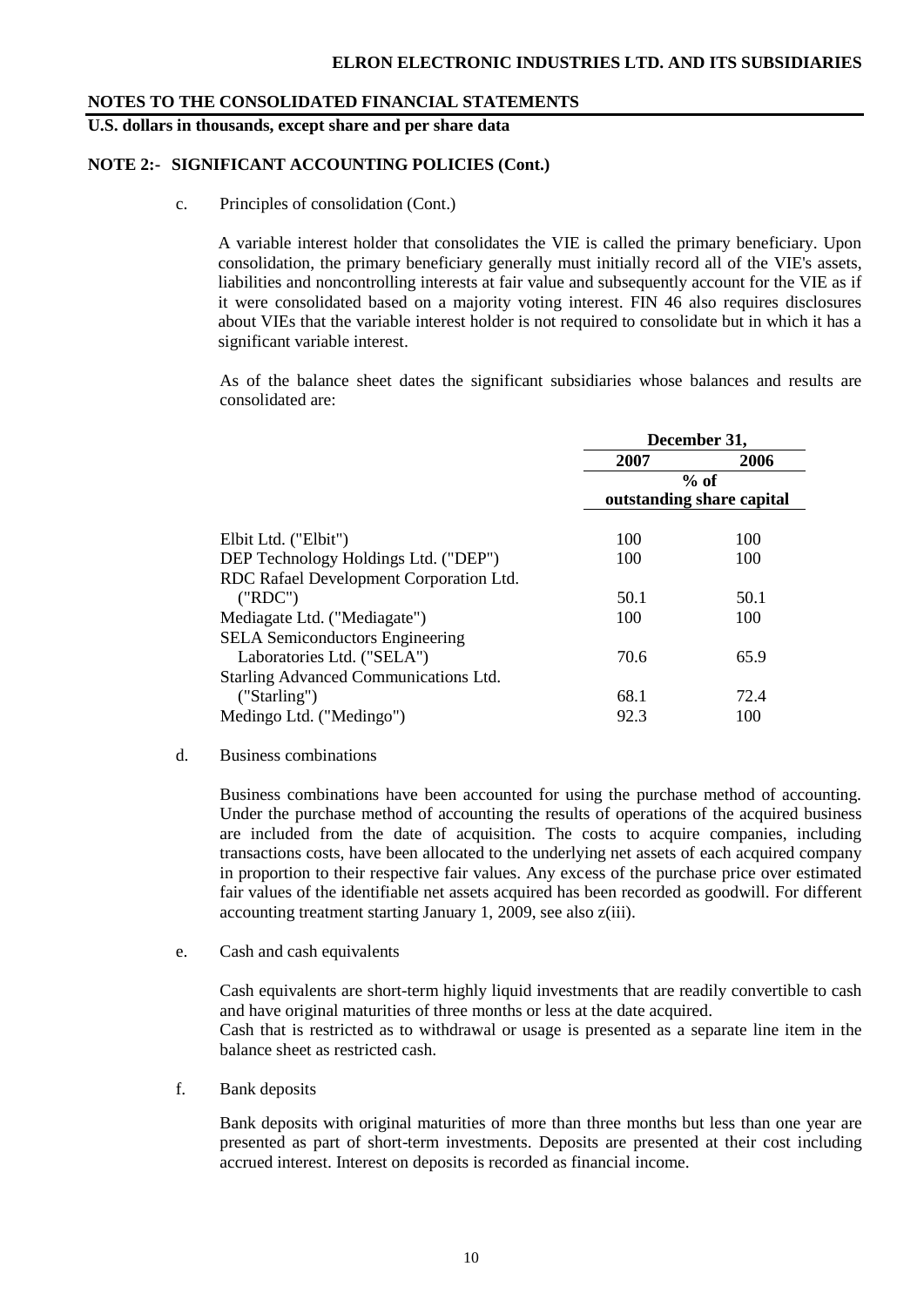**U.S. dollars in thousands, except share and per share data**

#### **NOTE 2:- SIGNIFICANT ACCOUNTING POLICIES (Cont.)**

g. Marketable securities

Management determines the classification of marketable investments in debt securities with fixed maturities and marketable equity securities at the time of purchase and reevaluates such designations at each balance sheet date.

Certain marketable securities accounted for under SFAS No. 115 "Accounting for Certain Investments in Debt and Equity Securities", ("SFAS 115") are classified as available-for-sale. Accordingly, these securities are measured at fair value, with unrealized gains and losses reported net-of-tax in accumulated other comprehensive income (loss), a separate component of shareholders' equity. Realized gains and losses on sales of investments, and a decline in value which is considered as other than temporary, are included in the consolidated statement of operations. The Company considers a decline in value to be other than temporary with regard to available-for-sale marketable debentures when the fair value is lower than cost for a continuing period which exceeds six months when no indicators to the contrary exist and when the Company does not intend to hold the debentures until maturity. When computing realized gain or loss, cost is determined on an average basis.

Management determines the appropriate classification of its investments in marketable debt securities at the time of purchase and re-evaluates such designations as of each balance sheet date. During 2007, 2006 and 2005, all marketable securities covered by Statement of Financial Accounting Standard No. 115 "Accounting for Certain Investments in Debt and Equity Securities" were designated as available-for-sale. Accordingly, these securities are stated at fair value, with unrealized gains and losses reported in accumulated other comprehensive loss, a separate component of shareholders' equity, net of taxes. Realized gains and losses on sales of investments, and impairment of investments, as determined on a specific identification basis, are included in the consolidated statement of operations.

FASB Staff Position ("FSP") No. 115-1, "The Meaning of Other-Than-Temporary Impairment and Its Application to Certain Investment" ("FSP 115-1") and SAB Topic 5M "Other Than Temporary Impairment Of Certain Investments In Debt And Equity Securities" provides guidance for determining when an investment is considered impaired, whether impairment is other-than temporary, and measurement of an impairment loss. An investment is considered impaired if the fair value of the investment decreased below its cost in an other-than temporary manner. If, after consideration of all available evidence to evaluate the realizable value of its investment, impairment is determined to be other than temporary, then an impairment loss should be recognized equal to the difference between the investment's cost and its fair value. FSP 115-1 nullifies certain provisions of Emerging Issues Task Force ("EITF") Issue No. 03-1, "The Meaning of Other-Than-Temporary Impairment and Its Application to Certain Investments" ("EITF 03-1") while retaining the disclosure requirements of EITF 03-1 which the Company adopted in 2003.

h. Inventories and contracts in progress

Inventories are stated at the lower of cost or market value. Inventory write-offs are provided for slow-moving items and technological obsolescence.

Cost is determined as follows:

Raw materials - using the "first in, first out" method.

Products in process - represents the cost of production in progress;

Finished Products - on the basis of direct manufacturing costs with the addition of allocable indirect manufacturing costs. Cost is measured on an average basis.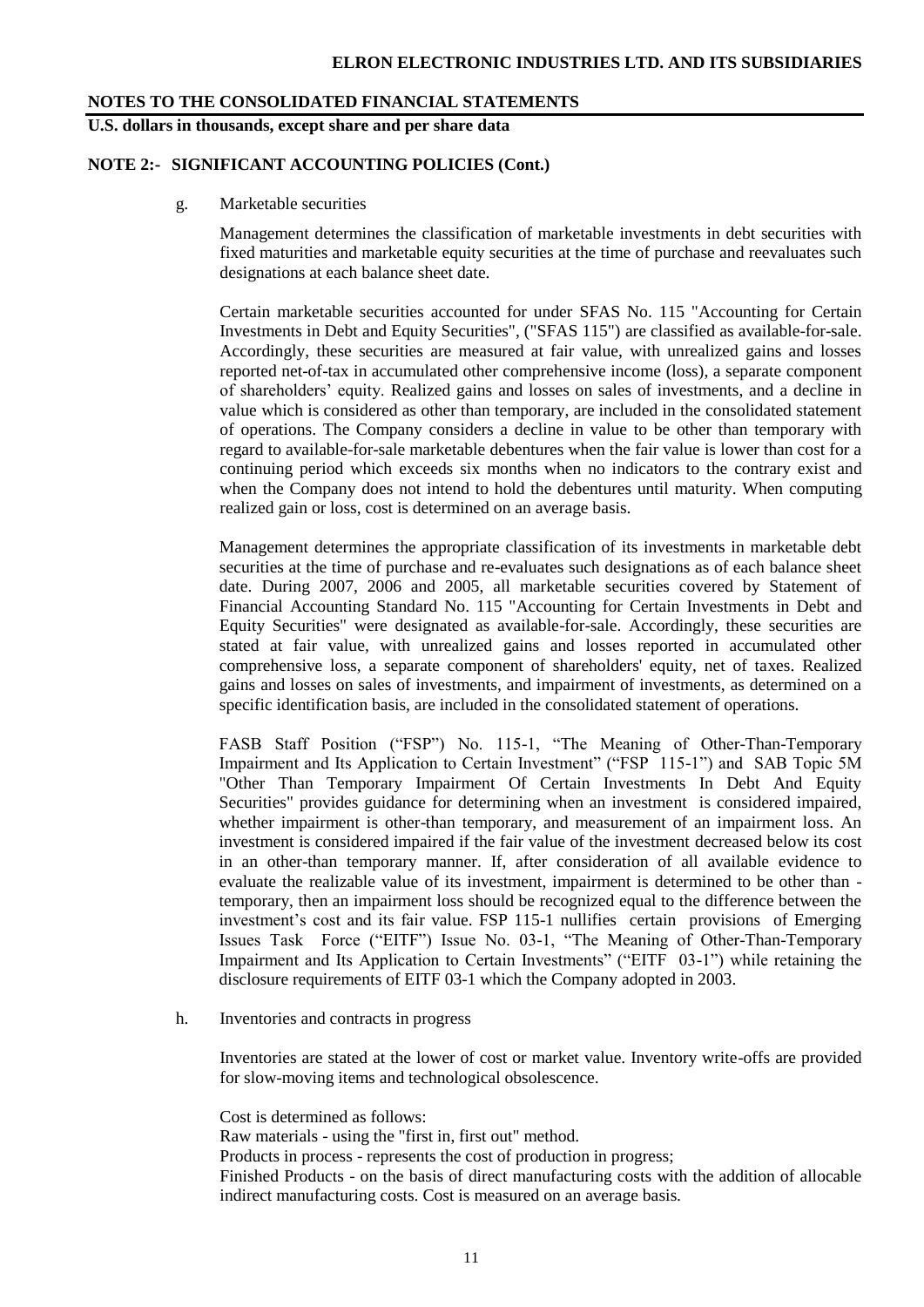**U.S. dollars in thousands, except share and per share data**

#### **NOTE 2:- SIGNIFICANT ACCOUNTING POLICIES (Cont.)**

i. Investments in companies

Investments in common stock or in-substance-common stock of entities in which the Company has significant influence but less than a controlling voting interest are accounted for using the equity method ("affiliated companies") (see below for provisions of EITF 02- 14). Significant influence is presumed to exist when the Company holds between 20%-50% of the investee's voting instruments. However, whether or not the Company has significant influence depends on evaluation of certain factors including among others, the Company's representation on the investee's board of directors, agreements with other shareholders, additional voting rights, participation in policy making processes, existence of material intercompany transactions, technological dependency and the extent of ownership by the Company in relation to the concentration of other shareholders.

The Company discontinues applying the equity method when its investment (including advances and loans) is reduced to zero and it has not guaranteed obligations of the affiliate or is not otherwise committed to provide further financial support to the affiliate.

In July 2004, the Emergency Issued Tax Force ("EITF") reached a consensus on Issue No. 02- 14, "Whether an Investor Should Apply the Equity Method of Accounting to Investments Other Than Common Stock" ("EITF 02-14"). EITF 02-14 states that the Company must apply the equity method of accounting to investments in common stock and in in-substance-common stock if it has the ability to exercise significant influence over the operating and financial policies of the investee.

EITF 02-14 defines in-substance-common stock as an investment with similar risk and reward characteristics to common stock.

The Company applies EITF 02-18 "Accounting for Subsequent Investments in an Investee after suspension of Equity Method Loss Recognition" ("EITF 02-18") in cases where the Company suspended equity method loss recognition in a certain investee, and it subsequently invests in the aforementioned investee (not resulting in the ownership interest increasing from one of significant influence to one of control). If the additional investment, in whole or in part, represents, in substance, the funding of prior losses, the Company recognizes previously suspended losses up to the amount of the additional investment determined to represent the funding of prior losses. Whether the investment represents the funding of prior losses, however, depends on the facts and circumstances.

According to EITF 99-10, percentage used to determine the amount of equity method losses, in circumstances where the Company's ownership in an affiliate is in the form of a preferred security or other senior security, the Company recognizes losses based on the ownership level of the particular affiliate's security or loan held by the Company to which the equity method are being applied.

The excess of the investment over the proportional fair value of net tangible assets of the investee is attributed to technology and other identifiable intangible assets and the residual amount invested is allocated to goodwill. Technology and other identifiable intangible assets are amortized over a weighted averaged period of approximately 11 years, commencing from the acquisition date. Goodwill embedded in an equity method investment is not amortized. Instead it is subject to an other than temporary impairment assessment together with the entire carrying value of the investment.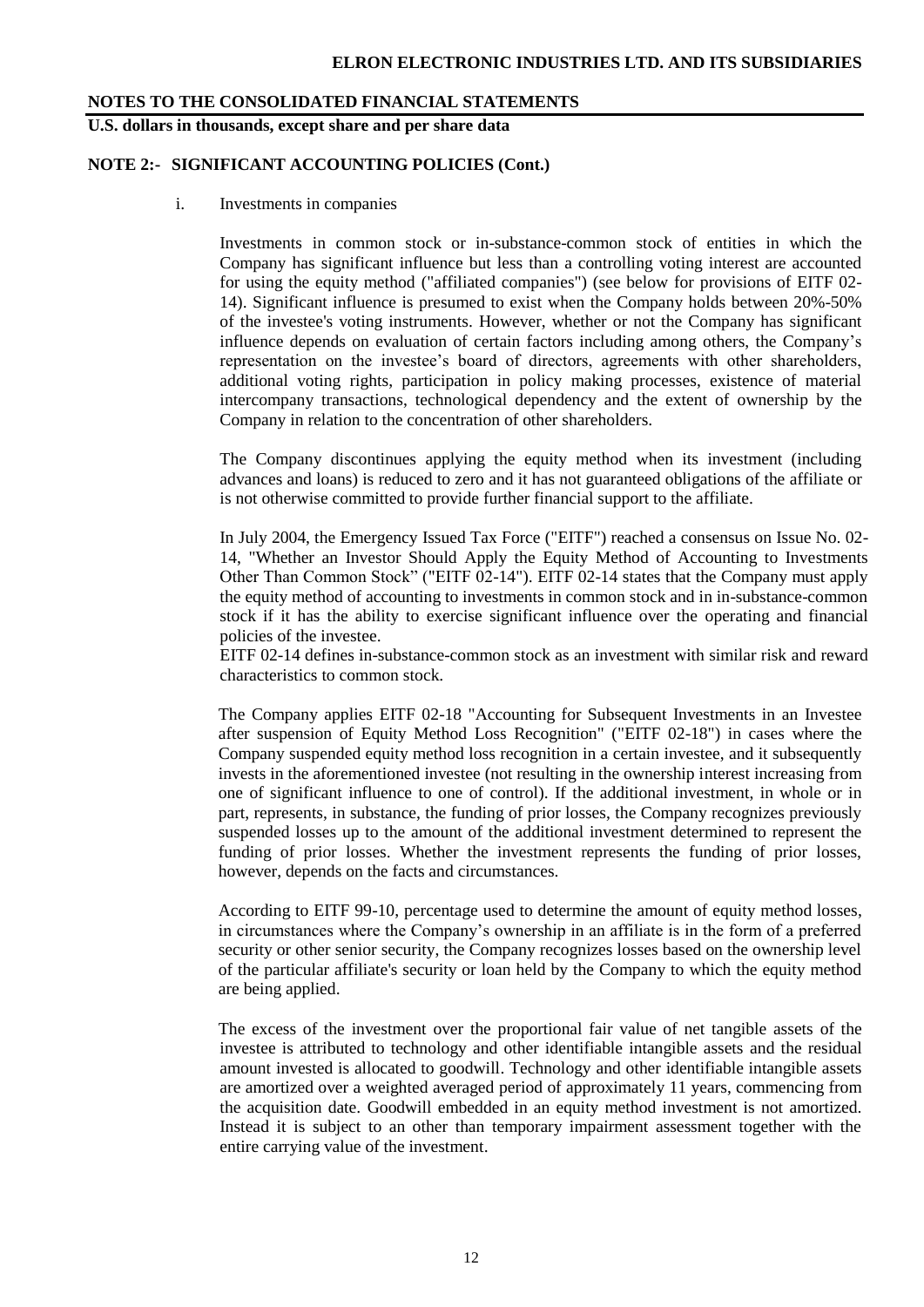**U.S. dollars in thousands, except share and per share data**

#### **NOTE 2:- SIGNIFICANT ACCOUNTING POLICIES (Cont.)**

i. Investments in companies (Cont.)

Gains arising from issuance of common or in substance common shares by affiliated companies to third parties are recorded as income in the consolidated statements of operations, unless the issuing company is a development stage company for which the gain (loss) from issuance is accounted for as an equity transaction pursuant to Staff Accounting Bulletin ("SAB") No. 51 "Accounting for Sales of Stock by a Subsidiary".

When an investment in common stock or in-substance common stock, that was previously accounted for on other than the equity method, becomes qualified for use of the equity method by an increase in level of ownership, the equity method of accounting is applied retrospectively and financial statements of prior periods are adjusted accordingly.

Investments in partnerships in which the Company has a greater than five percent interest, are accounted for under the equity method.

Investments in non-marketable securities of companies, in which the Company does not have the ability to exercise significant influence over their operating and financial policies, and investments in non-marketable companies that are not common stock or in-substancecommon stock, are presented at cost.

Management evaluates investments in affiliates and other companies for evidence of other than temporary declines in value. When relevant factors indicate a decline in value that is other than temporary, the Company records a provision for the decline in value. A judgmental aspect of accounting for investments involves determining whether an other-than-temporary decline in value of the investment has been sustained. Such evaluation is dependent on the specific facts and circumstances. Accordingly, management evaluates financial information (e.g. budgets, budget versus actual results, business plans, financial statements, etc.) in determining whether an other-than-temporary decline in value exists. Factors indicative of an other-than-temporary decline include recurring operating losses, failure of research and development efforts, extremely negative deviation from the business plan, credit defaults, specific conditions affecting the investment such as in the industry or in geographic area and subsequent rounds of financings at an amount below the cost basis of the investment. This list of factors is not all inclusive and management weighs all quantitative and qualitative factors in determining if an other-than-temporary decline in value of an investment has occurred. See also note 8(3)a and b.

#### j. Property and equipment

Property and equipment are stated at cost, net of accumulated depreciation. Depreciation is calculated by the straight-line method over the estimated useful lives of the assets at the following annual rates:

%

Building (\*) 4 Computers, Machinery and Furniture 6 - 33 (mainly 33%) Motor vehicles 15 Leasehold improvements over the term of the lease (\*) The building was sold during 2007, see also note 9.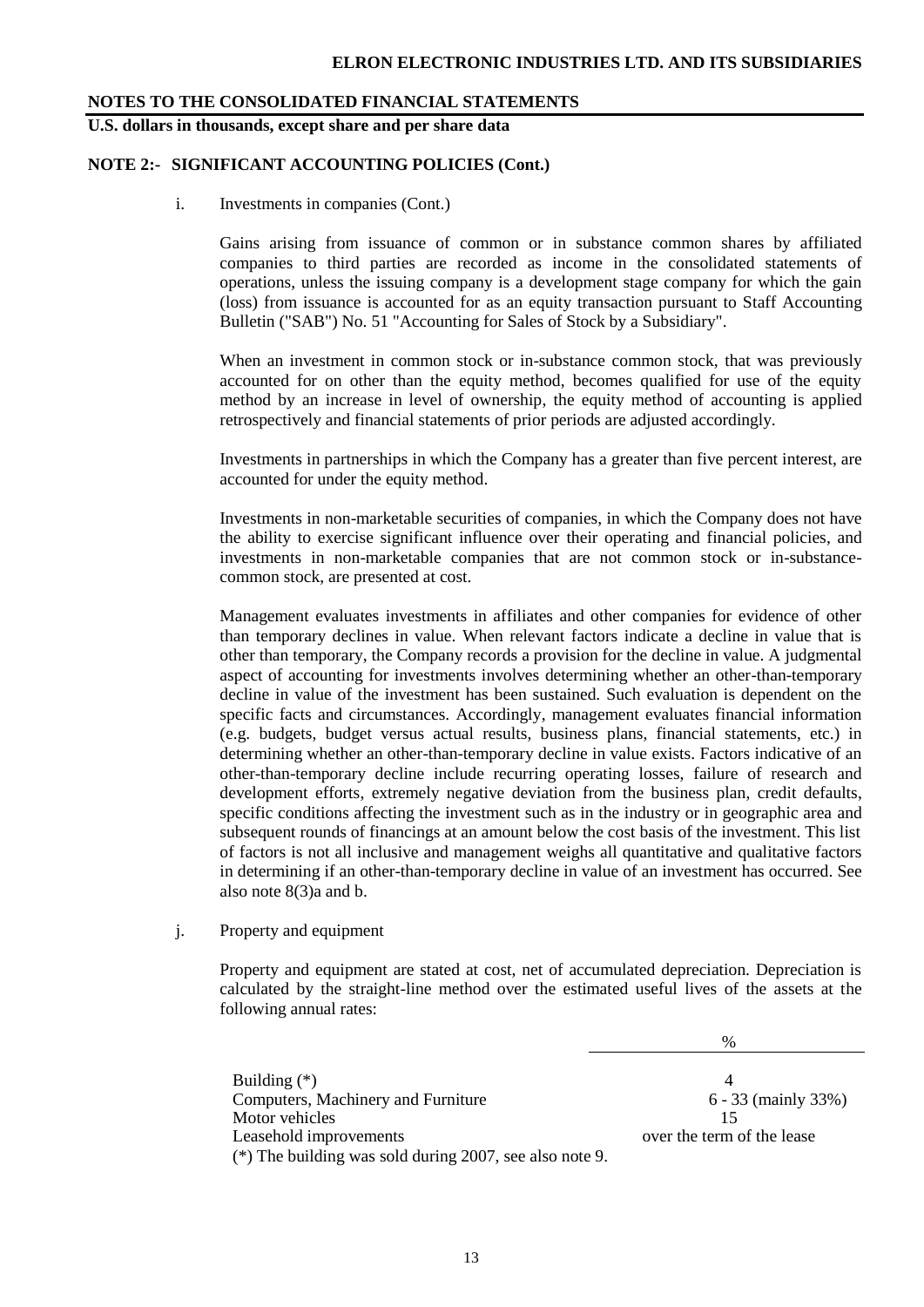**U.S. dollars in thousands, except share and per share data**

#### **NOTE 2:- SIGNIFICANT ACCOUNTING POLICIES (Cont.)**

k. Impairment and disposal of long-lived assets

The Company and its subsidiaries' long-lived assets (including identifiable intangible assets subject to amortization) are reviewed for impairment in accordance with SFAS No. 144, "Accounting for the Impairment or Disposal of Long-Lived Assets" ("SFAS 144"), whenever events or changes in circumstances indicate that the carrying amount of an asset may not be recoverable. Recoverability of assets to be held and used is measured by a comparison of the carrying amount of an asset to the future undiscounted cash flows expected to be generated by the asset. If an asset is considered to be impaired, the impairment is measured by the difference between the carrying amount of the asset and its fair value. Assets held for sale are reported at the lower of their carrying amount or fair value less costs to sell. During 2005- 2007 no impairment losses have been identified.

l. Intangible assets

Intangible assets include mainly technology, costumer relations, goodwill and other identifiable intangible assets acquired in connection with a businesses combination. Technology and other identifiable intangible definite lived assets are amortized over their estimated useful lives.

The Company evaluates the amortization periods of all identifiable intangible assets to determine whether events or circumstances warrant revised estimates of useful lives.

Under SFAS No. 142 "Goodwill and other Intangible Assets" ("SFAS 142") goodwill and intangible assets with indefinite lives are no longer amortized but instead are tested for impairment at least annually (or more frequently if impairment indicators arise).

SFAS 142 prescribes a two phase process for impairment testing of goodwill. The first phase screens for impairment; while the second phase (if necessary) measures impairment. In the first phase of impairment testing, goodwill attributable to each of the reporting units is tested for impairment by comparing the fair value of each reporting unit with its carrying value. If the carrying value of the reporting unit exceeds its fair value the second phase is then performed. The second phase of the goodwill impairment test compares the implied fair value of the reporting unit's goodwill with the carrying amount of that goodwill. If the carrying amount of the reporting unit's goodwill exceeds the implied fair value of the goodwill, an impairment loss is recognized in an amount equal to that excess. The implied fair value of goodwill is determined in the same manner as the amount of goodwill recognized in a business combination. That is, the fair value of the reporting unit is allocated to all of the assets and liabilities of the unit (including any unrecognized intangible assets) as if the reporting unit had been acquired in a business combination and the fair value of the reporting unit was the purchase price paid to acquire the reporting unit .

Fair value of the company's reporting unit is determined, inter alia, using market related capitalization.

In 2005 when performing the first phase of the goodwill impairment test, the fair value of the systems and projects segment (reporting unit) of Elron Telesoft Ltd. and Elron Telesoft Export ("The ET Group"), which is included in discontinued operations, was found to be lower than its carrying value. Therefore the second phase of the goodwill impairment test was then performed and as a result goodwill was written down by \$1,300 in 2005. The fair value of the reporting unit was determined using the discounted cash flow method. Significant estimates used in the discounted cash flow methodology include estimates of future cash flows, future short-term and long-term growth rates and discount rates. The Company performs its annual impairment tests during the fourth fiscal quarter of each year.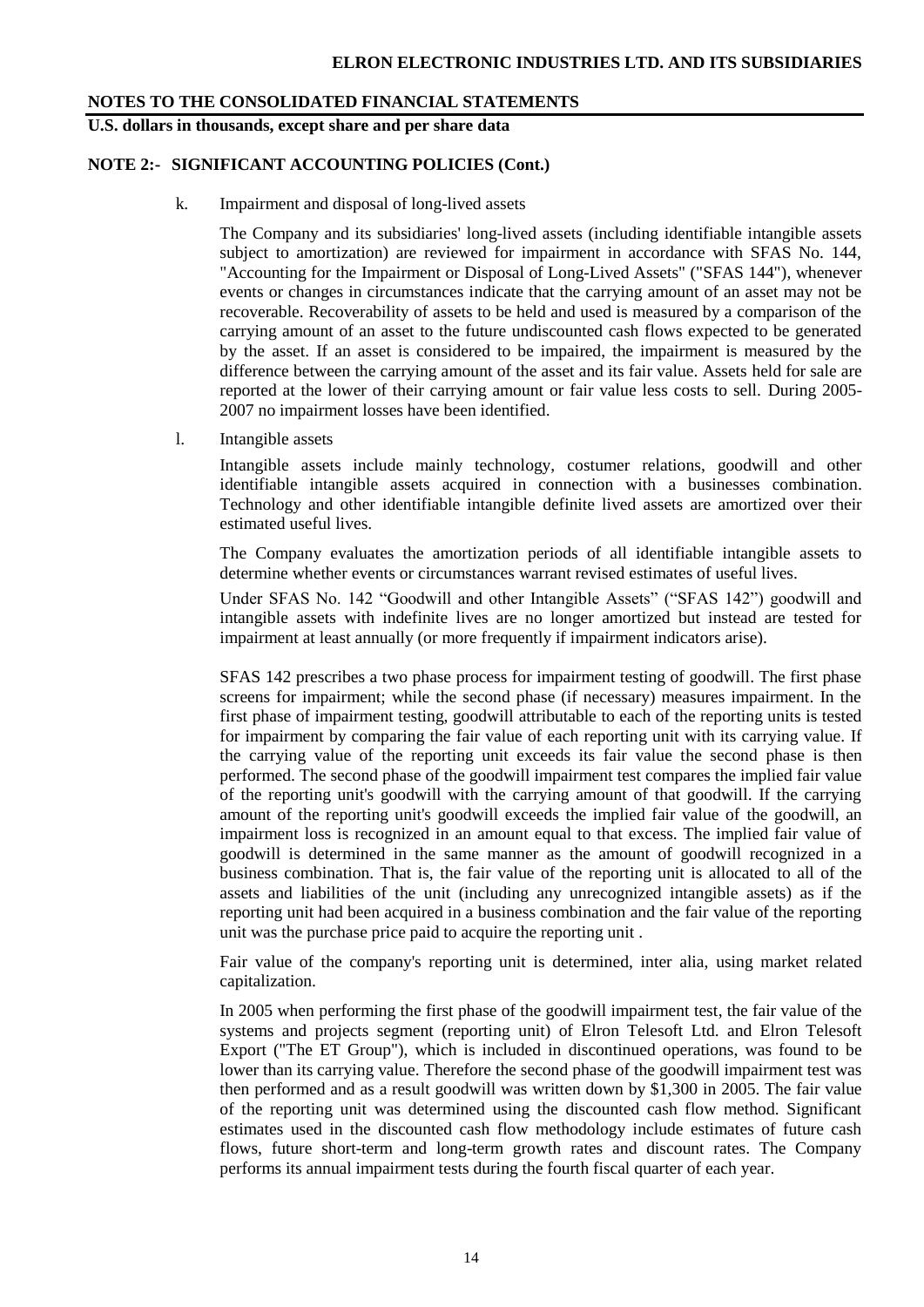#### **U.S. dollars in thousands, except share and per share data**

#### **NOTE 2:- SIGNIFICANT ACCOUNTING POLICIES (Cont.)**

l. Intangible assets (Cont.)

The impairment test for other intangible assets not subject to amortization consists of a comparison of the fair value of the intangible asset with its carrying value. If the carrying value of the intangible asset exceeds its fair value, an impairment loss is recognized in an amount equal to that excess.

m. Convertible Debentures and Options to Convertible Debentures

The company has elected pursuant to FAS 155, to present the Convertible Debentures and the Options to Convertible Debentures issued by Starling, , at their fair value, in the balance sheet and the changes in their fair value is charged to the state of operations as finance income or expenses, net. See also note 3.e.

n. Revenue recognition

The Company's subsidiaries (including former subsidiaries which results are included in discontinued operations) sell software license support and services systems and disposable medical products.

Software sales are accounted for in accordance with Statement of Position (SOP) 97-2, "Software Revenue Recognition," as amended. Other product sales and revenues are accounted for in accordance with SAB No. 104, "Revenue Recognition in Financial Statements" ("SAB 104").

Revenues from license fees or product sales are recognized when persuasive evidence of an arrangement exists delivery of the product has occurred, the fee is fixed or determinable, no significant obligation exist and collectibility is probable.

When the products are sold with a warranty (up to one year), a provision is recorded at the time of sale for probable costs, in connection with the warranties, based on the Company's subsidiaries' experience and estimates.

Revenues from software licenses that require significant customization, integration and installation (included in discontinued operations) are recognized based on SOP 81-1, "Accounting for Performance of Construction Type and Certain Production - Type Contracts", according to which revenues are recognized on a percentage of completion basis. Percentage of completion is measured by the efforts expended method based on the ratio of hours performed to date to estimated total hours at completion. Anticipated losses on contracts are charged to earnings when identified. Estimated gross profit or loss from contracts may change due to changes in estimates resulting from differences between actual performance and original forecasts. Such changes in estimated gross profit are recorded in results of operations when they are reasonably determinable by management, on a cumulative catch-up basis. Revenues derived from software licensing arrangements based on new technology, in which the Company's subsidiary does not have sufficient prior experience and estimates are not reasonably determinable, are recognized using the completed-contract method.

Deferred revenues include unearned amounts received under maintenance and support contracts and amounts received from customers but not recognized as revenues.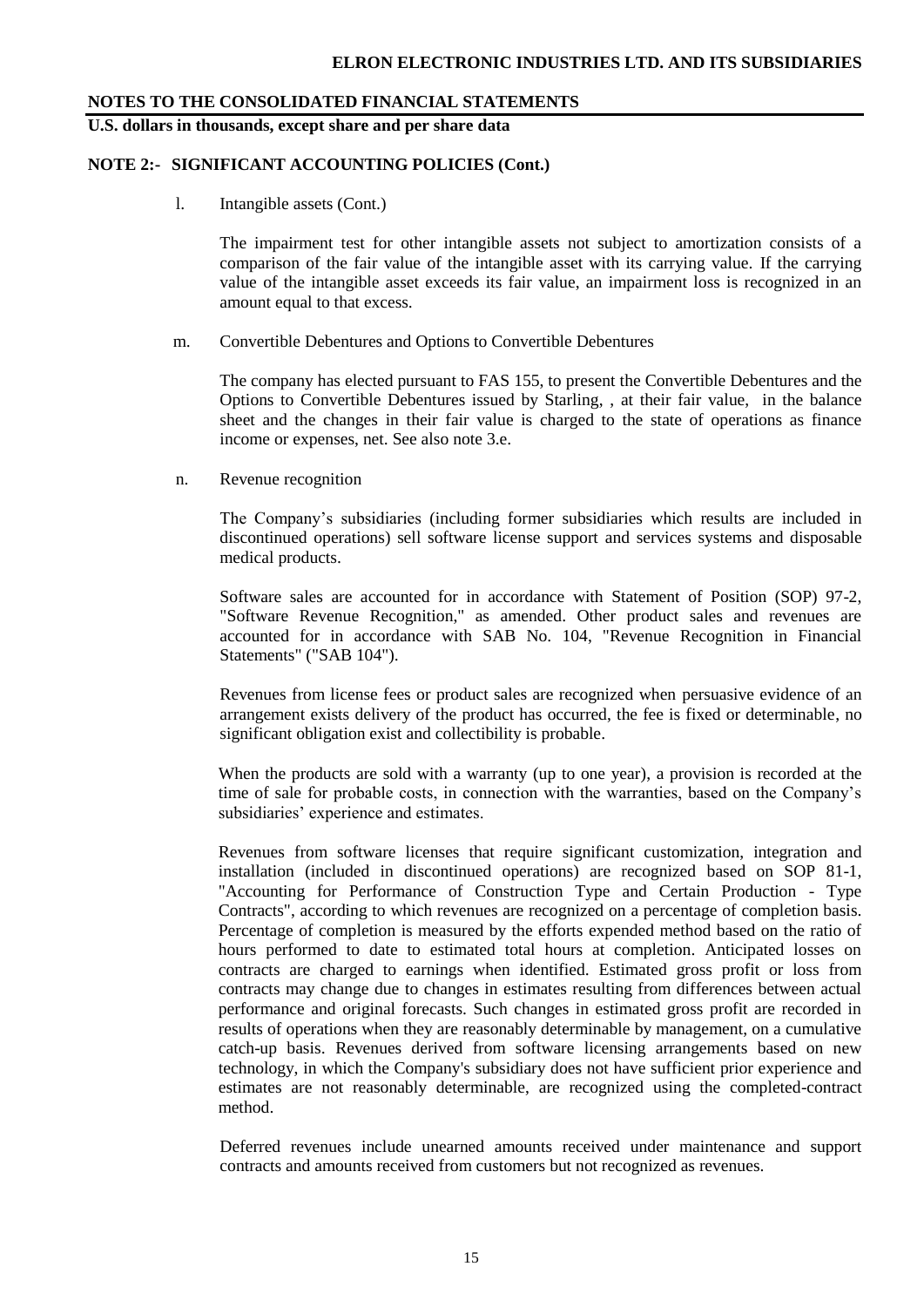**U.S. dollars in thousands, except share and per share data**

#### **NOTE 2:- SIGNIFICANT ACCOUNTING POLICIES (Cont.)**

n. Revenue recognition (Cont.)

Revenues from cost plus service agreements are recognized as the services are performed, based on the costs incurred.

o. Research and development costs

Research and development costs, net of grants received, are charged to the statement of operations as incurred. SFAS No. 86, "Accounting for the Costs of Computer Software to be Sold, Leased or Otherwise Marketed" requires capitalization of certain software development costs subsequent to the establishment of technological feasibility. Based on the subsidiaries' product development process, technological feasibility is established upon completion of a working model. Costs, incurred by the Company's subsidiaries between completion of the working models and the point at which the products are ready for general release, have been insignificant. Therefore, research and development costs are charged to the statement of operations, as incurred.

p. Advertising costs

Advertising costs are charged to the consolidated statement of operations as incurred.

q. Royalty-bearing grants

Royalty-bearing grants from the Government of Israel and other governmental institutions for funding approved research and development projects are recognized at the time the Company is entitled to such grants, on the basis of the costs incurred. Such grants are included as a deduction of research and development costs, since at the time received it is not probable that they will be repaid.

Research and development grants received by certain of the Company's subsidiaries in 2007 amounted to \$1,038 (2006 - \$1,982, 2005 - \$1,528).

- r. Income taxes
	- 1. The Company and its subsidiaries account for income taxes in accordance with SFAS No. 109, "Accounting for Income Taxes" ("Fas 109"). This Statement prescribes the use of the liability method whereby deferred tax assets and liability account balances are determined for loss carryforwards and other temporary differences between financial reporting and tax bases of assets and liabilities, using the enacted tax rates and laws that will be in effect when the differences are expected to reverse. The Company and its subsidiaries provide a valuation allowance, if necessary, to reduce deferred tax assets to the amount that is more likely than not to be realized.
	- 2. In July 2006, the FASB issued FASB Interpretation No. 48, "Accounting for Uncertainty in Income Taxes, an Interpretation of FASB Statement No. 109" ("FIN 48"). FIN 48 clarifies the accounting for income taxes by prescribing the minimum recognition threshold a tax position is required to meet before being recognized in the financial statements. FIN 48 utilizes a two-step approach for evaluating tax positions. Recognition (step one) occurs when an enterprise concludes that a tax position, based solely on its technical merits, is morelikely-than-not to be sustained upon examination. Measurement (step two) is only addressed if step one has been satisfied (i.e., the position is more-likely-than-not to be sustained) otherwise a full liability in respect of a tax position not meeting the more-than-likely-than-not criteria is recognized. Under step two, the tax benefit is measured as the largest amount of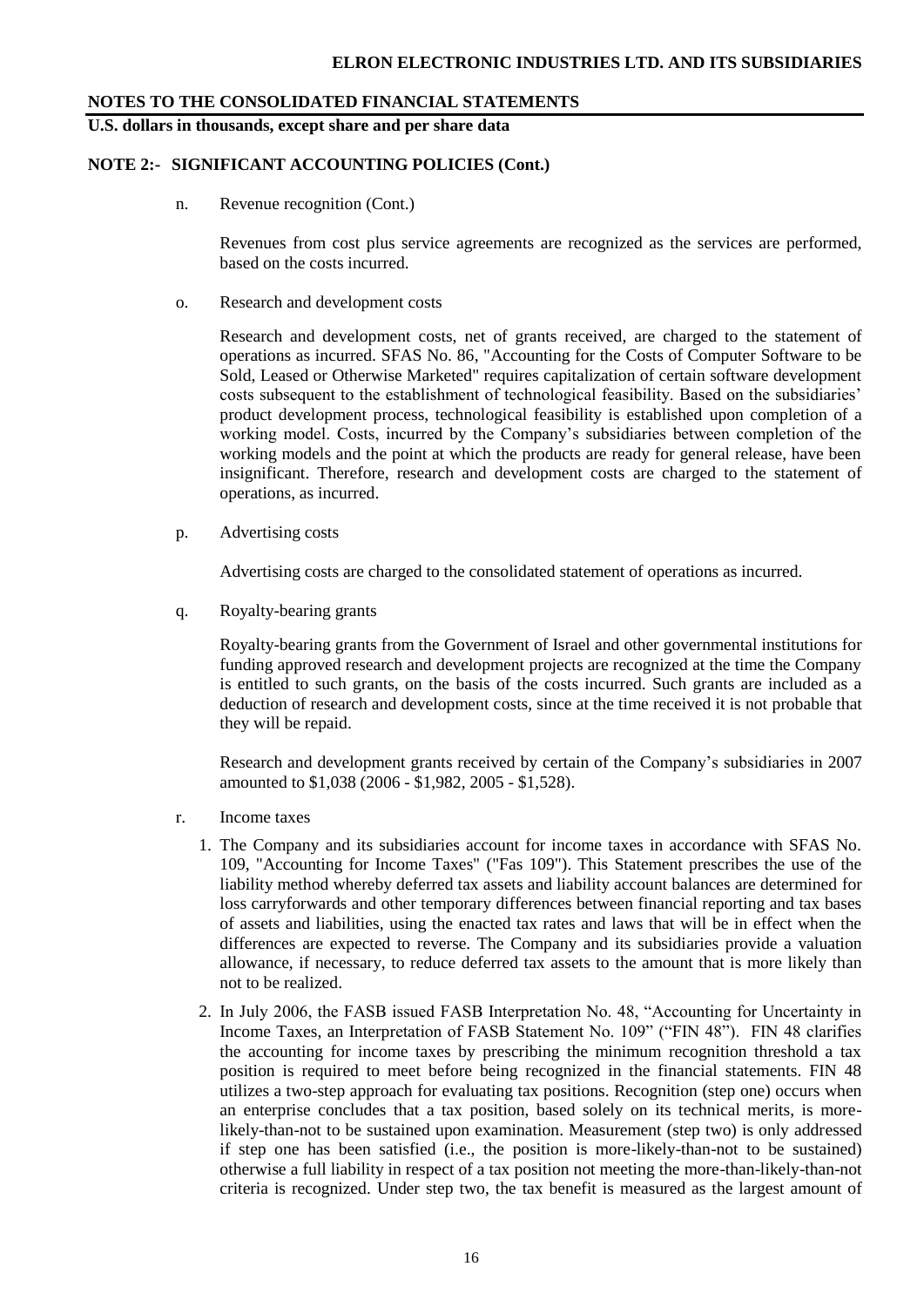#### **ELRON ELECTRONIC INDUSTRIES LTD. AND ITS SUBSIDIARIES**

#### **NOTES TO THE CONSOLIDATED FINANCIAL STATEMENTS**

**U.S. dollars in thousands, except share and per share data**

#### **NOTE 2:- SIGNIFICANT ACCOUNTING POLICIES (Cont.)**

r. Income taxes (Cont.)

benefit, determined on a cumulative probability basis, that is more-likely-than-not to be realized upon ultimate settlement.

FIN 48 applies to all tax positions related to income taxes subject to "FAS 109". This includes tax positions considered to be "routine" as well as those with a high degree of uncertainty.

FIN 48 has expanded disclosure requirements, which include a tabular roll forward of the beginning and ending aggregate unrecognized tax benefits as well as specific detail related to tax uncertainties for which it is reasonably possible the amount of unrecognized tax benefit will significantly increase or decrease within twelve months. (See also note 14).

FIN 48 is effective for fiscal years beginning after December 15, 2006. The cumulative effect of applying FIN 48 is reported as an adjustment to the opening balance of retained earnings. The adoption of FIN 48, as of January 1, 2007, did not have any effect of the Company's retained earnings and financial position.

s. Income (loss) per share

Basic net income (loss) per share is computed based on the weighted average number of ordinary shares outstanding during each year. Diluted net income (loss) per share is computed based on the weighted average number of ordinary shares and ordinary share equivalents outstanding during the year; ordinary share equivalents are excluded from the computation if their effect is anti-dilutive.

t. Stock based compensation

Effective January 1, 2006 ("the effective date"), the Company applies SFAS No.  $123(R)$ , "Share-Base Payment" ("SFAS 123(R"), which is a revision of FASB Statement No. 123, "Accounting for Stock-Based Compensation" ("SFAS 123"). SFAS 123(R) requires the measurement and recognition of compensation expenses based on estimated fair value for all shared based payment awards made to employees and directors. In March 2005, the Securities and Exchange Commission issued Staff Accounting Bulletin No. 107 ("SAB 107") relating to SFAS 123(R).

The Company, its subsidiaries and its affiliated companies adopted SFAS 123(R) using the modified-prospective method. According to the modified-prospective method, compensation cost is recognized beginning with the effective date (a) based on the grant date fair value estimated in accordance with the provisions of SFAS 123(R) for all share-based payments granted after the effective date and (b) based on the grant date fair value estimated in accordance with the provisions of SFAS 123 for all awards granted to employees prior to the effective date of SFAS 123(R) that remain unvested on the effective date.

Previously, effective January 1, 2003 the Company and its subsidiaries adopted the fairvalue-based method of accounting for share-based payments based on the provisions of SFAS 123, using the prospective methods described in SFAS 148, "Accounting for Stock- Based Compensation- Transition and Disclosure".

Because 1) SFAS 123(R) must be applied not only to new awards but also to previously granted awards that are not fully vested on the effective date, 2) the Company adopted SFAS 123 using the prospective transition method (which applied only to awards granted, modified or settled after January 1, 2003), and 3) prior to January 1, 2006, the Company's affiliated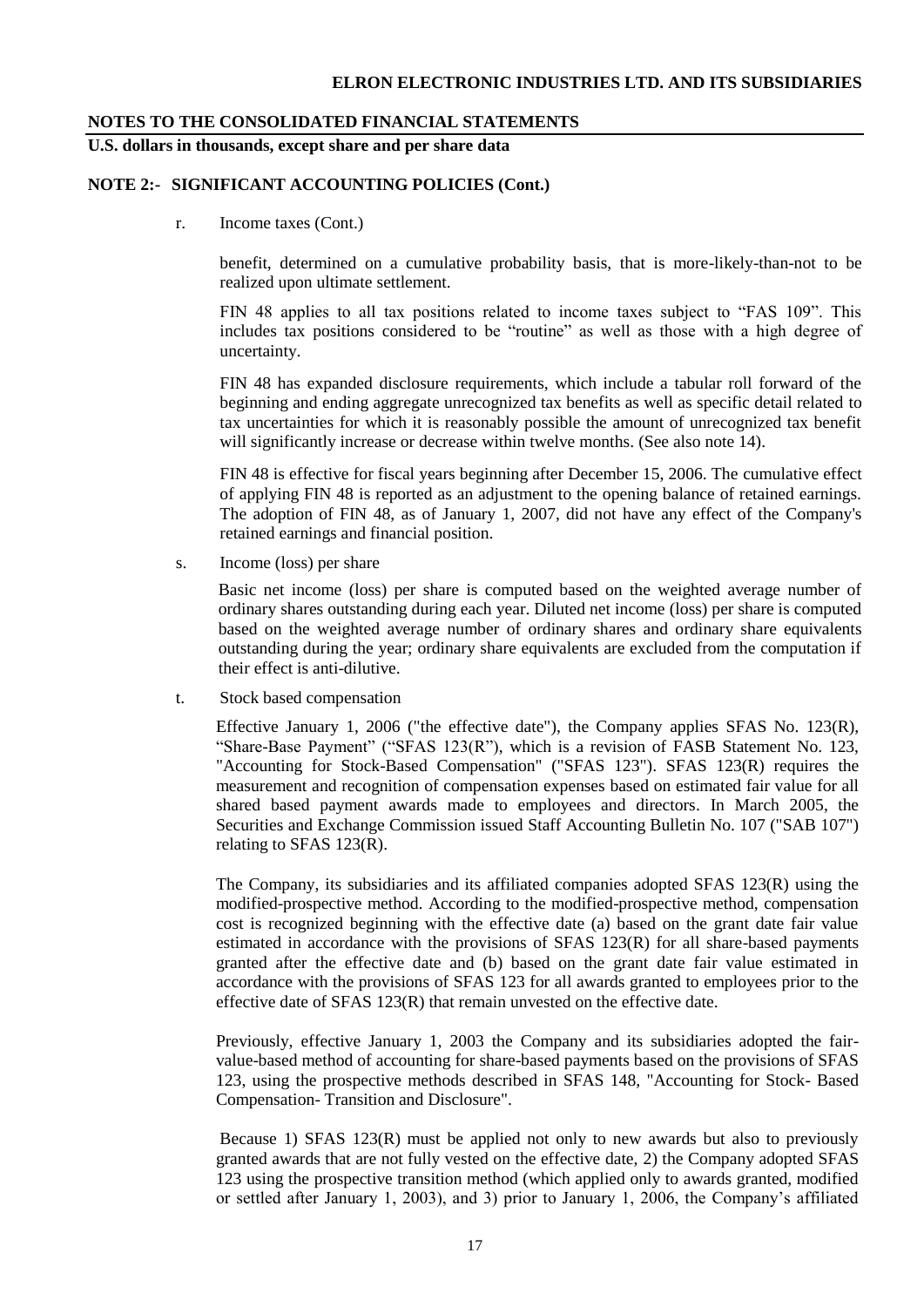**U.S. dollars in thousands, except share and per share data**

#### **NOTE 2:- SIGNIFICANT ACCOUNTING POLICIES (Cont.)**

t. Stock based compensation (Cont.)

companies applied APB 25 whereby compensation cost is measured based on the intrinsic value of the options granted, compensation cost for some previously granted but unvested awards in the Company, its subsidiaries and in its affiliated companies that were not previously determined at fair value, are measured and recognized under the provisions of SFAS 123(R) starting in 2006.

The expense related to stock-based employee compensation included in the determination of net income for 2005, is less than that which would have been recognized if the fair value method had been applied to all awards granted after the original effective date of SFAS 123. If the Company, its subsidiaries and its affiliated companies had elected to adopt the fair value recognition provisions of SFAS 123 as of its original effective date, pro forma net income and pro forma basic and diluted net income per share would be as follows:

|                                                                             | <b>Year ended</b><br>December 31,<br>2005 |        |  |
|-----------------------------------------------------------------------------|-------------------------------------------|--------|--|
|                                                                             |                                           |        |  |
| Net income, as reported<br>Add: Stock-based employee compensation           | \$                                        | 47,335 |  |
| expense included in reported net income                                     |                                           | 347    |  |
| Deduct: Total stock-based employee<br>compensation expense determined under |                                           |        |  |
| the fair value based method for all awards                                  |                                           | 2,739  |  |
| Pro forma net income                                                        |                                           | 44,943 |  |
| Net income per share:                                                       |                                           |        |  |
| Basic - as reported                                                         | \$                                        | 1.61   |  |
| Basic - pro forma                                                           |                                           | 1.53   |  |
| $Diluted - as reported$                                                     |                                           | 1.60   |  |
| Diluted - pro forma                                                         |                                           | 1.52   |  |

The Company recognizes compensation expenses for the value of its awards over the requisite service period of each of the awards using the straight line method.

The fair value of stock options for the Company was estimated at the date of grant using the Black-Scholes option-pricing model with the following weighted-average assumptions for 2007, 2006 and 2005:

|                                      | 2007  | 2006  | 2005  |
|--------------------------------------|-------|-------|-------|
| Risk-free Interest Rate              | 4.61% | 4.75% | 4.75% |
| Expected Dividend Yield <sup>1</sup> | 0%    | $0\%$ | 0%    |
| Expected Volatility <sup>2</sup>     | 33%   | 38%   | 38%   |
| Expected Lives <sup>3</sup>          | 4.25  | 2.8   | 2.8   |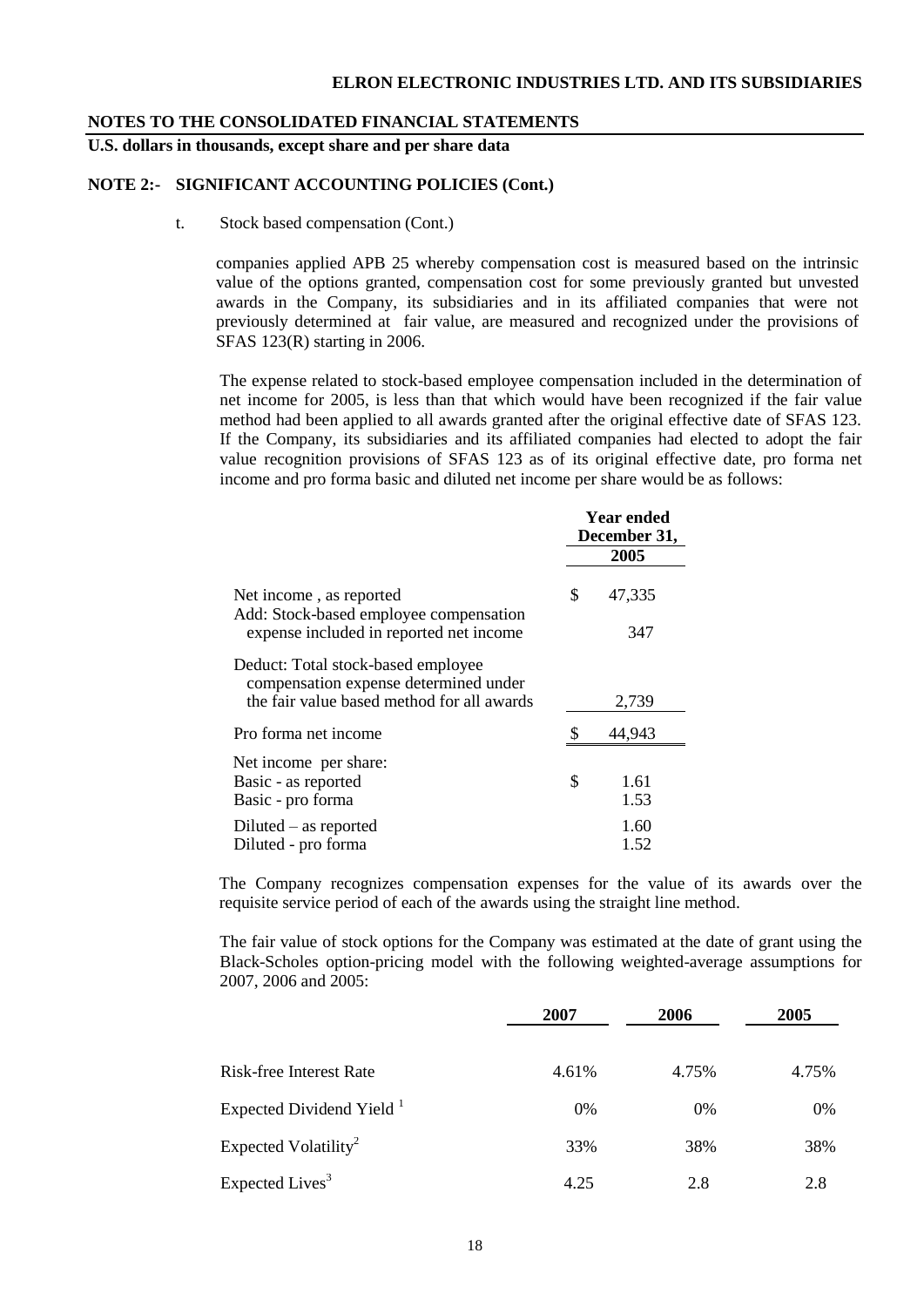**U.S. dollars in thousands, except share and per share data**

#### **NOTE 2:- SIGNIFICANT ACCOUNTING POLICIES (Cont.)**

- t. Stock based compensation (Cont.)
	- $1$  According to the Company's 2003 option plan, the exercise price is to be reduced in the event of a distribution of a dividend in the amount of the dividend distributed per share. Accordingly, the Company, when calculating fair value of the options based on the Black-Scholes option-pricing model, assumes a 0% dividend yield.
	- <sup>2</sup> The Company used its historical volatility over the period of the expected lives of the options.

<sup>3</sup> The Company determined the expected life of the options according to vesting and exercise terms of the options based on its past experience and used the "simplified" method when applicable.

The Company's additional disclosures required by SFAS 123R are provided in Note 16.

Call options granted to employees to purchase shares in subsidiaries, affiliates and other companies are recorded at fair value at each reporting date using the Black-Scholes optionpricing model. The fair value of the call option is recorded as a liability and changes in the liability are recorded as compensation expenses in the statement of operations.

u. Comprehensive income

Comprehensive income (loss) consists of net income (loss) and other gains and losses affecting shareholders equity that under generally accepted accounting principles are excluded from the net income (loss). For the Company, such items consist of unrealized gains and losses on available for sale securities and foreign currency translation adjustments (See Note 24).

v. Severance pay

The Company's and some of its subsidiaries' liability for severance pay, with respect to their Israeli employees, is calculated pursuant to Israeli severance pay law and employee agreements based on the most recent salary of the employees. The Company's liability for all of its Israeli employees is fully provided for by monthly deposits with insurance policies and by an accrual. The value of these policies is recorded as an asset in the Company's balance sheet.

Some subsidiaries agreements with employees, specifically state, in accordance with section 14 of the Severance Pay Law -1963, that the Company's contributions for severance pay shall be instead of severance compensation and that upon release of the policy to the employee, no additional calculations shall be conducted between the parties regarding the matter of severance pay and no additional payments shall be made by the Company to the employee. Further, for companies which have signed section 14, related obligation and amounts deposits on behalf of such obligation, are not stated on the balance sheet, as they are legally released from obligation to employees once the deposit amounts have been paid.

The deposited funds include profits accumulated up to the balance sheet date. The deposited funds may be withdrawn only upon the fulfillment of the obligations pursuant to Israeli severance pay law or labor agreements.

Severance pay expenses for the years ended December 31, 2007, 2006 and 2005 amounted to \$920, \$833 and \$354, respectively.

Severance pay expenses for the year ended December 31, 2005 presented in the discontinued operations amounted to \$28.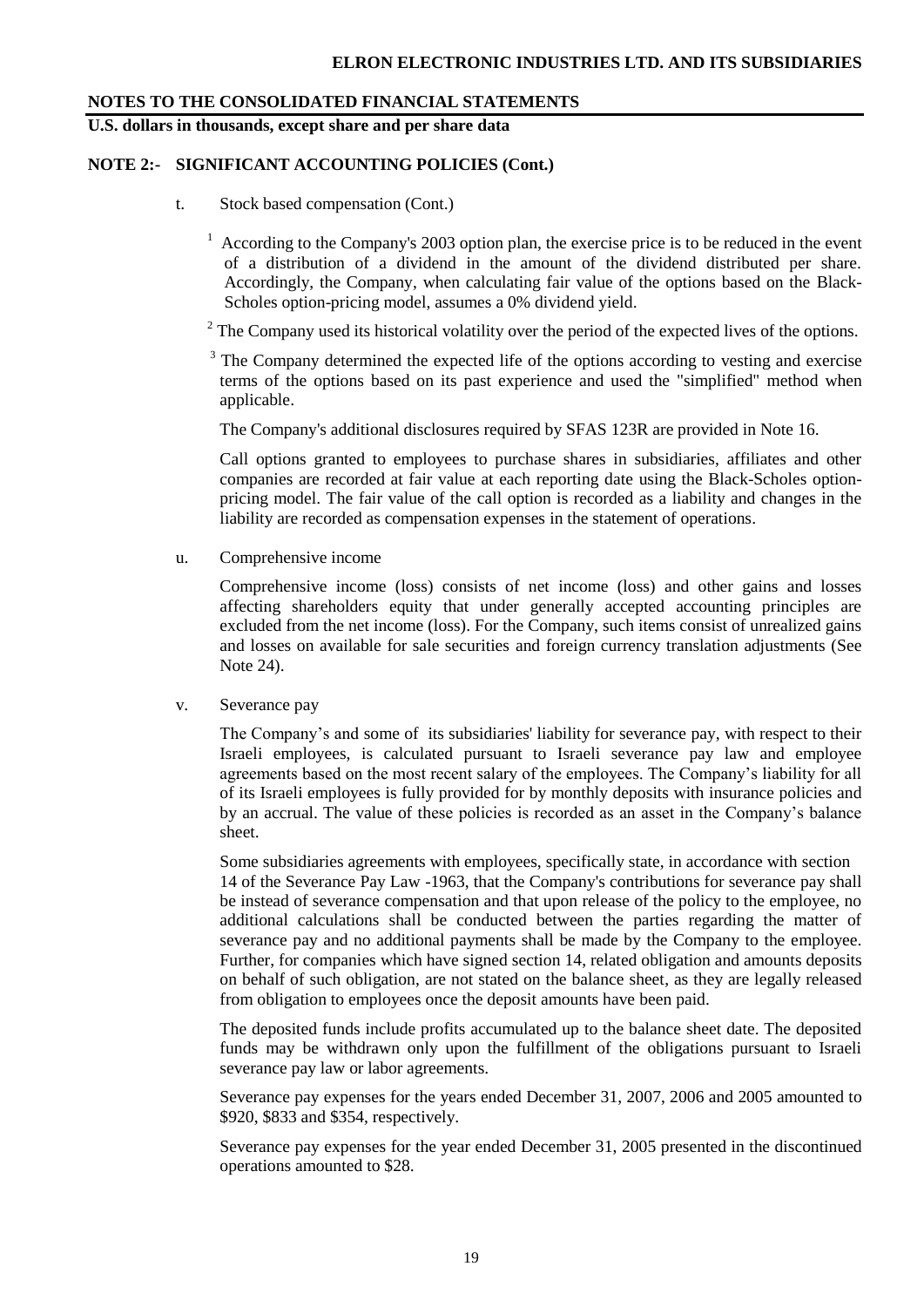**U.S. dollars in thousands, except share and per share data**

#### **NOTE 2:- SIGNIFICANT ACCOUNTING POLICIES (Cont.)**

w. Discontinued operations

Under SFAS 144, when a component of an entity, as defined in SFAS 144, has been disposed of or is classified as held for sale, the results of its operations, including the gain or loss on its disposal should be classified as discontinued operations and the assets and liabilities of such component should be classified as assets and liabilities attributed to discontinued operations; that is, provided that the operations, assets and liabilities and cash flows of the component have been eliminated from the Company's consolidated operations and the Company will no longer have any significant continuing involvement in the operations of the component.

x. Fair value of financial instruments

SFAS No. 107, "Disclosure about Fair Value of Financial Instruments", requires disclosure of an estimate of the fair value of certain financial instruments. The Company's financial instruments consist of cash and cash equivalents, marketable securities, short-term deposits and debentures, trade receivables, other receivables, trade payables, other payables and shortterm and long-term bank loans. The estimated fair value of these financial instruments approximates their carrying value as of December 31, 2007 and 2006, unless otherwise stated. The estimated fair values have been determined through information obtained from market sources and management estimates.

The carrying amounts of loans to and investments in non-public companies which were presented as investment in other companies, were \$70,753 and \$66,750 at December 31, 2007 and 2006, respectively, and they represent the original cost, net of any impairment charges since the dates of acquisition.

The estimated fair value of these companies' investments is not presented due to the lack of a quoted market price.

y. Concentrations of credit risk

Financial instruments that potentially subject the Company and its subsidiaries to concentrations of credit risk consist principally of cash and cash equivalents, short-term bank deposits, marketable debentures and trade receivables.

Cash and cash equivalents and bank deposits are invested mainly in U.S. dollars with major banks in the United States and Israel. 69% of marketable debentures are debentures of U.S. government agencies with high credit quality and with limited amount of credit exposure to any U.S agency. The other 31% are corporate debentures with high credit quality and with limited amount of credit exposure to any corporation. Accordingly, the Company's management believes that minimal credit risk exists with respect to these investments.

Trade receivables are derived from sales to major customers located primarily in the U.S, Europe and in Asia. The Company's subsidiary performs ongoing credit evaluations of their customers and obtain letters of credit and bank guarantees for certain receivables. An allowance for doubtful accounts is recognized with respect to those amounts that were determined to be doubtful of collection.

As of the balance sheet date there is no significant off-balance-sheet concentration of credit risk such as foreign exchange contracts, option contracts or other foreign hedging arrangements.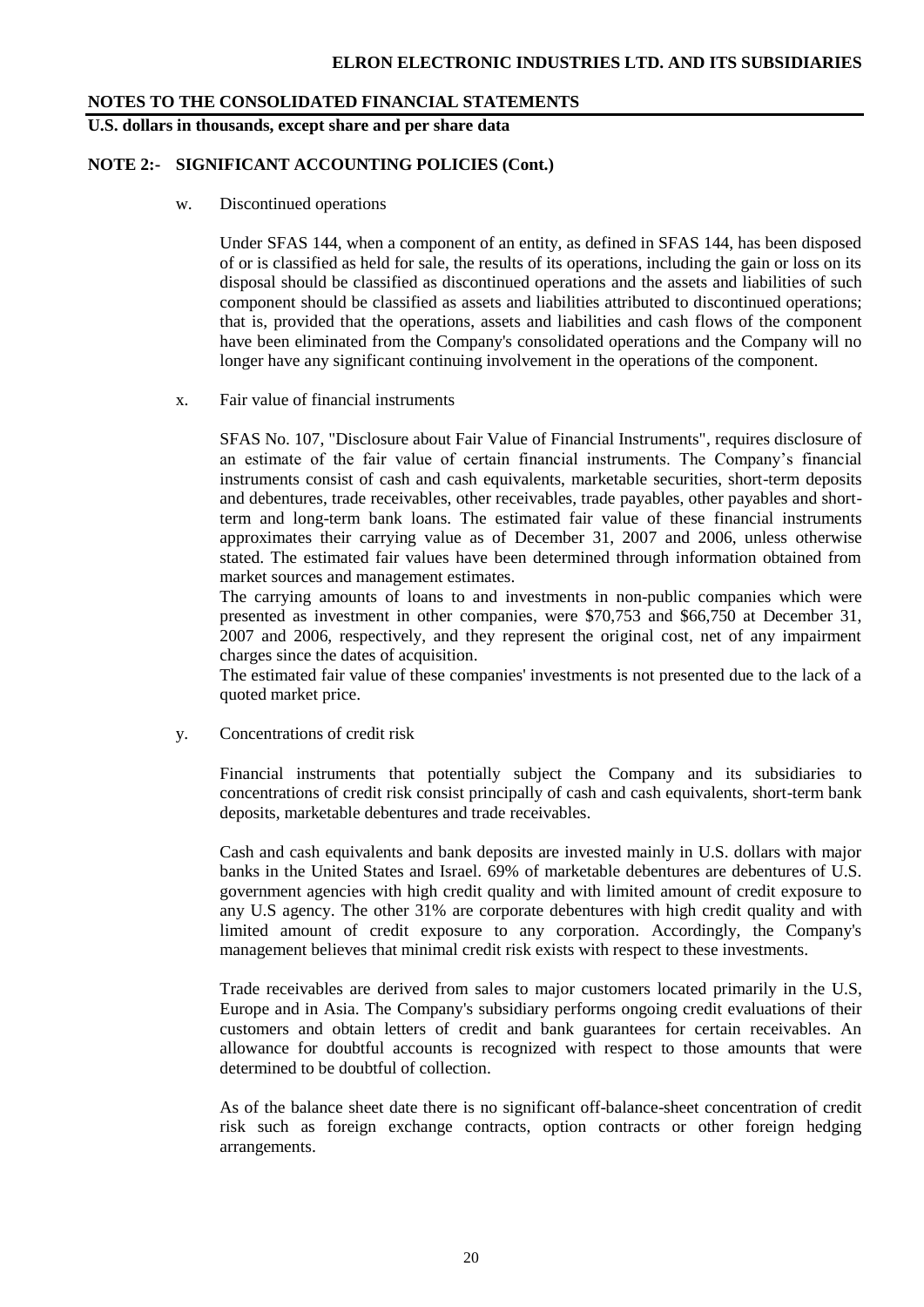**U.S. dollars in thousands, except share and per share data**

#### **NOTE 2:- SIGNIFICANT ACCOUNTING POLICIES (Cont.)**

- z. Recently issued accounting pronouncements
	- i. In September 2006, the FASB issued SFAS No. 157, "Fair Value Measurements". SFAS 157 establishes a single authoritative definition of fair value, sets out a framework for measuring fair value, and requires additional disclosures about fair value measurements. SFAS 157 applies only to fair value measurements that are already required or permitted by other accounting standards. The Company will adopt SFAS No. 157 effective on January 1, 2008.
	- ii. In February 2007, the FASB issued SFAS No. 159, "The Fair Value Option for Financial Assets and Financial Liabilities" ("SFAS No. 159"), which permits companies to choose to measure certain financial instruments and other items at fair value that are not currently required to be measured at fair value which will be determined according to SFAS 157 mentioned above. SFAS No. 159 is effective for fiscal years beginning after November 15, 2007. The Company believes that the adoption of SFAS No. 159 will not have any significant effect on the Company's financial statements, results of operations or financial position, since the Company will not apply the fair value option for its existing assets and liabilities as of January  $1<sup>st</sup> 2008$ .
	- iii. In December 2007, the FASB issued SFAS 141(R), "Business Combinations" ("SFAS 141(R)"). This Statement replaces SFAS 141, "Business Combinations", and requires an acquirer to recognize the assets acquired, the liabilities assumed, including those arising from contractual contingencies, any contingent consideration, and any noncontrolling interest in the acquiree at the acquisition date, measured at their fair values as of that date, with limited exceptions specified in the statement. SFAS 141(R) also requires the acquirer in a business combination achieved in stages (sometimes referred to as a step acquisition) to recognize the identifiable assets and liabilities, as well as the noncontrolling interest in the acquiree, at the full amounts of their fair values (or other amounts determined in accordance with SFAS  $141(R)$ ). In addition, SFAS  $141(R)$ 's requirement to measure the noncontrolling interest in the acquiree at fair value will result in recognizing the goodwill attributable to the noncontrolling interest in addition to that attributable to the acquirer.

SFAS 141(R) also amends SFAS No. 109, "Accounting for Income Taxes", to require the acquirer to recognize changes in the amount of its deferred tax benefits that are recognizable because of a business combination either in income from continuing operations in the period of the combination or directly in contributed capital, depending on the circumstances. It also amends SFAS 142, Goodwill and Other Intangible Assets, to, among other things; provide guidance on the impairment testing of acquired research and development intangible assets and assets that the acquirer intends not to use.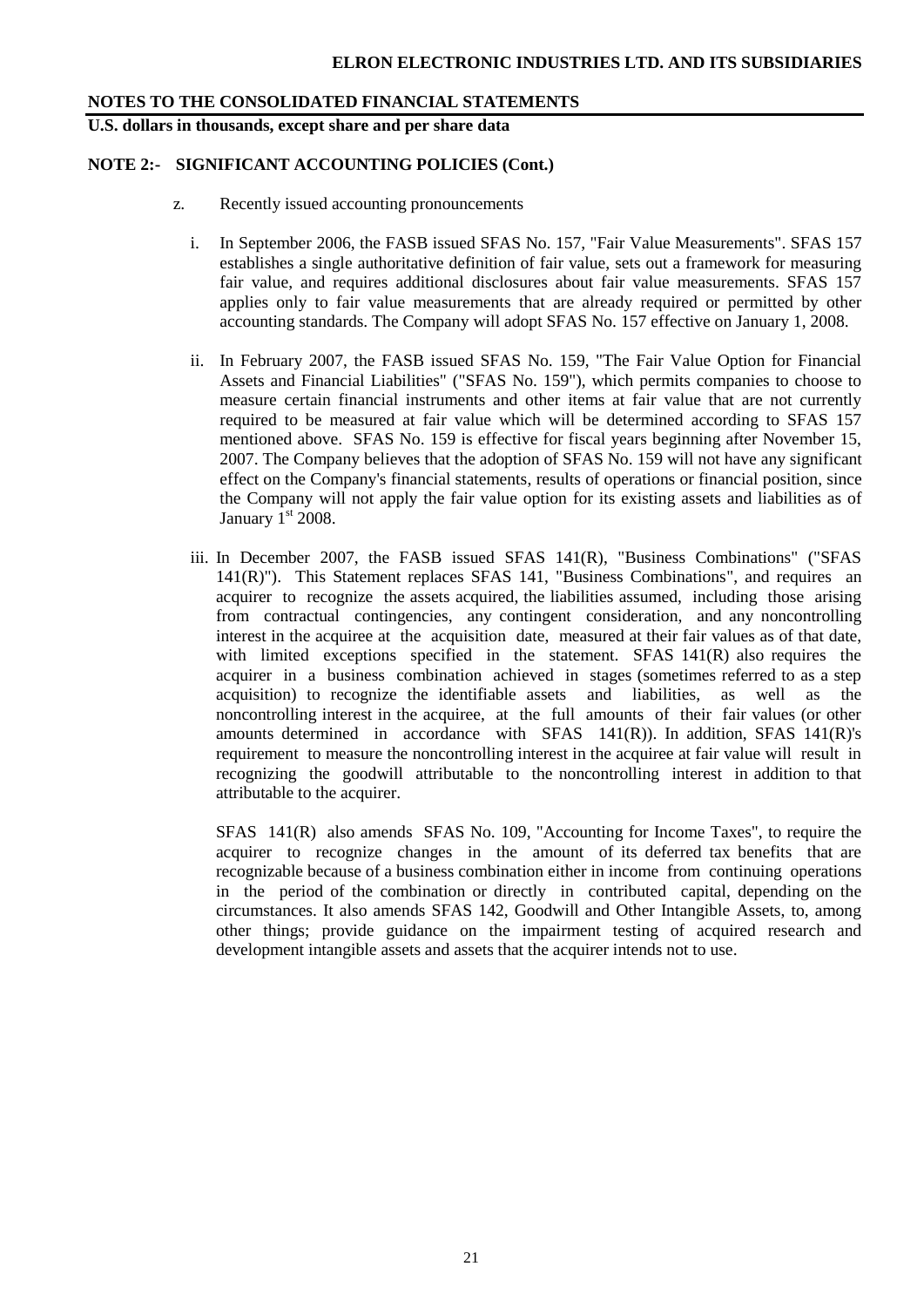**U.S. dollars in thousands, except share and per share data**

#### **NOTE 2:- SIGNIFICANT ACCOUNTING POLICIES (Cont.)**

z. Recently issued accounting pronouncements (Cont.)

SFAS 141(R) applies prospectively to business combinations for which the acquisition date is on or after the beginning of the first annual reporting period beginning on or after December 15, 2008. As such, the adoption of SFAS 141R is not expected to have any effect on accounting for current subsidiaries.

- iv. In December 2007, the FASB issued SFAS 160, "Noncontrolling Interests in Consolidated Financial Statements" ("SFAS 160"). SFAS 160 amends ARB 51, "Consolidated Financial Statements", to establish accounting and reporting standards for the noncontrolling interest in a subsidiary and for the deconsolidation of a subsidiary. It also clarifies that a noncontrolling interest in a subsidiary is an ownership interest in the consolidated entity that should be reported as equity in the consolidated financial statements. SFAS 160 also changes the way the consolidated income statement is presented by requiring consolidated net income to be reported at amounts that include the amounts attributable to both the parent and the noncontrolling interest. It also requires disclosure, on the face of the consolidated statement of income, of the amounts of consolidated net income attributable to the parent and to the noncontrolling interest. SFAS 160 requires that a parent recognize a gain or loss in net income when a subsidiary is deconsolidated and requires expanded disclosures in the consolidated financial statements that clearly identify and distinguish between the interests of the parent owners and the interests of the noncontrolling owners of a subsidiary. SFAS 160 is effective for fiscal periods, and interim periods within those fiscal years, beginning on or after December 15, 2008.
- v. In December 2007, the SEC staff issued Staff Accounting Bulletin No. 110 ("SAB 110"), which, effective January 1, 2008. SAB 110 amends and replaces Staff Accounting Bulletin No. 107 ("SAB 107"), Share-Based Payment. SAB 110 expresses the views of the SEC staff regarding the use of a "simplified" method in developing an estimate of expected term of "plain vanilla" share options in accordance with FASB Statement No. 123(R), Share-Based Payment. Under the "simplified" method, the expected term is calculated as the midpoint between the vesting date and the end of the contractual term of the option. The use of the "simplified" method, which was first described in SAB 107, was scheduled to expire on December 31, 2007. SAB 110 extends the use of the "simplified" method for "plain vanilla" awards in certain situations. The SEC staff does not expect the "simplified" method to be used when sufficient information regarding exercise behavior, such as historical exercise data or exercise information from external sources, becomes available.

The adoption of SAB 110 would not have any effect on the Company's financial statements.

#### **NOTE 3:- BUSINESS COMBINATIONS AND SALE OF BUSINESSES**

a. Elron Telesoft

On December 29, 2005, Elron sold all of its shares of Elron Telesoft Ltd. and Elron Telesoft Export ("The ET Group") to ECtel Ltd. (NASDAQ: ECRX) for \$2,100. The above transaction resulted in an immaterial gain (due to previous impairment charges which were recorded on the ET Group assets).

 According to SFAS 144, "Accounting for the Impairment or Disposal of Long-Lived Assets", when a component of an entity, as defined in SFAS 144, has been disposed of or is classified as held for sale, the results of its operations, including the gain or loss on its disposal should be classified as discontinued operations when the operations and cash flows of the component have been eliminated from the Company's consolidated operations and the Company will no longer have any significant continuing involvement in the operations of the component. The business sold by the ET Group met the criteria for reporting discontinued operations and therefore the results of operations of the business for the periods presented and the gain on the sale had been classified as discontinued operations in the statement of operations.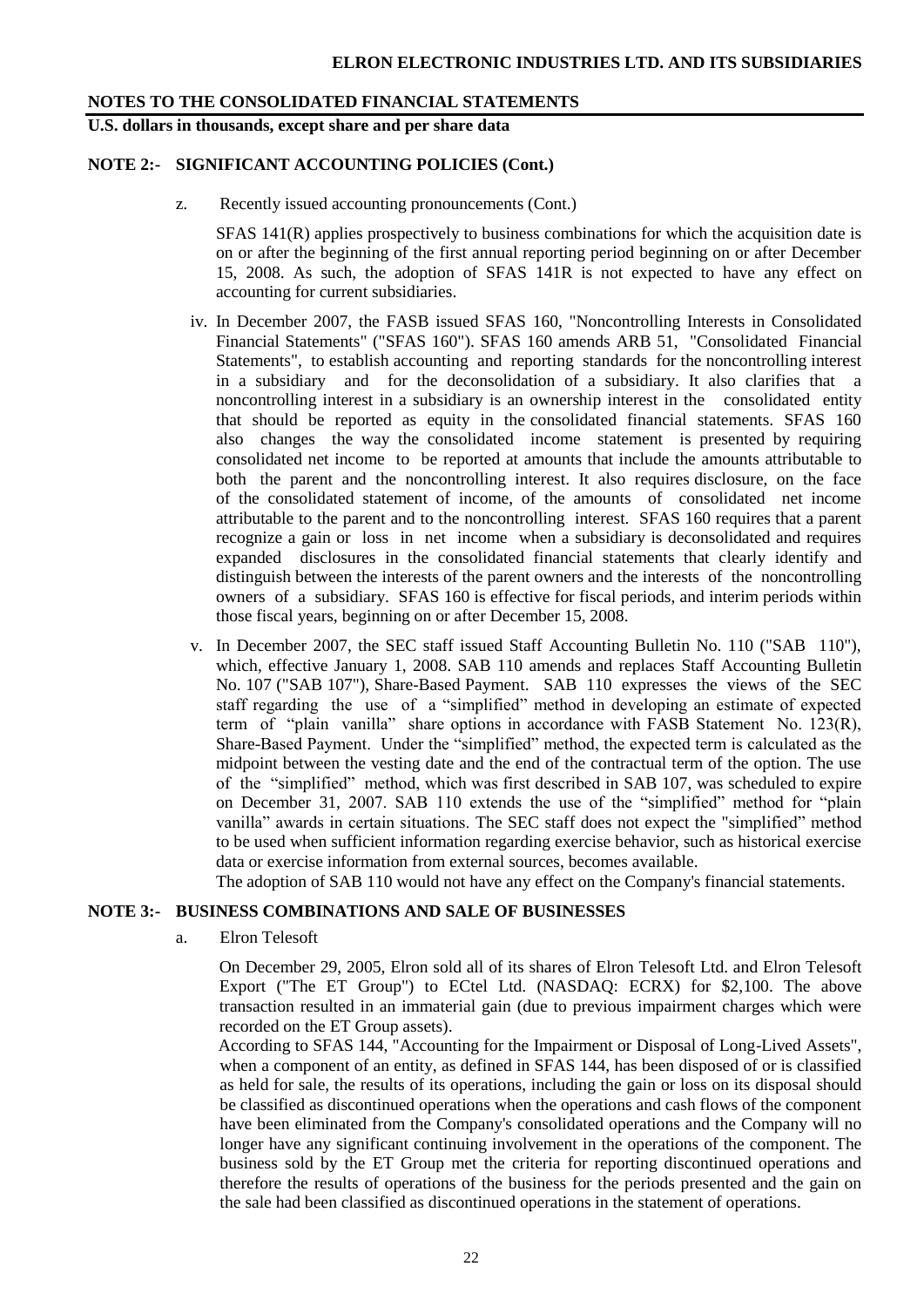### **U.S. dollars in thousands, except share and per share data**

#### **NOTE 3:- BUSINESS COMBINATIONS AND SALE OF BUSINESSES (Cont.)**

b. Galil

Galil Medical Ltd. ("Galil") develops, manufactures and markets cryotherapy platform incorporating powerful freezing technology and proprietary needle design for minimally invasive treatments for various clinical applications.

On December 8, 2006 Galil has completed a \$40,000 financing in consideration for 74,962,166 preferred A1 shares, led by U.S. venture capital funds namely, Thomas, McNerney & Partners, The Vertical Group and Investor Growth Capital (the "new investors"). As part of the financing round, the new investors purchased shares from certain existing shareholders of Galil, for approximately \$8,000 of which approximately \$2,650 were purchased from Elron's subsidiary, RDC. In addition, loans in the amount of approximately \$3,600 previously granted to Galil by Elron, RDC and DIC, were converted into 6,746,596 preferred A2 shares of Galil of which Elron's share was approximately \$1,400 and RDC's share was approximately \$800. The sale of the shares in RDC and the conversion of the loans granted by RDC and Elron were done as part of the same transaction. Accordingly, only the cash received in excess of the converted loans represents consideration for the sale of Galil's shares by RDC. As a result, a gain in the amount of approximately \$600 was recorded (\$0 net of minority interest since the converted loans exceeded the cash received on a consolidated basis).

Following the above transactions, Elron and RDC holds approximately 12% and 17%, respectively, of Galil's outstanding shares. As a result of the decrease in Elron's and RDC's interest in Galil, Elron ceased to consolidate Galil's financial statements.

On December 8, 2006 Galil also completed the sale of its 25% interest in Oncura Inc ("Oncura") to Oncura's 75% shareholder, and purchased from Oncura the urology related cryotherapy business for a net consideration of \$20,000. Following the transaction, the cryotherapy business is solely owned and operated by Galil. Galil recorded the additional 75% of the cryotherapy business purchased, based on its fair value (determined as the consideration paid). As a result of the sale of Oncura and the purchase of the cryotherapy business, Galil recorded loss in the amount of approximately \$1,700 (not including transaction costs). Elron's share in the above loss amounted to approximately \$600, included as part of the line item "Equity in losses of affiliated companies" in the statements of operations.

- c. Enure
- 1. On October 2, 2005, Elron completed an investment of approximately \$4,000 in Enure ("Enure"), in consideration for 8,547,600 Series A preferred shares ("The 2005 investment"). Enure is an Israeli software company engaged in developing unique solutions in the field of broadband services management and home networks. Following Elron's above investment, Elron holds approximately 44% of Enure, on a fully diluted and on an as converted basis (approximately 57% on an outstanding basis). After the completion of the 2005 investment, Elron controlled Enure. Therefore, Enure's financial statements were consolidated in the Company's consolidated financial statements. The majority of the purchase price was allocated to cash and other monetary current assets and liabilities.
- 2. On August 10, 2006, Enure completed an additional \$4,000 financing round ("the additional financing round"), of which Elron invested \$500 and a new investor invested \$3,500. This round was a continuation to the 2005 investment. As a result of the additional financing round, Elron's interest in Enure decreased from 44% to 34% on a fully diluted basis and on an as converted basis, respectively (and to approximately 41% on an outstanding basis), resulting in Elron ceasing to control Enure. The aggregate investment in Enure in the amount of \$8,000 was in consideration for 17,095,200 Series A preferred shares, of which Elron received 9,616,050 Series A preferred shares of Enure.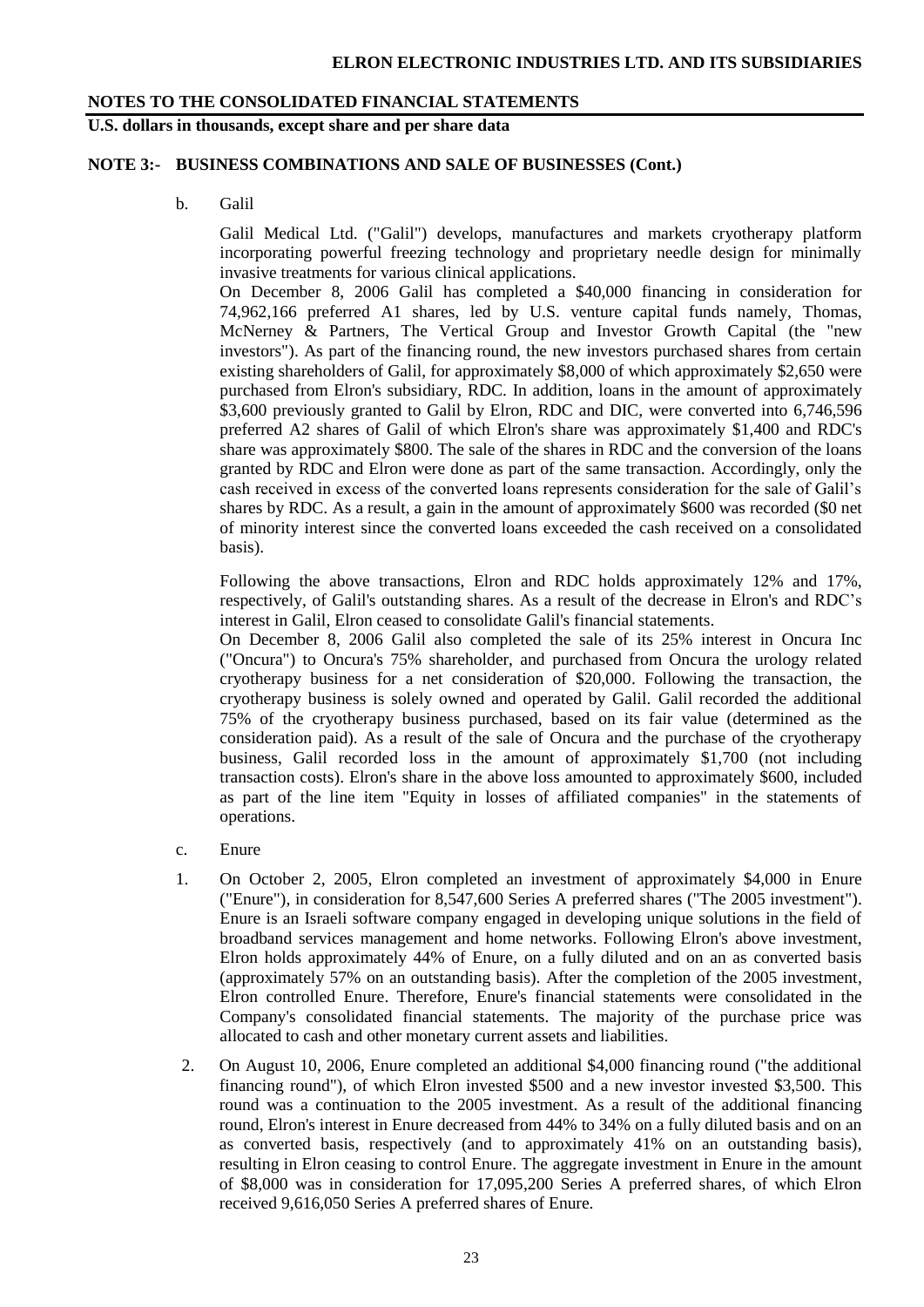#### **U.S. dollars in thousands, except share and per share data**

#### **NOTE 3:- BUSINESS COMBINATIONS AND SALE OF BUSINESSES (Cont.)**

c. Enure (Cont.)

After the additional financing round Enure was considered to be a variable interest entity, however, the Company was not the primary beneficiary of Enure. In addition, as a result of the decrease in Elron's interest in Enure occurred as a result of the additional round, and since Elron was not the primary beneficiary of Enure, Elron ceased to consolidate Enure's financial statements following the additional financing round. (See also note 8(3)l.).

d. 3DV

3DV Systems Ltd. ("3DV") develops a unique video camera technology capable of capturing the depth dimension of objects in real time.

On December 12, 2006, 3DV completed a financing round of \$20,100, led by new investors, Kleiner Perkins Caufield & Byers, a leading U.S venture capital fund, and Pitango Venture Capital, a leading Israeli venture capital fund. The investment was in two installments, the first of which was in the amount of \$9,000, in consideration for 2,077,387 preferred B shares, which was invested immediately and the second installment will be invested upon completion of a milestone as defined in the share purchase agreement. As part of the first installment Elron and RDC invested together an amount of approximately \$1,100 and converted \$5,100 previously granted loans, all in consideration for 1,409,853 preferred B shares (of which Elron's share was 587,207 preferred B shares and RDC share was 822,646 preferred B shares). Elron and RDC also converted previously granted loans in the amount of approximately \$950 to 179,665 preferred A shares. Following the completion of the investment, Elron's and RDC's holdings in 3DV, decreased from 29.9% and 44.8% to approximately 21.7% and 31.7%, respectively, of the shares of 3DV on a fully diluted and on an as converted basis (from approximately 35.7% and 53.5% to approximately 25.7% and 37.5%, respectively, on an outstanding basis and on an as converted basis). Following the new financing round, since 3DV is not considered a VIE and since Elron does not control 3DV, Elron ceased to consolidate 3DV's financial statements and the investment in 3DV was accounted for under the equity method. Since the Company's and RDC's investment and conversion of loans was to preferred B shares and since the Company's and RDC's investment in the converted loans was reduced to zero through the losses of 3DV, gain in the amount of \$3,500 (\$2,500 net of minority interest) was recorded in 2006 in order to reflect its share in the preferred B share capital.

e. Starling

On June 13, 2007, Starling Advanced Communications Ltd. ("Starling"), then a 72.5% subsidiary of Elron, completed an initial public offering on the Tel Aviv Stock Exchange (TASE) in Israel of shares and convertible securities (convertible, bearing annual 6% interest and NIS, ("New Israeli Shekels") Israeli CPI linked debentures ("Convertible Debentures")) and options to the Convertible Debentures ("Options to Convertible Debentures") in consideration for aggregate gross proceeds of approximately NIS 57,000 (approximately \$14,000). An amount of approximately \$7,300 (amount denominated in NIS) proceeds from the issuance of the Convertible Debentures is restricted and will be released from the restrictions and used by Starling upon achieving certain milestones, no later than November 30, 2008. Elron invested approximately \$4,000 as part of the offering in consideration for 619,700 ordinary shares, 8,675,800 convertible debentures and 86,758 options to convertible debentures. In addition, immediately prior to the offering, existing shareholders of Starling, including Elron and its subsidiary, RDC, converted shareholder loans in the amount of approximately \$6,500 into 6,488,783 ordinary shares and 393,126 Options to Convertible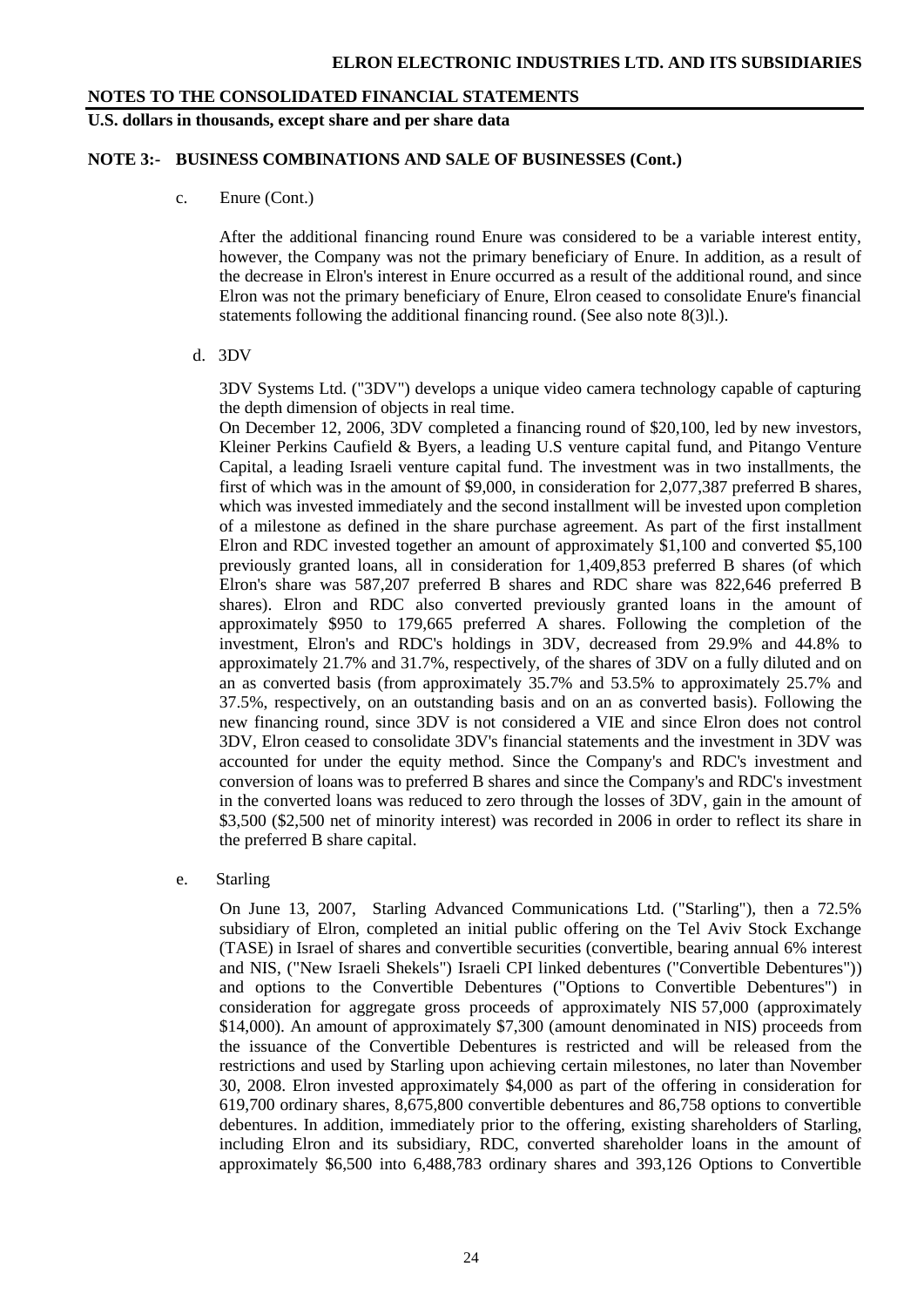**U.S. dollars in thousands, except share and per share data**

#### **NOTE 3:- BUSINESS COMBINATIONS AND SALE OF BUSINESSES (Cont.)**

e. Starling (Cont.)

Debentures. Following the offering, Elron's consolidated holdings (directly and through RDC) in Starling's outstanding shares decreased from 72.5% to approximately 68%. Since Elron still has control over Starling, Elron continues to account for Starling as a consolidated subsidiary.

The restricted cash amounted as of December 31, 2007 to \$7,642 and bears interest at the rate of 3.95%.

According to SFAS No. 133 "Accounting For Derivative instruments And Hedging Activities" ("FAS 133") as amended by SFAS 155 "Accounting For Certain Hybrid Financial Instruments" ("FAS 155") and according to FASB staff position FAS 150-5 "Issuer's Accounting under FASB statement No. 150 for Freestanding Warrants and Other Similar Instruments on Share that are Redeemable" the Convertible Debentures and the Options to Convertible Debentures is to be presented, in each reporting period, at their fair value in the balance sheet

and the changes in fair value will be charged to the statement of operations as finance income (loss) finance income or expenses, net. As of December 31, 2007 the minority portion in the Convertible Debentures and in the Options to Convertible Debentures amounted to \$5,549 and \$830, respectively. The Convertible Debentures and the Options to Convertible Debentures held by the minority were presented as part of short term liabilities in the consolidated balance sheets.

Starling is considered a development stage Company. Accordingly, the changes in Elron's proportional shares of Starling's equity, resulting from the decrease in Elron's shares in Starling, have been accounted for as an equity transaction in accordance with SAB 51 and as a result a capital reserve of approximately \$3,300 (approximately \$2,480 net of minority interest) was recorded. See also note 15(d)5.

f. Medingo

In November 2007 ("the closing date"), Medingo Ltd. ("Medingo"), then wholly owned by RDC, completed a financing round of approximately \$29,000 in consideration for 74,966 series A preferred shares pursuant to which Elron undertook to invest \$22,200 and was granted an option to invest an additional \$1,900 and Radius Ventures, a U.S. venture capital fund ("Radius") and others, undertook to invest \$5,100. The investment was in two installments the first, in the amount of \$ 16,700 of which Elron invested \$14,200 (including \$4,200 conversion of convertible loans, previously granted to Medingo by Elron and \$950 as a result of the exercise of the option granted to Elron) and Radius invested \$2,500.

In addition RDC also converted previously granted loans of approximately \$2,000 into ordinary shares of Medingo.

All the shares in consideration for the \$29,000 were issued at the closing date and the unpaid portion of the shares were held in trust pending the second installment.

As a result of the above investment, Elron and RDC hold 29% and 49%, respectively of Medingo's shares on a fully diluted basis and on an as converted basis (34% and 58%, respectively on an outstanding basis and on an as converted basis).

The excess of the purchase price over the share in the equity acquired by the Company on a consolidated basis with RDC amounted to \$ 2,300 and was allocated to in process research and development activities ("IPR&D").

The write off of the IPR&D is included as part of "amortization of intangible assets in the statement of operations.

Since Elron controls Medingo, Elron continues to consolidate Medingo's financial statements in Elron's consolidated financial statements.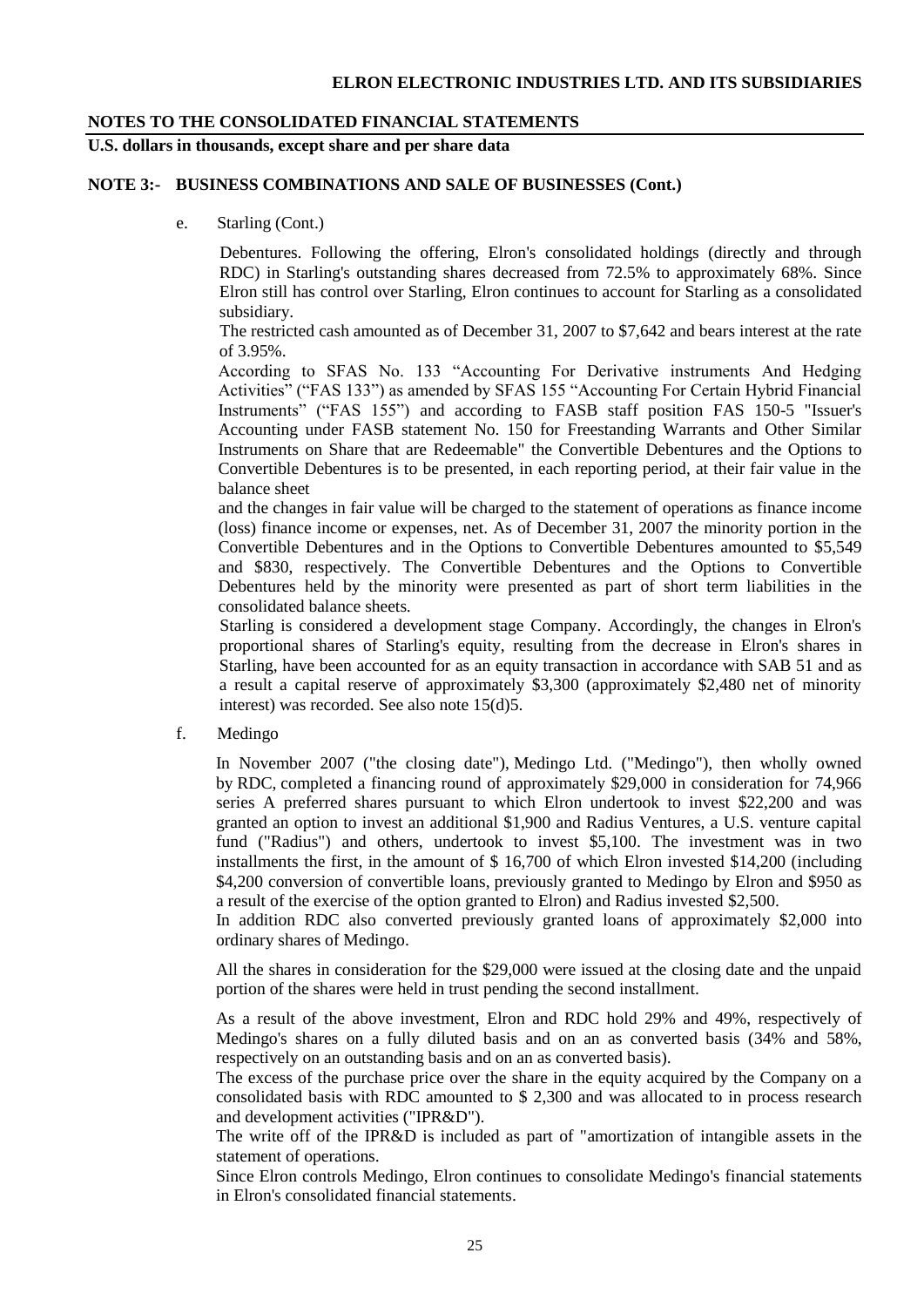## **U.S. dollars in thousands, except share and per share data**

#### **NOTE 3:- BUSINESS COMBINATIONS AND SALE OF BUSINESSES (Cont.)**

f. Medingo (Cont.)

The agreement provided that Elron was entitled to transfer all or a portion of its unpaid shares in the amount of up to \$9,000, and the rights related thereto to Rafael Advanced Defense Systems Ltd. ("Rafael"), (the other shareholder of RDC) and/or to RDC, in each event, at Rafael's discretion and instruction.

Dring February 2008, subsequent to the balance sheet date, Elron, Rafael and RDC, executed an agreement according to which Rafael agreed to transfer \$9,000 to RDC for the purpose of investing in Medingo, and Elron agreed to assign a portion of its investment in Medingo in the amount of \$9,000 which it already invested as part of the first installment, to RDC such that \$18,000 of the total investment in Medingo will be considered an investment by RDC.

During February 2008, RDC, Elron and Radius and others invested the second installment in the amount of \$9,000, \$ 1,000 and \$ 2,550, respectively.

As a result of the above agreement Elron's and RDC's holdings in Medingo are 7% and 70%, respectively on a fully diluted basis and on an as converted basis and 9% and 84%, respectively on an outstanding basis and on an as converted basis.

Medingo is developing solutions specifically for the needs of insulin-dependent diabetic patients. Medingo's device is a miniature dispensing patch, which is convenient, easy to use, discreet and more cost-effective than standard insulin pumps.

The minority interest presented in the balance sheet, includes an amount of \$5,100 which was invested by Radius and others as above mentioned.

g. Sync- Rx

In December 2007, RDC completed a new investment in its group company, Sync- Rx Ltd., ("Sync-Rx") which was incorporated by RDC in the amount of \$5,000 in two installments, of which \$2,500 was invested in January 2008, and the balance will be invested in December 2008. RDC holds following this investments approximately 76% on a fully diluted basis and on as converted basis. As a result, Elron's holdings in Sync-Rx, indirectly through RDC is 38%. Sync-Rx developing and introducing major improvements in the efficacy, safety and simplicity of trans-catheter cardiovascular interventions. Since RDC controls Sync-Rx, Elron consolidated Sync-Rx financial statements in Elron's consolidated financial statements.

#### **NOTE 4:- CASH AND CASH EQUIVALENTS**

Includes bank deposits in U.S. dollars, bearing an annual weighted average interest rate of 4.66% per annum (December 31, 2006 – 5.08%) and bank deposits denominated in NIS bearing an annual weighted average interest rate of 3.67% per annum (December 31, 2006 – 4.26%).

#### **NOTE 5: - SHORT-TERM INVESTMENTS**

|                         | <b>Annual Weighted</b><br>Average<br>Interest rate as of<br><b>December 31, 2007</b> |        | December 31, |
|-------------------------|--------------------------------------------------------------------------------------|--------|--------------|
|                         | $\frac{0}{0}$                                                                        | 2007   | 2006         |
| Certificate of deposits |                                                                                      |        | 9,082        |
| Bank deposits           | 5.01                                                                                 | 16,900 | 10,835       |
|                         |                                                                                      | 16,900 | 19,917       |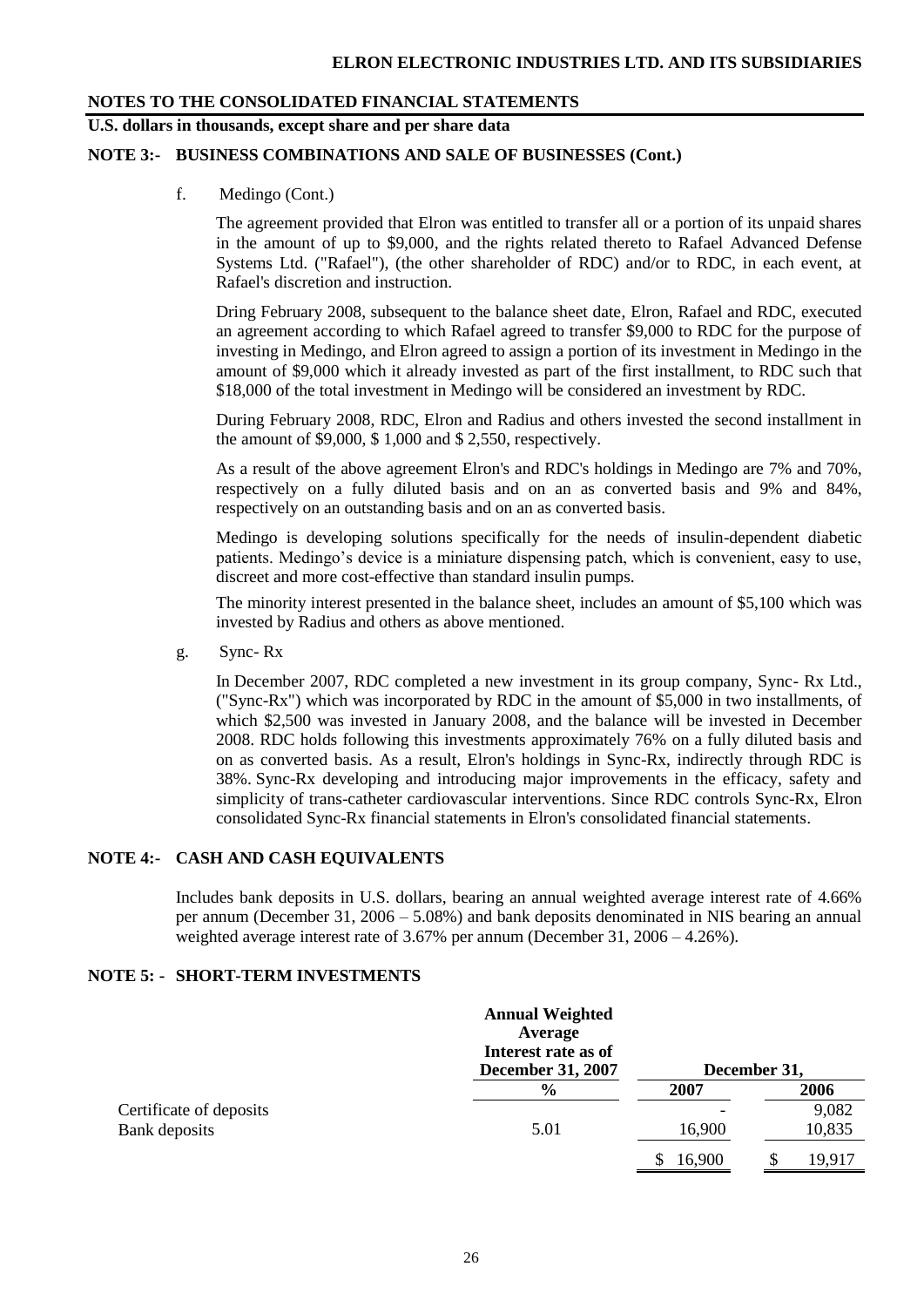## **U.S. dollars in thousands, except share and per share data**

## **NOTE 6: - AVAILABLE FOR SALE MARKETABLE SECURITIES**

|                                                                                                                                                                                   | <b>Annual Weighted</b><br>Average<br>Interest rate as of<br><b>December 31, 2007</b> |                                           | December 31, |
|-----------------------------------------------------------------------------------------------------------------------------------------------------------------------------------|--------------------------------------------------------------------------------------|-------------------------------------------|--------------|
|                                                                                                                                                                                   | $\frac{6}{6}$                                                                        | 2007                                      | 2006         |
| Available-for-sale securities: $(1)(2)$<br>U.S. government agencies and corporate<br>debentures                                                                                   | 5.18                                                                                 | <sup>\$</sup><br>29,730                   | 55,862<br>S  |
| Includes unrealized income<br>(1)                                                                                                                                                 |                                                                                      | 437                                       | \$<br>437    |
| (2)<br>Includes unrealized loss                                                                                                                                                   |                                                                                      | (186)                                     | \$<br>(38)   |
| $*$ )<br>In 2006 unrealized losses in the<br>amount of \$519, were reclassified<br>as financing loss due to an other<br>than temporary decline in value of<br>certain securities. |                                                                                      |                                           |              |
|                                                                                                                                                                                   |                                                                                      | December 31,<br>2007<br><b>Maturities</b> |              |
| As of December 31, 2007:                                                                                                                                                          |                                                                                      |                                           |              |
| Available-for-sale securities:<br>Due in one year or less<br>Due after one year to three years<br>Due after three years to five years                                             |                                                                                      | \$<br>$18,816(*)$<br>7,632<br>1,337       |              |
| Due after five years to ten years                                                                                                                                                 |                                                                                      | 1,945<br>\$<br>29,730                     |              |

(\*) After the balance sheet date, approximately \$17,000 available for sale marketable securities were sold.

#### **NOTE 7:- INVESTMENTS IN AFFILIATED COMPANIES**

a. Affiliated companies are as follows:

|                            |             | December 31,              |                   |  |  |
|----------------------------|-------------|---------------------------|-------------------|--|--|
|                            |             | 2007                      | 2006              |  |  |
|                            |             |                           | Consolidated % of |  |  |
|                            | <b>Note</b> | outstanding share capital |                   |  |  |
| Given Imaging              | 7d(1)       | 27.4                      | 25.4              |  |  |
| ChipX                      | 7d(2)       | 29.1                      | 28.7              |  |  |
| Wavion                     | 7d(3)       | 49.5                      | 38.0              |  |  |
| <b>Oren Semiconductors</b> | 7d(4)       |                           |                   |  |  |
| Galil                      | 3b          | 29.0                      | 29.0              |  |  |
| 3DV                        | 3d          | 63.2                      | 63.2              |  |  |
| <b>NetVision</b>           | 7d(5)       | 16.0                      | 36.1              |  |  |
| Ellara (formerly -AMT)     | 7d(6)       | 36.6                      | 33.7              |  |  |
| Oncura                     | 7d(7)       |                           |                   |  |  |
| Pulsicom                   |             |                           | 18.2              |  |  |
| <b>Notal Vision</b>        |             | 23.3                      | 23.3              |  |  |
| CellAct                    |             |                           | 45.0              |  |  |
| Aqwise                     | 7d(8)       | 34.0                      |                   |  |  |
| Radlive                    | 7d(9)       | 29.1                      |                   |  |  |
| Journeys                   | 7d(10)      |                           |                   |  |  |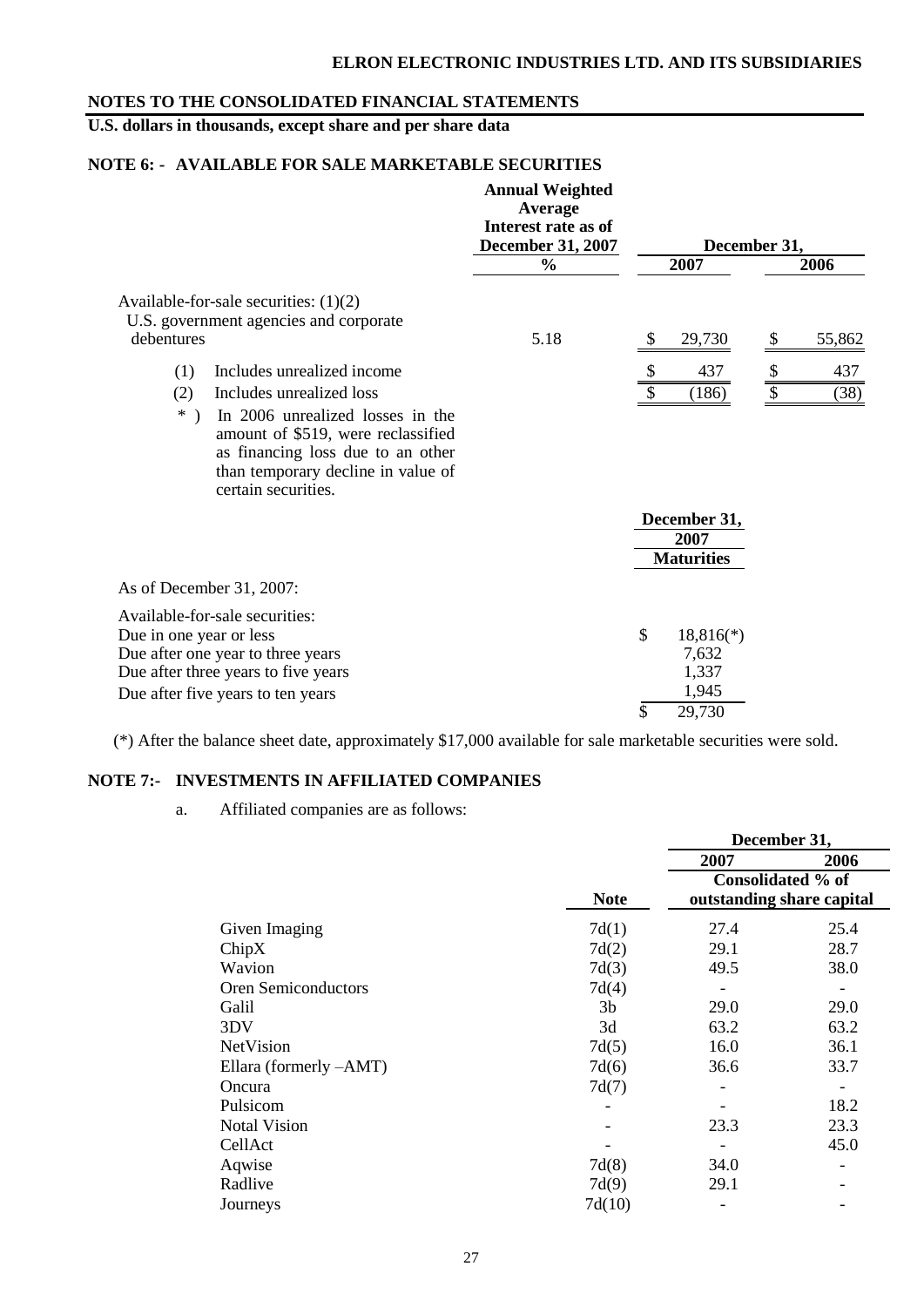#### **ELRON ELECTRONIC INDUSTRIES LTD. AND ITS SUBSIDIARIES**

#### **NOTES TO THE CONSOLIDATED FINANCIAL STATEMENTS**

#### **U.S. dollars in thousands, except share and per share data**

#### **NOTE 7:- INVESTMENTS IN AFFILIATED COMPANIES (Cont.)**

b. Composition of investments:  $(1)(2)$ 

|                                                                                                                                                                                    | December 31 |         |  |  |
|------------------------------------------------------------------------------------------------------------------------------------------------------------------------------------|-------------|---------|--|--|
|                                                                                                                                                                                    | 2007        | 2006    |  |  |
| Given Imaging                                                                                                                                                                      | 89,969      | 72,525  |  |  |
| <b>Netvision</b>                                                                                                                                                                   | 30,293      | 13,119  |  |  |
| Galil                                                                                                                                                                              | 1,069       | 6,158   |  |  |
| <b>Others</b>                                                                                                                                                                      | 10,020      | 8,590   |  |  |
|                                                                                                                                                                                    | 131,351     | 100,392 |  |  |
| <sup>(1)</sup> Includes loans and convertible loans<br>(bearing a weighted average interest rate<br>of 6.58% per annum (December 31, 2006)<br>$-6.74\%)$                           | 1,486       | 1,066   |  |  |
| $^{(2)}$ Difference between the carrying amounts<br>of investments and the Company's share<br>in the net equity of affiliates, generally<br>attributed to technology, goodwill and |             |         |  |  |
| other intangible assets                                                                                                                                                            | 63,417      | 50,701  |  |  |

c. Fair market value of publicly traded companies:

|               |                       |                          | December 31 |       |  |  |
|---------------|-----------------------|--------------------------|-------------|-------|--|--|
|               |                       | 2007                     |             | 2006  |  |  |
|               | <b>Stock Exchange</b> | U.S. dollars in millions |             |       |  |  |
| Given Imaging | Tel-Aviv and NASDAQ   | 186.1                    |             | 141.0 |  |  |
| Netvision     | Tel-Aviv              | 53.0                     |             | 54.2  |  |  |

#### d. Additional information

1. Given

Given Imaging Ltd. ("Given"), a medical device company that develops, manufactures and markets innovative diagnostic systems for visualizing the gastrointestinal tract, using a disposable miniature swallowable video capsules.

- a. During 2005 a former senior employee of RDC exercised options previously granted to him, and purchased from RDC 70,200 shares of Given in consideration for approximately \$12 and the elimination of the related liability previously recorded in RDC'S books. As a result, RDC recorded a gain of approximately \$1,200 (net gain of approximately \$500 net of tax and minority interest).
- b. During August 2006 and May 2007, Elron purchased, in a series of open market transactions, 539,721 and 717,366, respectively, ordinary shares of Given, for an aggregate purchase consideration of approximately \$10,000 and \$18,700 respectively. As a result of the transactions, Elron's direct and indirect ownership interest in Given increased from approximately 19.3% to approximately 21.2% and 23%, respectively, of Given's outstanding ordinary shares.

In parallel transactions, DIC , purchased the same number of shares of Given for the same aggregate consideration in both transactions, increasing its holdings from approximately 12.4% to approximately 14.3% and 16%, respectively, of Given's outstanding ordinary shares.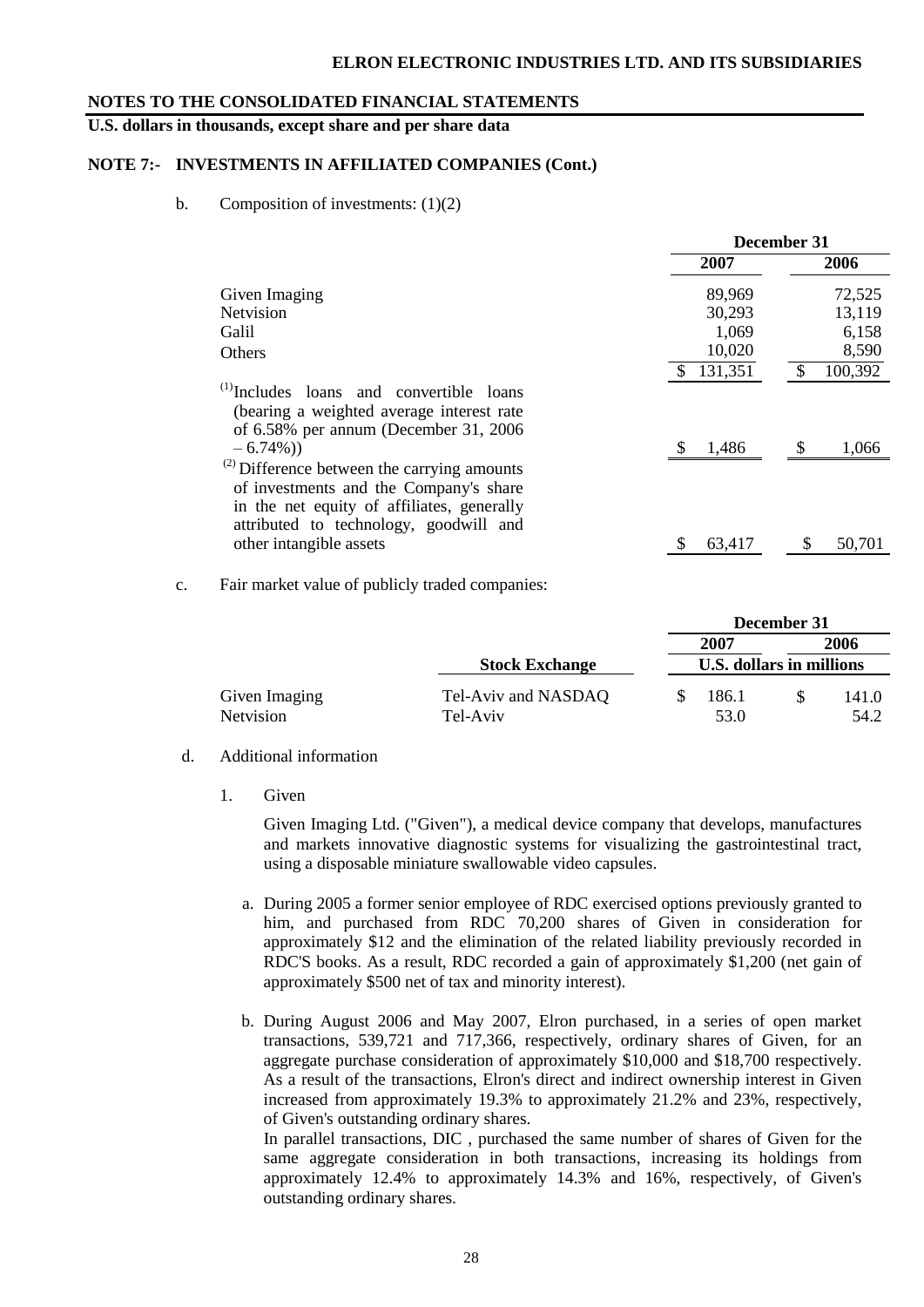**U.S. dollars in thousands, except share and per share data**

**`**

#### **NOTE 7:- INVESTMENTS IN AFFILIATED COMPANIES (Cont.)**

d. Additional information (Cont.)

The excess of the purchase price over the Company's share in the equity acquired amounted to approximately \$8,100 and \$16,100, respectively, and was allocated as follows: approximately \$6,300 and \$8,300, respectively, to intangible assets other than goodwill, such as customer relationships and technology, approximately \$1,000 and \$1,400, respectively, to IPR&D and approximately \$800 and \$6,400, respectively, to goodwill. The amounts allocated to intangible assets other than goodwill are amortized on a straight-line basis over their weighted average expected useful life of 10.5 and 10 years, respectively.

The amount allocated to IPR&D was charged immediately to the statements of operations in accordance with FASB Interpretation No. 4, "Applicability of FASB Statement No. 2 to Business Combinations Accounted for by the Purchase Method" ("FIN 4"). The amortization of the identifiable intangible assets as well as the write-off of the IPR&D are included as part of the line item "Equity in losses of affiliated companies" in the statements of operations of 2006 and 2007.

- c. As of December 31, 2007 the Company holds directly and indirectly approximately 23% of the shares of Given on a fully diluted basis.
- 2. ChipX

ChipX Incorporated ("ChipX") is a manufacturer of late stage programmable structured ASICs (application-specific integrated circuits). In May 2006, ChipX completed a private placement round from existing shareholders of \$6,000, of which Elron invested approximately \$ 2,300.

In February 2007, ChipX, completed the acquisition of the US ASIC (application specific integrated circuits) business assets of Oki Semiconductor Company, a division of Oki America Inc. In addition, ChipX and Oki Semiconductor have signed a collaboration agreement which will enable ChipX to gain access to Oki Semiconductor's technology, libraries and foundry services. In April, 2007 ChipX completed a private placement of \$4,000 from existing shareholders, of which Elron invested \$1,300. The proceeds will be used mainly to finance ChipX sales and marketing activities in connection with the acquisition of the US ASIC business of Oki Semiconductors. As a result of the above-mentioned transactions, Elron holdings in ChipX is 23% on fully diluted basis and on as converted basis.

3. Wavion

Wavion is a developer of broadband wireless access systems for Wi-Fi networks. In each of 2005 and 2006, Elron invested approximately \$1,400 in Wavion Inc. ("Wavion") in consideration for 1,696,728 Series B preferred shares in each year, out of an aggregate amount of \$3,600 invested each year in Wavion by existing shareholders. As a result Elron's share in Wavion increased from 37.5% to 37.8% in 2005 and to 38% in 2006.

During the third quarter of 2007, Elron together with certain other stockholders ("Participating Stockholders") signed a stock purchase agreement (the "Series A purchase agreement") with Wavion relating to an aggregate investment of up to \$10,000, in three separate installments, of which an aggregate of \$3,600 was invested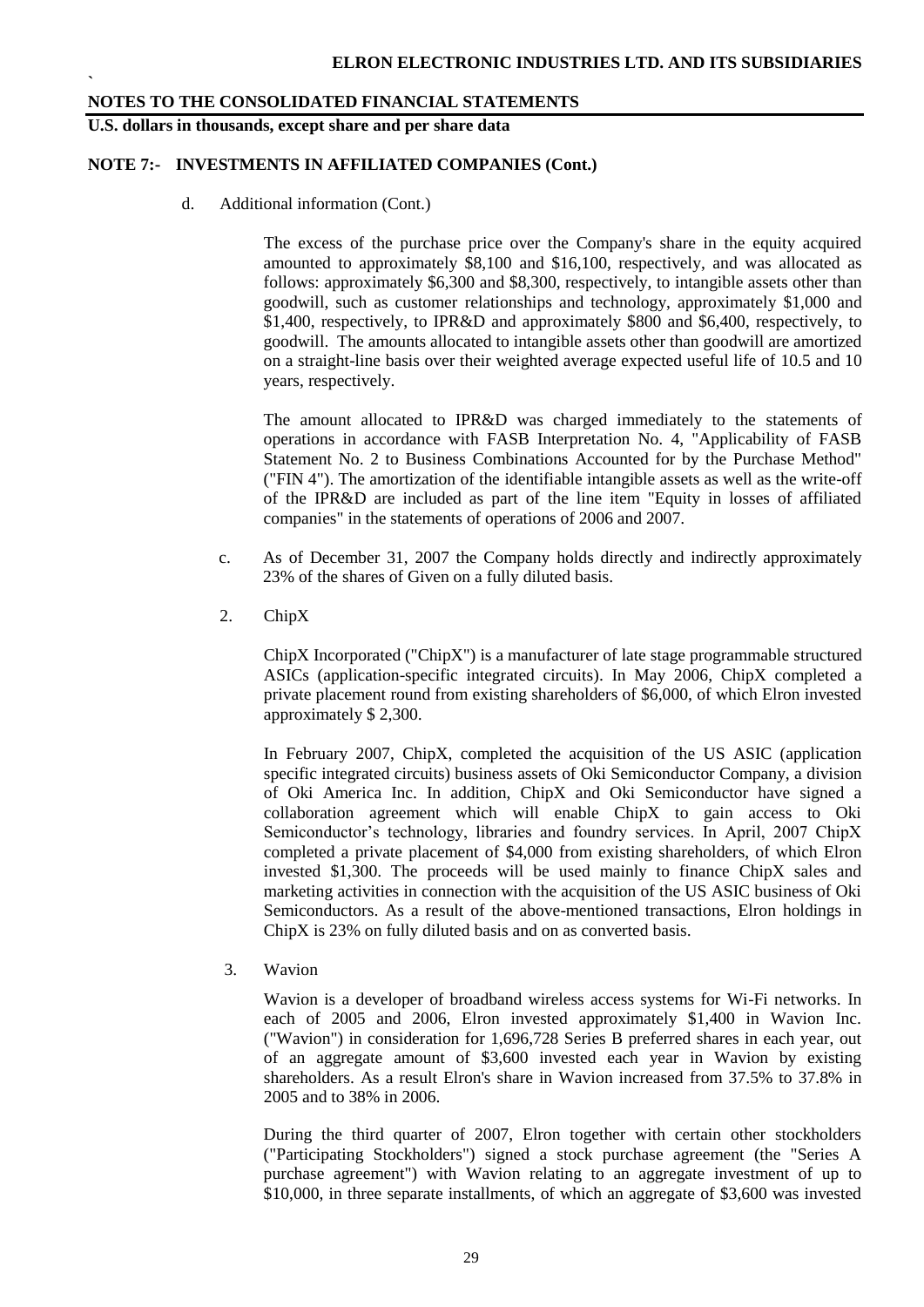#### **ELRON ELECTRONIC INDUSTRIES LTD. AND ITS SUBSIDIARIES**

#### **NOTES TO THE CONSOLIDATED FINANCIAL STATEMENTS**

**U.S. dollars in thousands, except share and per share data**

#### **NOTE 7:- INVESTMENTS IN AFFILIATED COMPANIES (Cont.)**

d. Additional information (Cont.)

immediately in consideration for Series A preferred shares, of which Elron invested approximately \$1,700. The remaining balance of the investment may be invested by the Participating Stockholders pro rata to their holdings in Wavion, in two installments, during the fourth quarter of 2007 (subsequently delayed to the first quarter of 2008) and the second quarter of 2008 respectively. As part of the financing, all previously existing series of preferred shares were converted into ordinary shares. In addition, the Participating Stockholders purchased the shares held by another shareholder in Wavion on a pro-rata basis.

During March 2008, subsequent to the balance sheet date, Elron together with another shareholder of Wavion completed the second installment of the Series A Purchase Agreement investing an aggregate of \$3,200 of which Elron invested approximately \$2,000, as well as purchased all the shares held by another stockholder in Wavion ("Purchased Shares"), of which Elron purchased 75% of the Purchased Shares, in consideration for 10% of the proceeds of the Purchased Shares from a future exit event, as defined in the definitive agreement. Following these transactions, Elron holds approximately 57% of the as converted outstanding share capital of Wavion.

Wavion is considered to be a variable interest entity. However, the Company is not the primary beneficiary of Wavion, and accordingly has not consolidated Wavion. As of December 31, 2007, the Company has no exposure to loss as a result of its investment in Wavion since it is presented in a negative amount.

4. Oren

On June 10, 2005, Zoran Corporation (NASDAQ: ZRAN) ("Zoran") completed the acquisition of Oren Semiconductors Inc. ("Oren"). Prior to the transaction, Zoran held approximately 17% of Oren. The consideration paid by Zoran to the other shareholders in Oren was determined based on a value of Oren of \$53,500. Zoran paid approximately \$44,600 in the form of cash and Zoran common stock for the remaining 83% of Oren. Upon completion of the transaction, Elron received cash of approximately \$12,500 and Zoran common stock with a value of approximately \$7,700 (based on the market price of Zoran shares on the date of completion). For the assurance of Oren's representations in accordance with the agreement, an amount of approximately \$1,900 out of the cash received was deposited in an escrow account, of which half was received in June 2006 and the second half received in June 2007. As a result of the sale, Elron recorded a gain, in 2005, of approximately \$19,700 (approximately \$17,200 net of taxes).

In July 2005, Elron sold all shares of Zoran received by it in the aforementioned sale for approximately \$8,800 and recorded a gain of approximately \$1,100 (approximately \$700 net of tax).

- 5. NetVision
	- a. NetVision provides Internet services and solutions in Israel and international telephony services through Voice over IP technology.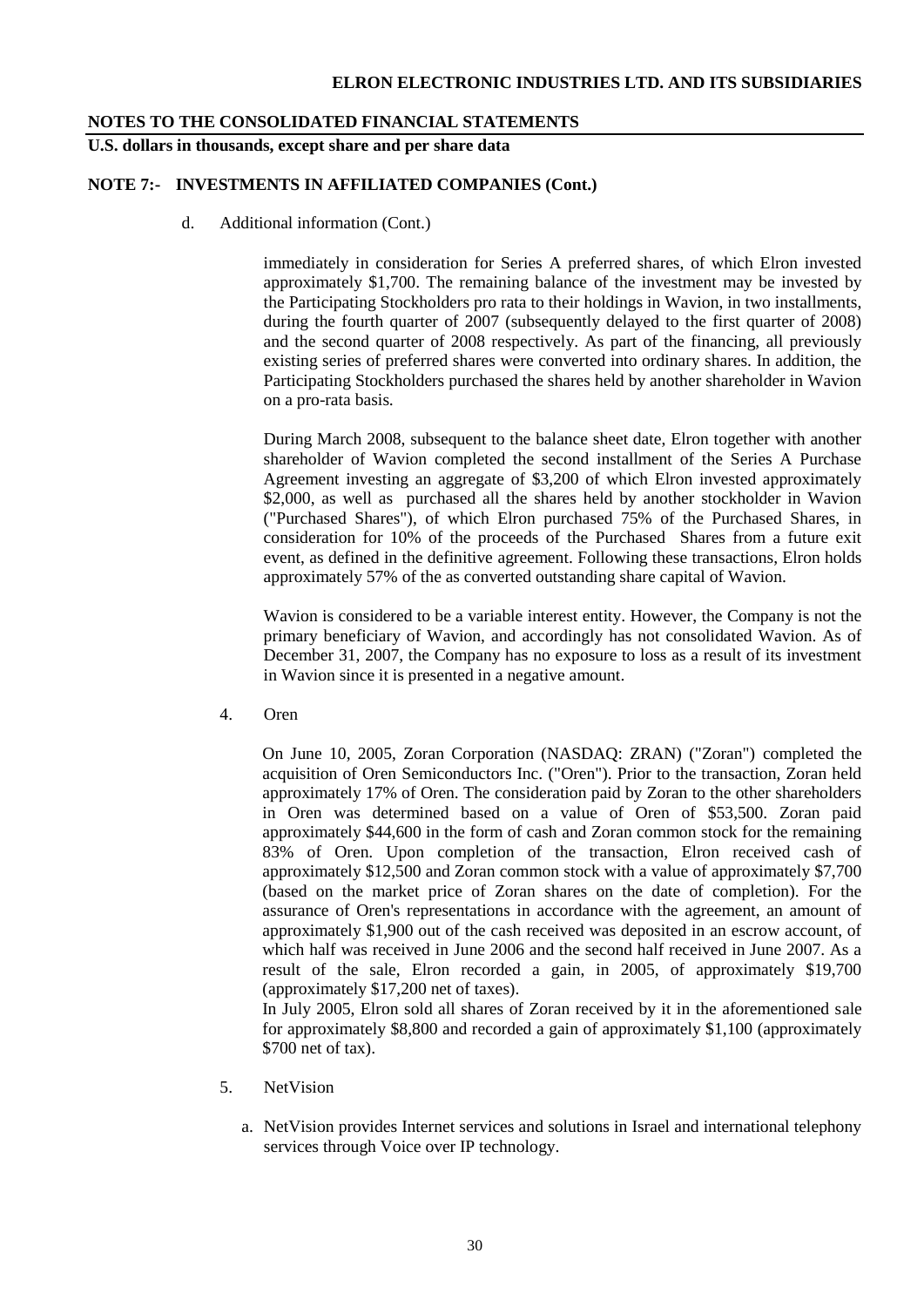**U.S. dollars in thousands, except share and per share data**

#### **NOTE 7:- INVESTMENTS IN AFFILIATED COMPANIES (Cont.)**

- d. Additional information (Cont.)
	- 5. NetVision (Cont.)
		- b. On May 19, 2005, Netvision completed its initial public offering on the Tel Aviv Stock Exchange in Israel of shares and convertible securities in consideration for the immediate net proceeds of approximately NIS 135 million (approximately \$31,000). Out of the proceeds received, an amount of approximately NIS 38 million (approximately \$8,600) was allocated to the shares and an amount of approximately NIS 97 million (approximately \$22,400) was allocated to the convertible securities based on the relative fair value of such securities. Future proceeds from the exercise of options sold in the offering may amount to a maximum of approximately NIS 28.8 million (approximately \$6,600). Elron and DIC each converted approximately \$3,100 of loans into equity of Netvision immediately prior to the offering and \$2,200 in loans was repaid to each Elron and DIC from the proceeds of the offering. As a result of the initial public offering, Elron's interest in Netvision decreased from 45.7% to approximately 39% (27.4% on a fully diluted basis including all convertible securities), resulting in a gain of approximately \$3,000.
		- c. As a result of conversion of convertible debentures and exercise of employees options into Netvision common stock during 2006, Elron's interest in Netvision decreased from 39.1% to 36.1%. Therefore, Elron recorded during 2006 a gain in the amount of approximately \$1,800.
		- d. On January 25, 2007, NetVision, then held 36% by Elron and 36% by DIC, completed the merger with Barak I.T.C (1998) International Telecommunications Services Corp Ltd. ("Barak") and the merger with GlobCall Communications Ltd. ("Globcall"), following which NetVision purchased from Barak shareholders all of Barak's issued share capital in exchange for approximately 46.5% of NetVision's share capital immediately after the transaction ("Barak Merger"), and from DIC, all of GlobCall's issued share capital in exchange for approximately 7% of NetVision's share capital immediately after the Barak Merger and the transaction ("GlobCall Merger"). The above mentioned exchange ratios were based upon company valuations, that were issued to the parties by independent appraisers, according to which NetVision's value was estimated to be between 533 million NIS (approximately \$122,000) and 621 million NIS (approximately \$142,000), Barak's value was estimated to be between 456 million NIS (approximately \$105,000) and 529 million NIS (approximately \$121,000), and GlobCall's value was estimated to be between 67 million NIS (approximately \$15,000) and 90 million NIS (approximately \$21,000). Barak is a subsidiary of Clal Industries and Investments Ltd. ("Clal"). Elron, Clal and DIC, are part of the IDB group.

Following the transactions, Elron's, DIC's and Clal's holdings in NetVision decreased to approximately 18%, 25% and 29%, respectively. The merger was recorded in NetVision's financial statements based on the fair market value of NetVision ordinary shares issued, according to the purchase method of accounting (according to US GAAP). As a result of the Barak merger and GlobCall merger, Elron recorded gain of approximately \$10,300 (\$9,100 net of tax).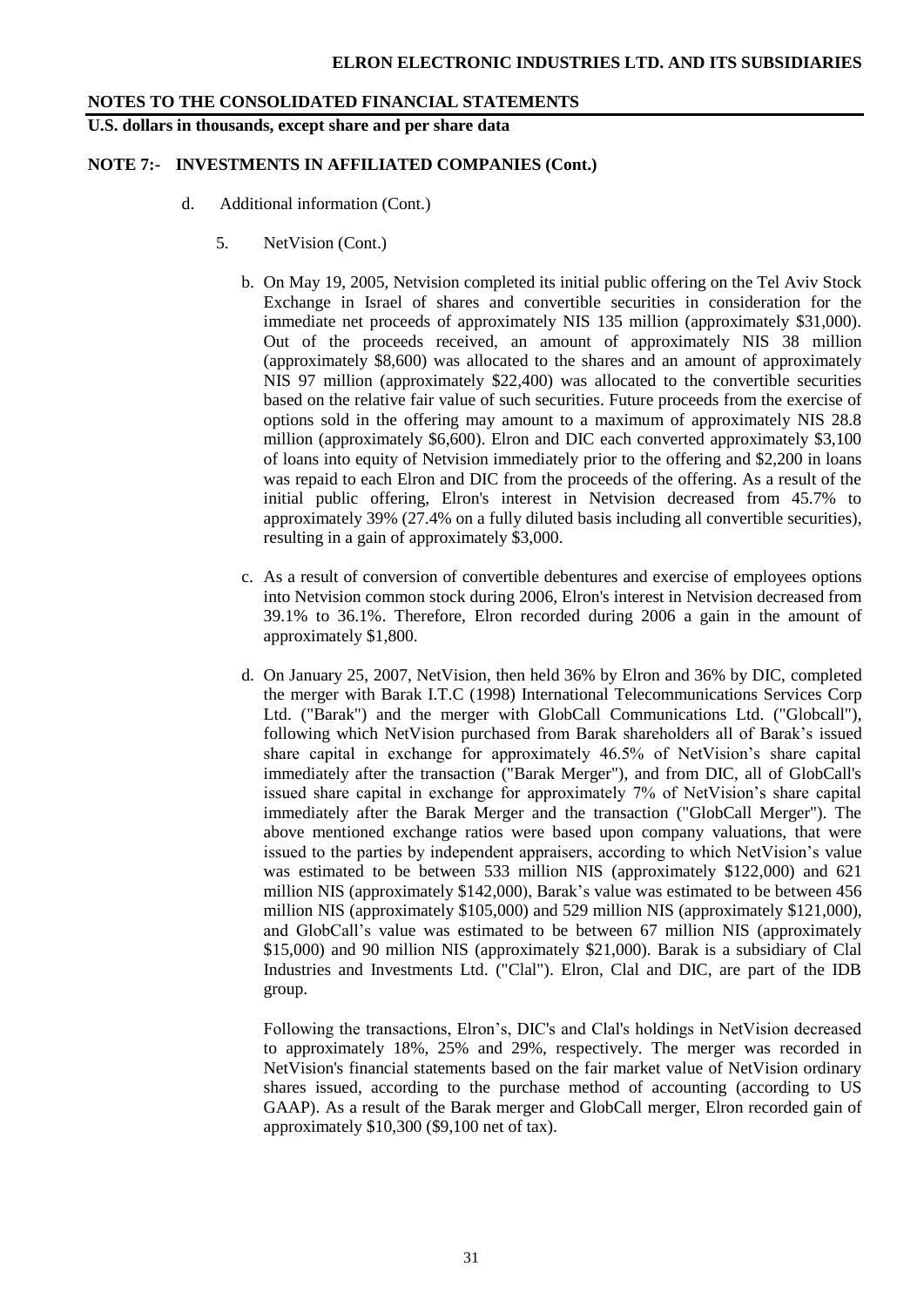**U.S. dollars in thousands, except share and per share data**

#### **NOTE 7:- INVESTMENTS IN AFFILIATED COMPANIES (Cont.)**

- d. Additional information (Cont.)
	- 5. NetVision (Cont.)
		- e. During June and December 2007, NetVision raised in two private placements an amount of approximately 112,200 NIS (approximately \$28,000). As a result, Elron's holding in NetVision decreased to approximately 16%, resulting in a gain of approximately \$2,400 (\$1,900 net of tax). In addition, Elron recorded gain in the amount of approximately \$1,100 (\$800 net of tax) as a result of exercise of options and debentures in NetVision.
		- f. As of December 31, 2007 the Company holds approximately 14% of the shares of Netvision on a fully diluted basis.

Elron continues to account for NetVision under the equity method of accounting as together with DIC and Clal, Elron has a significant influence over Netvision.

6. Ellara (formerly – AMT) (Advanced Metal Technology Ltd.)

The Ellara group develops technologies and products based on amorphous metals. On June 8, 2006, Elron completed an investment of \$5,000 in convertible A1 notes of Ellara, as part of a financing round of \$14,000 led by Shamrock Israel Growth Fund, an Israeli private equity fund. The investment in Ellara was in two installments, the first of \$2,500 was invested immediately. The second installment of \$2,500 was invested during December 2006 (an amount of approximately \$700) and during January 2007 (an amount of \$1,800). In addition, Elron and other shareholders of Ellara converted previously granted loans in the amount of \$1,000 into convertible A1 notes of Ellara, of which Elron's share is \$500. In connection and together with the above financing round, Ellara issued convertible A2 notes which are convertible into A-7 preferred shares to certain minority shareholders in its affiliates and subsidiaries, in consideration for their holdings in those companies (the "SWAP"). The convertible A notes previously held by Elron and the convertible A2 notes issued as part of the SWAP have the same level of preference. Accordingly, and since the convertible A notes and A2 notes are considered in substance common stock, Elron recorded a gain of approximately \$1,000 as a result of the SWAP transaction and the issuance of convertible A2 notes to third parties. Following the above financing round and SWAP, Elron's holdings in Ellara decreased from approximately 41.8% to approximately 34% on an as converted basis.

On August 15, 2007, Elron completed an investment of \$1,900 in convertible A3 notes of Ellara as part of a financing by the shareholders of Ellara in the aggregate amount of \$2,600. The A3 notes rank prior to any other notes with regard to the liquidation preference rights. Following the above financing round, Elron's holdings in Ellara increased from approximately 34% to approximately 37% on an as converted basis. In addition, in January 2008, subsequent to the balance sheet date, Elron invested an additional aggregate \$1,000 in loans bearing an interest rate of LIBOR plus 3.5% per annum.

Since the investment in convertible notes is considered to be an investment that is in in- substance common stock, the investment in Ellara is accounted for under the equity method.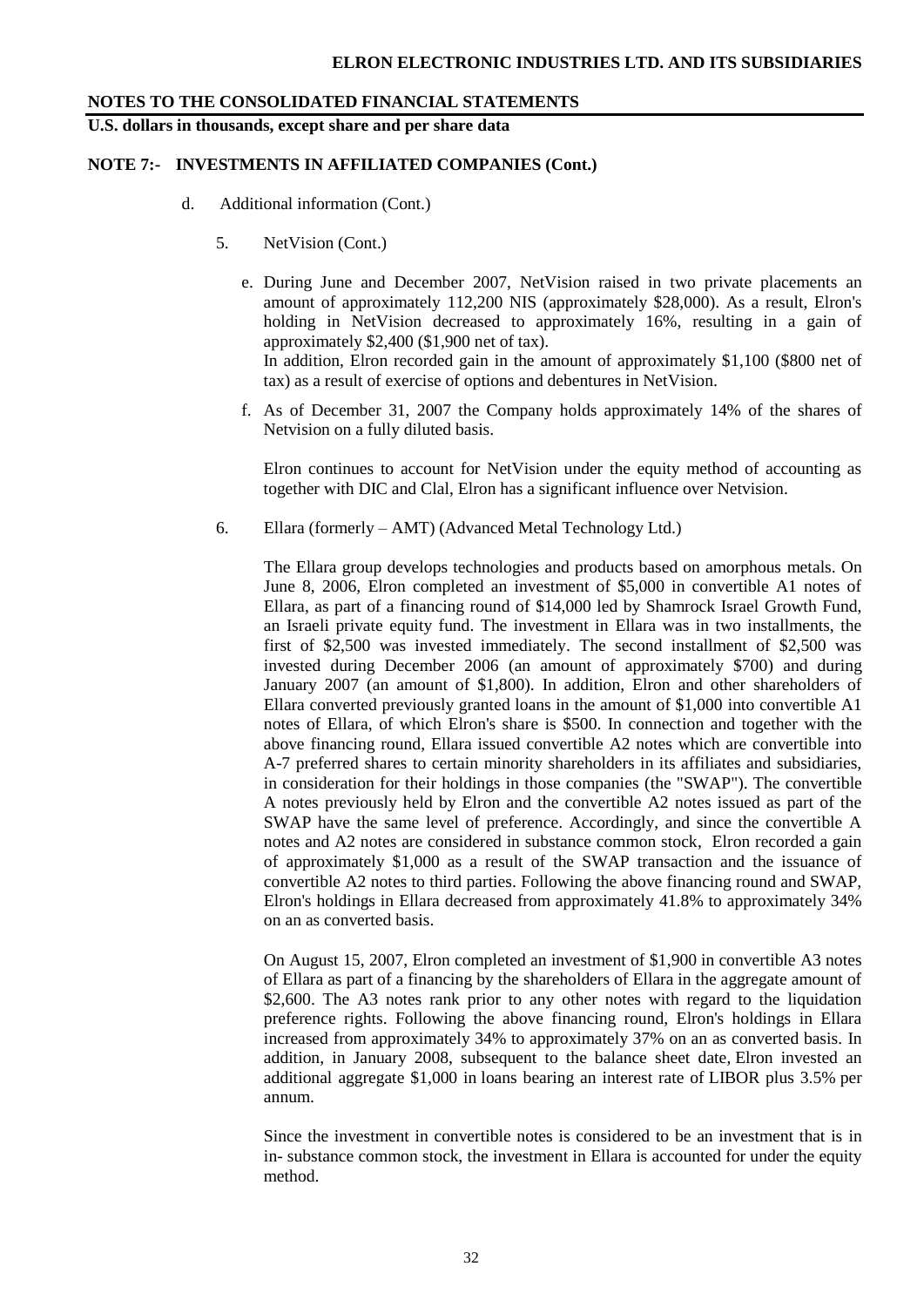**U.S. dollars in thousands, except share and per share data**

#### **NOTE 7:- INVESTMENTS IN AFFILIATED COMPANIES (Cont.)**

- d. Additional information (Cont.)
	- 7. Oncura

Oncura provided minimally invasive treatment options for prostate cancer using brachytherapy and cryotherapy technologies. Oncura was held 25% by Galil and 75% by GE. In 2005, due to an impairment of a certain intangible relating to a contract, Galil wrote down an amount of \$1,700 (\$800 net of minority interest), which is the unamortized portion of the investment amount allocated to the aforementioned intangible asset at the date of the investment in Oncura. In addition, in light of Oncura's results, Galil recorded in 2006 and 2005 an impairment loss on the investment in Oncura in the amount of \$6,100 and \$ 3,400 , respectively (Elron's share net of minority interest \$2,500 and \$1,400, respectively, due to an other than temporary decline in value of such investment. The impairment losses were presented in the statement of operations in the line item "equity in losses of affiliated companies". See also Note 3(b) regarding the sale of all of Galil holdings in Oncura.

8. AqWise

On March 15, 2007, Elron completed the acquisition of approximately 34% of the outstanding ordinary shares of AqWise – Wise Water Solutions Ltd. ("AqWise"), an Israel-based water technology company, from Polar Investments Ltd. (TASE: PLR) and other existing shareholders in consideration for approximately \$3,400.

AqWise headquartered in Israel with offices in Mexico, provides advanced biological wastewater treatment technologies. AqWise's patented AGAR® (Attached Growth Airlift Reactor) technology increases capacity and nutrient removal in wastewater treatment plants, utilizing advanced bio film technology to be used in existing plants or in new plants with limited space.

The excess of the purchase price over the company's share in the assets acquired and liability assumed amounted to approximately \$3,400 and was allocated to intangible assets other then goodwill such as customers contracts and technology. The amounts allocated to the above intangible assets will be amortized on a straight-line basis over their weighted average expected useful life of 11 years.

Since the investment was in ordinary shares, the investment in AqWise is accounted for under the equity method of accounting under the provisions of APB 18.

9. Radlive

On May 30, 2007 Elron completed a new investment of approximately \$3,750 in Radlive Ltd. ("Radlive"), an Israeli company in consideration for 3,750,000 series A Preferred shares of Radlive. The aggregate financing round of \$7,650 was jointly led by Elron and Gemini Israel Funds. As a result of the investment, Elron holds approximately 25% of Radlive's equity on a fully diluted basis and on an as converted basis.

Radlive is engaged in the development of high definition telephony technologies and applications.

The excess of the purchase price over the company's share in the assets acquired and liability assumed amounted to approximately \$700 and was allocated to intangible assets other than goodwill such as technology. The amounts allocated to the above intangible assets will be amortized on a straight-line basis over their weighted average expected useful life of 5 years.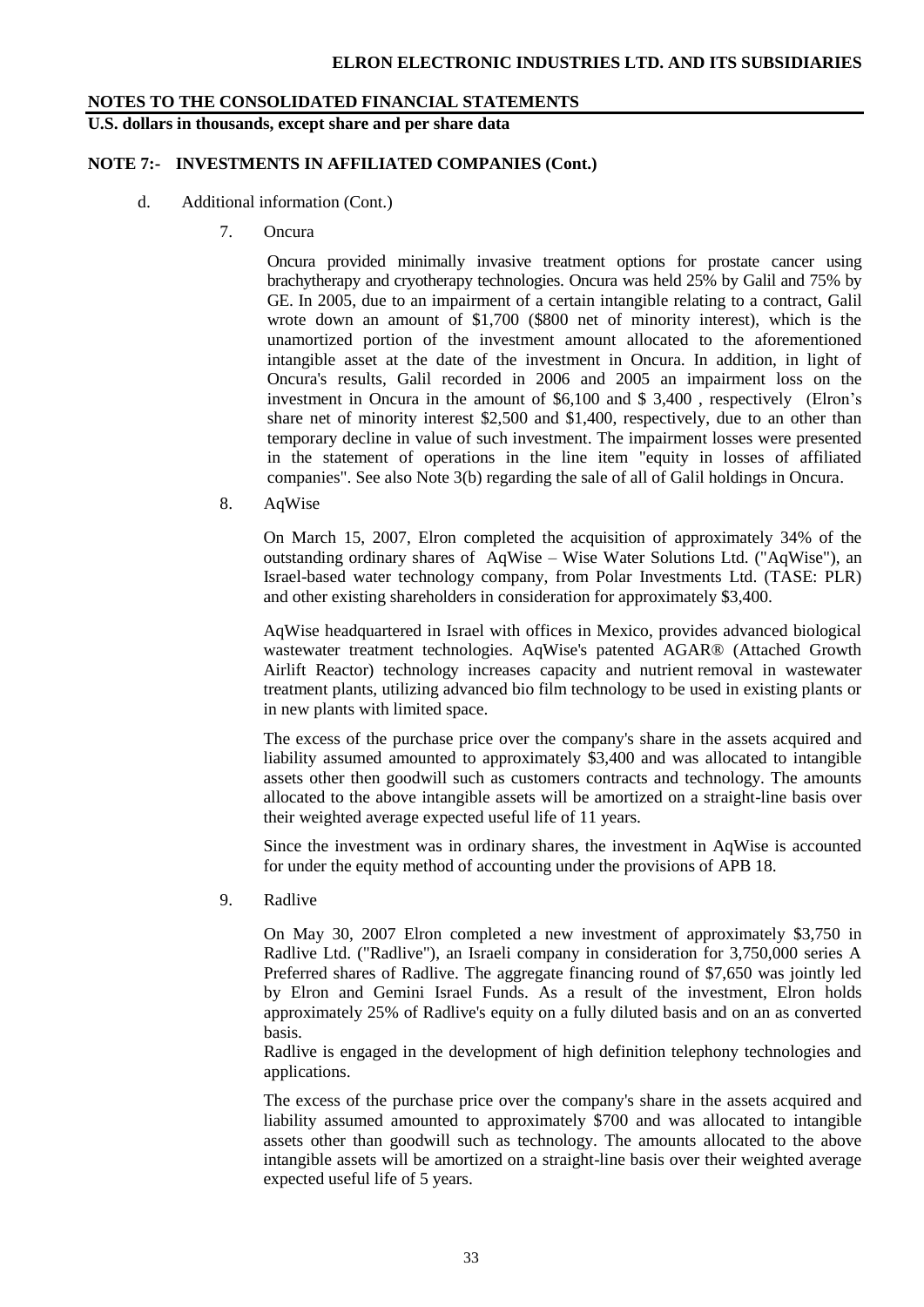#### **U.S. dollars in thousands, except share and per share data**

## **NOTE 7:- INVESTMENTS IN AFFILIATED COMPANIES (Cont.)**

- d. Additional information (Cont.)
	- 9. Radlive (Cont.)

Since the investment in Preferred A shares is considered to be an investment that is insubstance common stock, the investment in Radlive is accounted for under the equity method.

10. Journeys

On July 1, 2007, Elron completed a new investment by providing a convertible loan of \$300 followed by an additional \$300 convertible loan granted, on November 1, 2007, to Journeys Ltd. ("Journeys"). Journeys is engaged in the development of a casual internet multiplayer game appealing to a wide audience.

#### e. Summarized information

Summarized combined financial information is as follows**:**

|                                      | <b>Given</b> |    | <b>Netvision</b>         | Galil       |              | <b>AMT</b> |              | Other         |
|--------------------------------------|--------------|----|--------------------------|-------------|--------------|------------|--------------|---------------|
| December 31, 2007:                   |              |    |                          |             |              |            |              |               |
| Balance sheet information:           |              |    |                          |             |              |            |              |               |
| Current assets                       | \$112,783    | \$ | 117,401                  | \$22,962    | $\mathbb{S}$ |            | 4,040        | \$<br>34,290  |
| Non-current assets                   | 64,533       |    | 214,135                  | 30,085      |              |            | 3,463        | 8,900         |
| Total assets                         | 177,316      |    | 331,536                  | 53,047      |              |            | 7,503        | 43,190        |
| <b>Current liabilities</b>           | 37,787       |    | 95,664                   | 7,906       |              |            | 3,021        | 18,056        |
| Non-current liabilities              | 3,938        |    | 43,954                   | 1,403       |              |            | 40,554       | 12,335        |
| Minority interest                    | 1,996        |    | 2,230                    |             |              |            | 232          |               |
| Redeemable preferred stock           |              |    |                          |             |              |            |              | 53,071        |
| Shareholders' equity (deficiency)    | 133,595      |    | 189,688                  | 43,738      |              |            | (36, 304)    | (40,272)      |
| Year Ended December 31, 2007:        |              |    |                          |             |              |            |              |               |
| Statement of operations information: |              |    |                          |             |              |            |              |               |
| Revenues                             | \$112,868    | \$ | 293,112                  | \$25,622    | \$           |            | 4,833        | \$<br>34,887  |
| Gross profit                         | 78,304       |    | 4,634                    | 17,362      |              |            | 3,844        | 11,008        |
| Net income                           | 15,185       |    | 6,019                    |             |              |            |              |               |
| Net loss                             |              |    | $\overline{\phantom{a}}$ | (9,269)     |              |            | (6,864)      | (29, 911)     |
|                                      |              |    |                          |             |              |            |              |               |
|                                      | <b>Given</b> |    | <b>Netvision</b>         | <b>AMT</b>  |              |            | Oncura $(*)$ | <b>Others</b> |
| December 31, 2006:                   |              |    |                          |             |              |            |              |               |
| Balance sheet information:           |              |    |                          |             |              |            |              |               |
| Current assets                       | \$103,069    | \$ | 48,854                   | \$<br>3,366 |              | \$         |              | \$<br>53,629  |
| Non-current assets                   | 55,108       |    | 47,961                   | 4,467       |              |            |              | 36,460        |
| <b>Total assets</b>                  | 158,177      |    | 96,815                   | 7,833       |              |            |              | 90,088        |
| <b>Current liabilities</b>           | 24,054       |    | 34,499                   | 4,323       |              |            |              | 15,918        |
| Non-current liabilities              | 22,838       |    | 32,587                   | 33,093      |              |            |              | 9,892         |
| Minority interest                    | 3,499        |    | 1,955                    | 232         |              |            |              |               |
| Redeemable preferred stock           |              |    |                          |             |              |            |              | 44,919        |
| Shareholders' equity (deficiency)    | 107,786      |    | 27,774                   | (29, 815)   |              |            |              | 19,359        |
| Year Ended December 31, 2006:        |              |    |                          |             |              |            |              |               |
| Statement of operations information: |              |    |                          |             |              |            |              |               |
| Revenues                             | \$<br>95,029 | \$ | 94,026                   | \$<br>4,073 |              | \$         | 41,664       | \$<br>28,311  |
| Gross profit                         | 70,875       |    | 11,280                   | 141         |              |            | 17,127       | 9,336         |
| Net income                           |              |    | 6,504                    |             |              |            |              | 159           |
| Net loss                             | (1,508)      |    |                          | (8,120)     |              |            | (9,566)      | (33,503)      |

(\*) Balance sheet data was not included, statement of operation information was included for the period of January 1, 2006 to December 8, 2006- See note 3(b).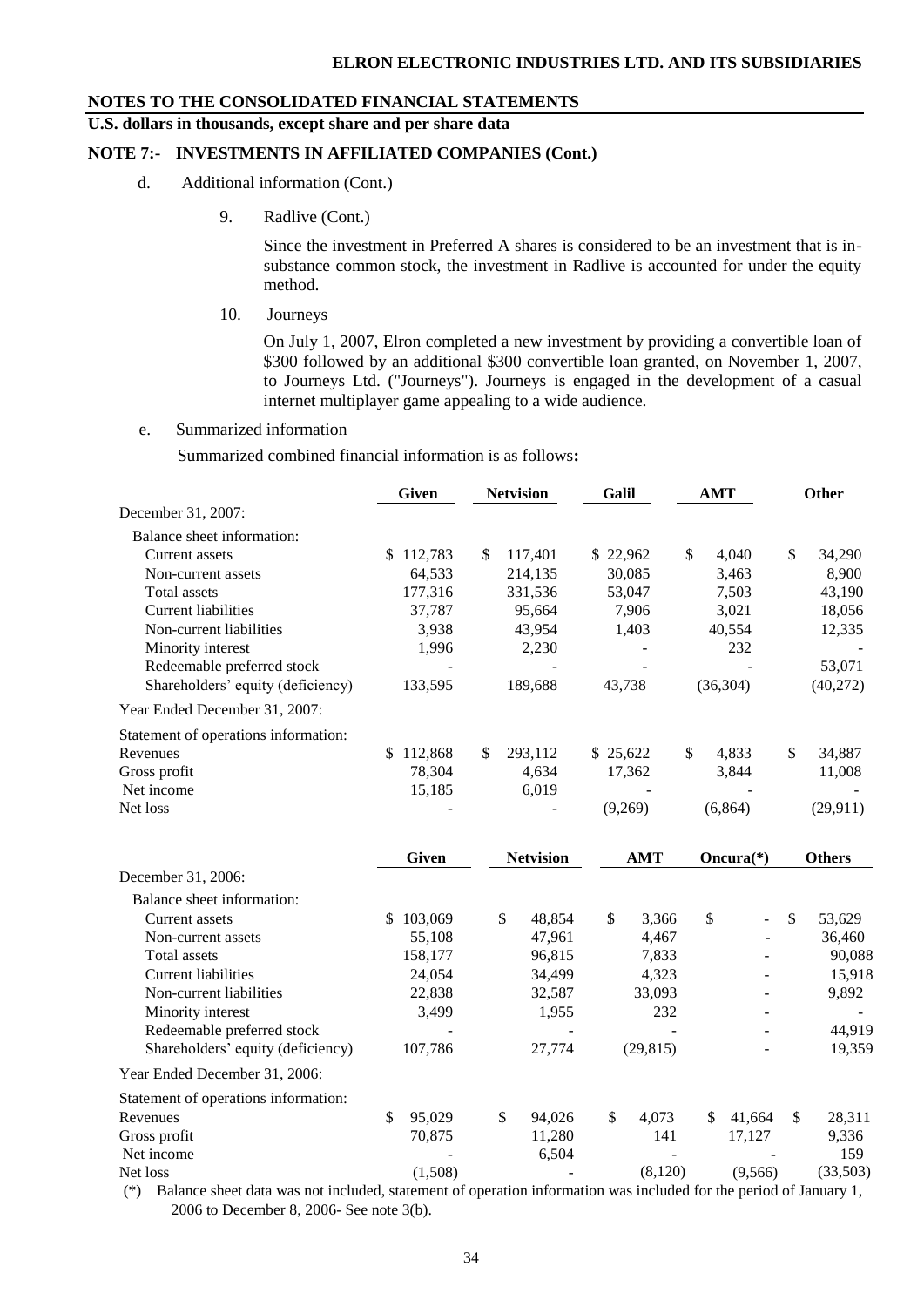#### **ELRON ELECTRONIC INDUSTRIES LTD. AND ITS SUBSIDIARIES**

#### **NOTES TO THE CONSOLIDATED FINANCIAL STATEMENTS**

**U.S. dollars in thousands, except share and per share data**

## **NOTE 7:- INVESTMENTS IN AFFILIATED COMPANIES (Cont.)**

#### e. Summarized information (Cont.)

|                                      |   | Given  |   | <b>Oncura</b> |   | <b>Others</b> |
|--------------------------------------|---|--------|---|---------------|---|---------------|
| Year Ended December 31, 2005:        |   |        |   |               |   |               |
| Statement of operations information: |   |        |   |               |   |               |
| Revenues                             | S | 86,776 | S | 72,063        | S | 95,707        |
| Gross profit                         |   | 64,706 |   | 31,183        |   | 25,859        |
| Net income                           |   | 6.343  |   |               |   | 5,405         |
| Net loss                             |   |        |   | (6,209)       |   | (18,680)      |

#### f. Goodwill and intangible assets embedded in investments

The annual estimated amortization expense relating to intangible assets embedded in investments accounted for under the equity method, which will be included in the line item "Equity in losses of affiliated companies" in the statement of operations, for each of the five years in the period ending December 31, 2012 is approximately \$5,200.

The weighted average amortization period of the intangible assets is approximately 11 years.

At the balance sheet date, the Company has goodwill in the amount of \$16,900 embedded in investments accounted for under the equity method.

#### g. Impairment

As a result of an other-than-temporary decline in value of certain investments, the Company recorded impairment losses with respect to affiliated companies of \$6,100 and \$5,300 (including \$1,700 relating to a certain intangible asset in an investee), in 2006 and 2005, respectively. Such impairment losses are included as part of the Company's equity in losses of affiliated companies.

#### **NOTE 8:- INVESTMENTS IN OTHER COMPANIES AND LONG-TERM RECEIVABLES**

|                                                                             | December 31 |              |  |  |
|-----------------------------------------------------------------------------|-------------|--------------|--|--|
|                                                                             | 2007        | 2006         |  |  |
| Marketable securities presented as available- for-sale<br>securities: $(1)$ | 2,965       | 1,465        |  |  |
| Partnerships                                                                | 2,503       | 3,329        |  |  |
| Other investments and long-term receivables $(2)(3)$                        | 68,250      | 63,421       |  |  |
|                                                                             | 73.718      | -S<br>68,215 |  |  |
| Includes unrealized gains                                                   | S<br>1,708  | \$<br>920    |  |  |

(2) During 2007 and 2006, Elron recorded impairment losses of approximately \$9,200 and \$600, respectively, in respect of certain investments and receivables. (see also note 8(3)b)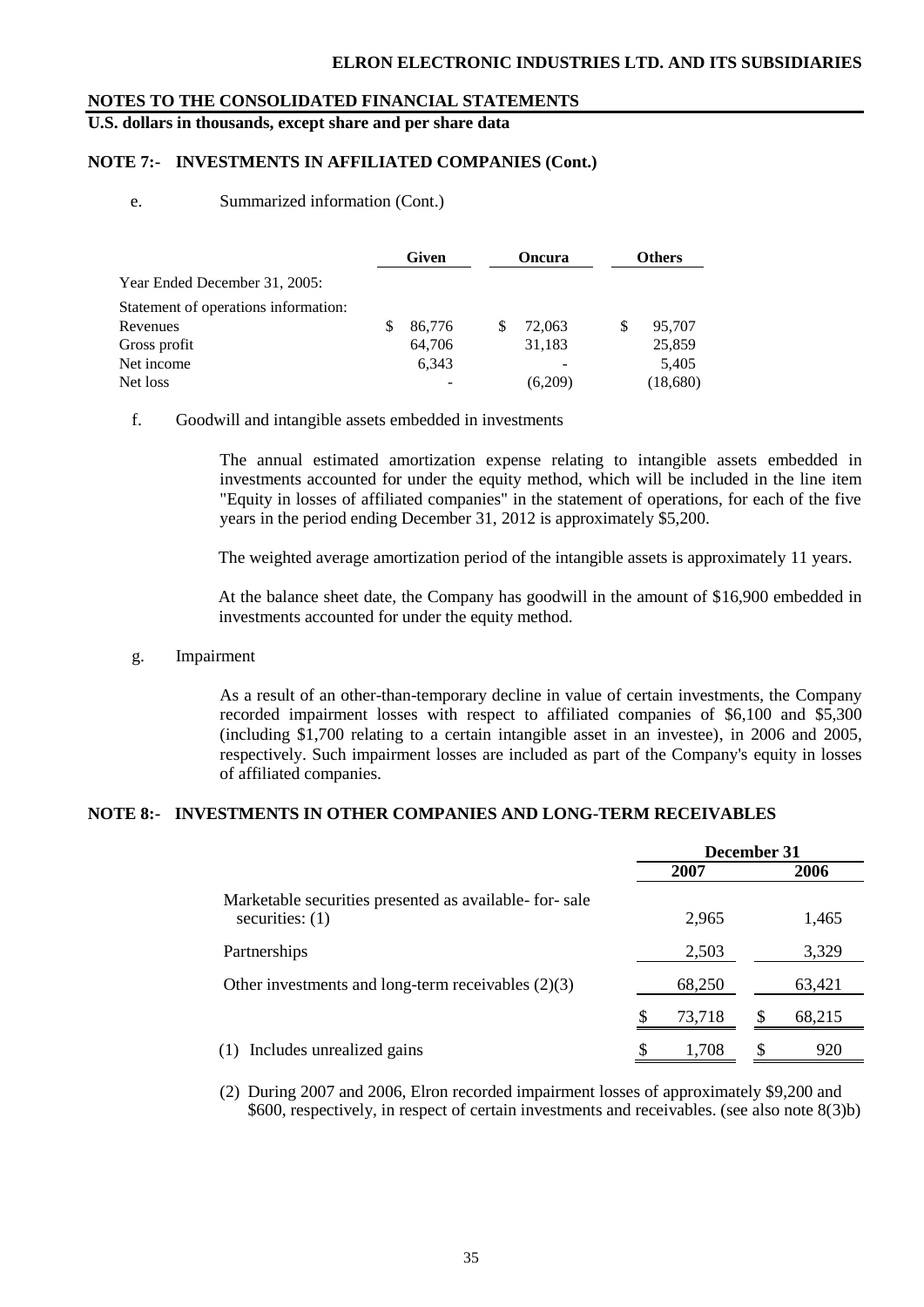## **U.S. dollars in thousands, except share and per share data**

#### **NOTE 8:- INVESTMENTS IN OTHER COMPANIES AND LONG-TERM RECEIVABLES (Cont.)**

(3) Other investments include mainly the following companies:

| December 31, |                                |  |  |  |  |
|--------------|--------------------------------|--|--|--|--|
| 2007         | 2006                           |  |  |  |  |
|              | % of outstanding share capital |  |  |  |  |
|              | on an as converted basis       |  |  |  |  |
| 19.6%        | 27.8                           |  |  |  |  |
| 22.3%        | 22.3                           |  |  |  |  |
| 33.7%        | 29.0                           |  |  |  |  |
| 21.1%        | 21.1                           |  |  |  |  |
| 22.3%        | 22.3                           |  |  |  |  |
| 26.0%        | 26.2                           |  |  |  |  |
| 40.1%        | 40.1                           |  |  |  |  |
| 16.5%        | 16.5                           |  |  |  |  |
| 29.8%        | 31.2                           |  |  |  |  |
| 18.8%        |                                |  |  |  |  |
| 17.4%        |                                |  |  |  |  |
| 24.4%        |                                |  |  |  |  |
|              |                                |  |  |  |  |

(a) Jordan Valley

Jordan Valley Semiconductor Ltd. ("Jordan Valley") is an Israeli private company engaged in developing solutions for advanced in-line thin film metrology for the semiconductor industry.

On October 16, 2007, Intel Capital, Intel's global investment organization, has completed an \$11,000 investment in Jordan Valley for 35,317 shares. Following the transaction, Elron holds approximately 20% of the outstanding shares of Jordan Valley.

Until the investment above Elron recorded its investment in Jordan Valley based on the cost method under the provisions of EITF 02-14. As a result of the above investment Elron no longer has the ability to exercise significant influence over the operating and financial policies of Jordan Valley and as a result, the investment in Jordan Valley is accounted for under the cost method according to the provisions of APB 18.

As a result of other than temporary decline in Elron's investment in Jordan Valley, an impairment provision in the amount of approximately \$900 was recorded.

(b) Impliant

Impliant Inc. ("Impliant") is a privately held medical device company, engaged in the development of a novel posterior motion preservation system for spine surgery. As a result of material adverse events in connection with Impliant's main product, during clinical trials, which occurred during the third quarter of 2007 and the beginning of the fourth quarter of 2007, Impliant temporarily ceased FDA clinical trials and conducted a technical reassessment of its main product and surgical technique used. After the completion of the reassessment, Impliant expects to renew its clinical trials through the end of 2008, which could cause a delay in bringing its product to the market and will require additional financing. As a result, Elron's management evaluated that the decline in Impliant value is other than temporary, and therefore recorded an impairment provision of \$8,340 in the third quarter of 2007. Elron holds approximately 20% of Impliant, on a fully diluted basis and on an as converted basis. Since Elron's investment in preferred C shares of Impliant is not considered to be an investment in in-substancecommon stock, the investment in Impliant is accounted for under the cost method.

As of December 31, 2007 the remaining cost after impairment amounted to approximately \$1,400.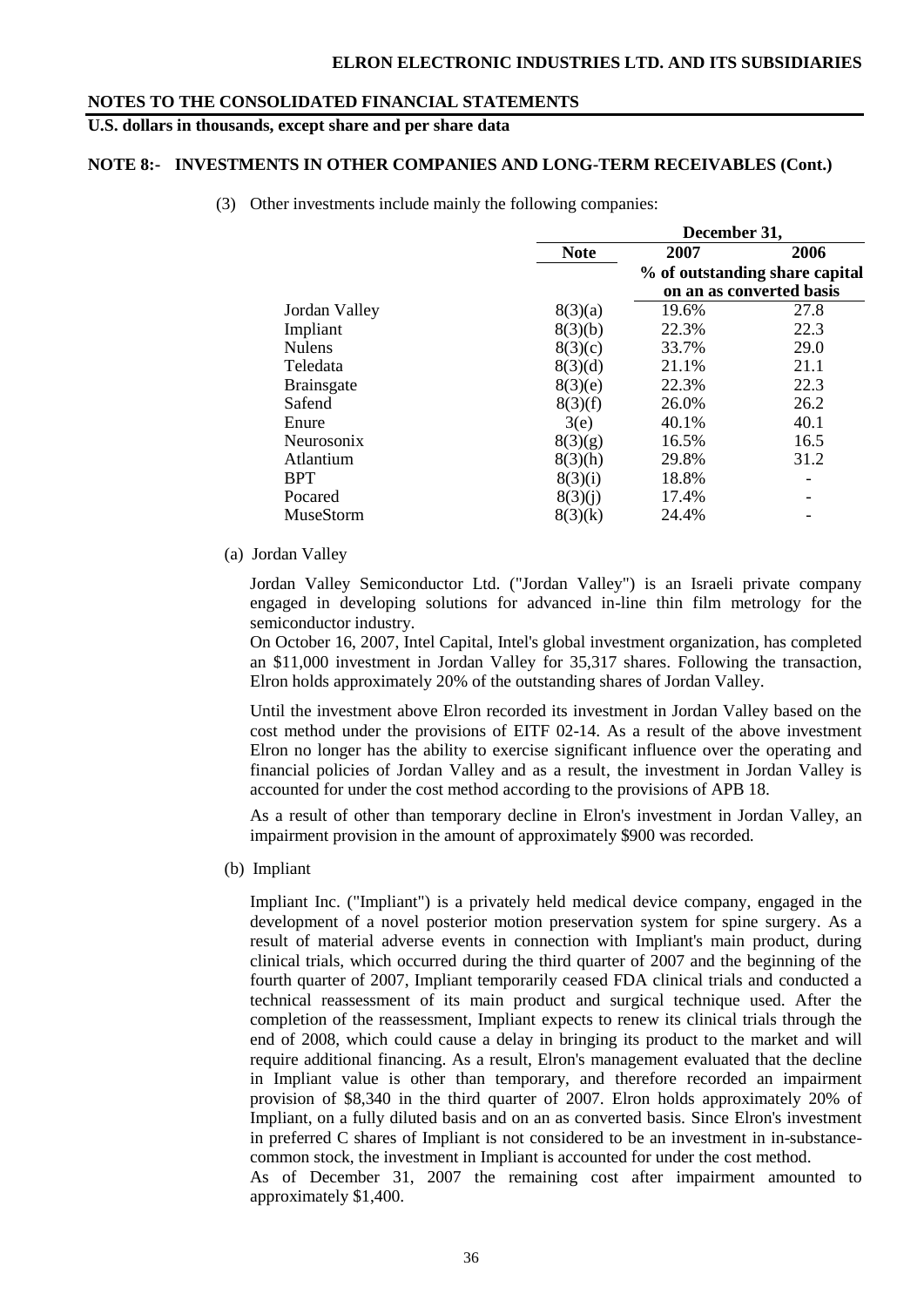**U.S. dollars in thousands, except share and per share data**

#### **NOTE 8:- INVESTMENTS IN OTHER COMPANIES AND LONG-TERM RECEIVABLES (Cont.)**

- (3) Other investments include mainly the following companies: (Cont.)
- (c) NuLens

On April 21, 2005, Elron completed an investment of approximately \$2,900 in NuLens Ltd. ("NuLens"), in consideration for 763,584 Series A preferred shares, as part of an aggregate investment of approximately \$3,400. NuLens is an Israeli medical device company operating in the field of intra-ocular lenses mainly for cataract and presbyopia procedures. Elron's investment was in two installments, the first of approximately \$1,700 was invested immediately for approximately 17% of NuLens on a fully diluted and on an as converted basis and an additional amount of approximately \$1,100 was invested on March 9, 2006, simultaneously with an additional investment of \$ 1,500, for 241,158 Series B preferred shares as part of a new round of investment led by Warburg Pincus, a leading global private equity fund, in the aggregate amount of approximately \$6,000.

On November 1, 2007, NuLens completed an internal financing round, of \$8,000 in consideration for 892,857 Series C preferred shares. Elron participated in the internal financing round investing \$4,185 in consideration for 467,130 Series C preferred shares. Following the above investments, Elron holds 30% of NuLens, on a fully diluted and on an as converted basis. Since the investments in preferred A, B and C shares are not considered to be an investment in in-substance-common stock, the investment in NuLens is accounted for under the cost method.

(d) Teledata

On May 8, 2005, Elron completed an investment of \$16,000 in Teledata Networks Ltd. ("Teledata"), in consideration for 4,923,194 series A preferred shares. The investment was part of an aggregate round of financing of \$19,000, in which FBR Infinity II Ventures, a related venture capital fund ("Infinity"), invested the remaining \$3,000. Teledata provides innovative access products and solutions for both traditional and next generation networks to telecom operators and service providers. Following the investment, Elron holds approximately 19% of Teledata, on a fully diluted and on an as converted basis. Since the investment in preferred A shares is not considered to be an investment that is in-substance-common stock, the investment in Teledata is accounted for under the cost method.

(e) BrainsGate

On August 8, 2005, Elron completed an investment of approximately \$6,900 in BrainsGate Ltd. ("BrainsGate"), in consideration for 1,733,141 Series B-1 preferred shares, as part of an aggregate investment of approximately \$17,000. BrainsGate is an Israeli company that is developing implantable medical devices to treat various central nervous system diseases (CNS) related pathologies. Following Elron's investment, Elron held approximately 20% of BrainsGate, on a fully diluted and on an as converted basis. Since the investment is in preferred B-1 shares, which are not considered to be an investment in in-substance- common stock, the investment in BrainsGate was accounted for under the cost method.

In February 2008, subsequent to the balance sheet date, Elron completed an investment of approximately \$5,500 in BrainsGate in consideration for 1,036,330 Series C preferred shares, in two installments, the first of which has been advanced and the second of which will be advanced on August 1, 2008. The above-mentioned investment was part of an aggregate internal round in which it issued 2,333,503 Series C preferred shares in consideration for approximately \$12,500. As a result of the aggregate investment, Elron will hold approximately 24% of BrainsGate on a fully diluted and on an as converted basis.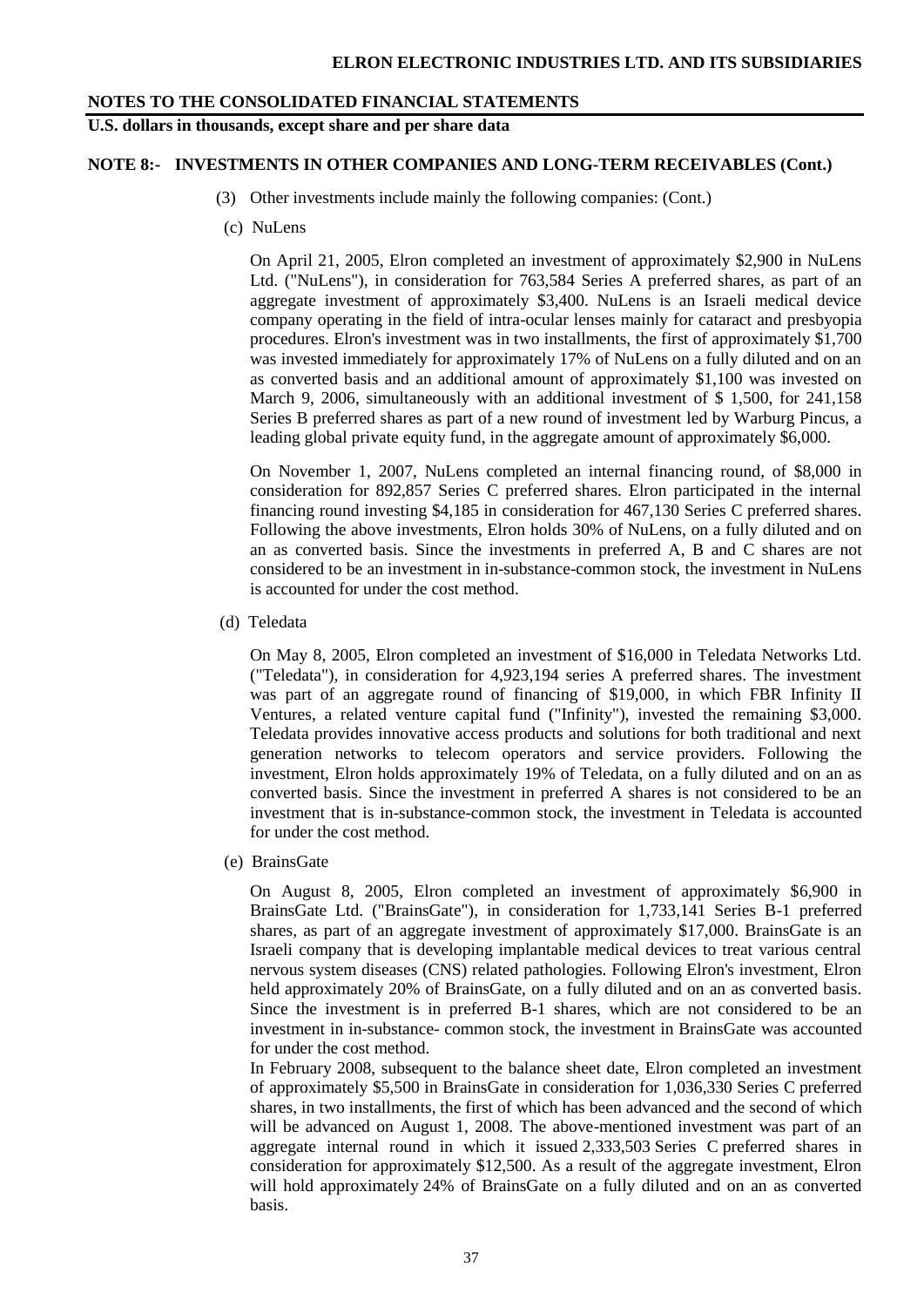**U.S. dollars in thousands, except share and per share data**

#### **NOTE 8:- INVESTMENTS IN OTHER COMPANIES AND LONG-TERM RECEIVABLES (Cont.)**

- (3) Other investments include mainly the following companies: (Cont.)
- (f) Safend

On January 2, 2006, Elron completed an investment of approximately \$3,700 in Safend Ltd. ("Safend") in consideration for 1,942,261 Series B preferred shares, as part of an aggregate investment of approximately \$7,400. Following Elron's investment, Elron held approximately 22% of Safend on a fully diluted and on an as converted basis. Safend is an Israeli company which develops comprehensive desktops and laptops endpoint security solutions. Since the investment in preferred B shares is not considered to be an investment in in-substance-common stock, the investment in Safend is accounted for under the cost method.

In February 2008, subsequent to the balance sheet date, Elron completed an investment of approximately \$2,750 in Safend in consideration for 1,116, 978 Series C preferred shares. The above-mentioned investment was part of an aggregate private placement from a new investor and current shareholders in which it issued 3,655,565 Series C preferred shares in consideration for approximately \$9,000. As a result of the aggregate investment, Elron's holds approximately 22% of Safend on a fully diluted and on an as converted basis.

(g) Neurosonix

On August 27, 2006, Elron completed a new investment of \$5,000 in Neurosonix Ltd. ("Neurosonix") as part of an aggregate investment of \$12,000 in two installments. The first installment in the amount of \$6,840 was invested immediately and the second installment in the amount of \$5,160 will be invested upon completion of a certain milestone by Neurosonix. Elron's first installment in the amount of \$2,850 was in consideration for 9,300 Series C preferred shares of Neurosonix. Following Elron's first investment installment, Elron holds approximately 14% and upon completion of the aggregate investment, Elron will hold approximately 18% of Neursonix on a fully diluted basis and on an as converted basis. Neurosonix is an Israeli company which is engaged in the development and commercialization of medical devices for the prevention of acute cerebral embolism during open-heart cardiac surgery as well as other invasive and minimally-invasive procedures. Since the investment in preferred C shares is not considered to be an investmentin in-substance-common stock, the investment in Neurosonix is accounted for under the cost method.

(h) Atlantium

On October 23, 2006, Elron completed a new investment of \$10,000 in Atlantium Inc. ("Atlantium") in consideration for 1,494,766 Series B Preferred shares, as part of an aggregate investment of \$17,000. The other \$7,000 was the conversion of convertible loans previously granted by existing Atlantium shareholders. Atlantium is an Israelibased water technology company provides innovative water disinfection solutions employing its proprietary Hydro-Optic Disinfection (HOD) technology. During July, 2007, Elron entered into a convertible loan agreement with Atlantium pursuant to which Elron advanced an amount of approximately \$950 out of an aggregate amount of \$2,000. The loan is convertible into preferred shares of Atlantium upon the terms and conditions set forth in the agreement.

Atlantium is considered to be a variable interest entity, however, the Company is not the primary beneficiary of Atlantium, and accordingly has not consolidated Atlantium. As of December 31, 2007, the Company's maximum exposure to loss as a result of its investment in Atlantium does not exceed the carrying value of its investment in Atlantium in the amount of approximately \$10,950.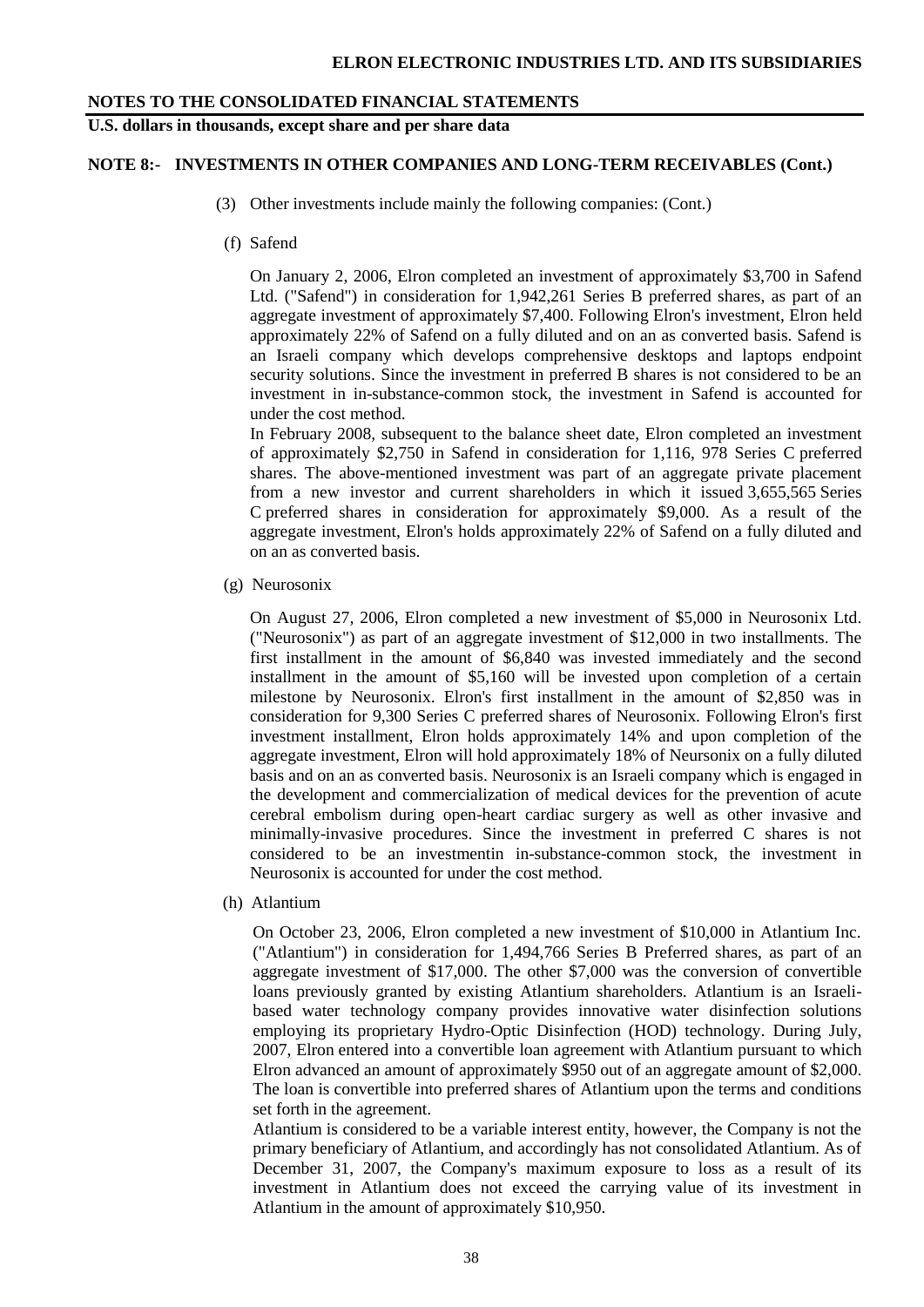**U.S. dollars in thousands, except share and per share data**

#### **NOTE 8:- INVESTMENTS IN OTHER COMPANIES AND LONG-TERM RECEIVABLES (Cont.)**

- (3) Other investments include mainly the following companies: (Cont.)
- (h) Atlantium (Cont.)

Following Elron's investment, Elron holds approximately 25% of Atlantium on a fully diluted basis and on an as converted basis. Since the investment in preferred B shares and in convertible loan shares are not considered to be an investment that is insubstance-common stock, the investment in Atlantuim is accounted for under the cost method.

In January 2008, subsequent to the balance sheet date, Elron granted an additional convertible loan to Atlantium in the amount of approximately \$1,200 out of an aggregate amount of \$3,800. The balance of the loan was granted by the other existing shareholders of Atlantium. The loan is convertible into preferred stock of Atlantium in accordance with the terms of the loan agreement.

#### (i) BPT

On April 19, 2007, Elron completed a new investment of \$1,125 in BPT (Bio-Pure Technology) Ltd. ("BPT"), in consideration for 1,292,782 series A preferred shares of BPT. The aggregate financing round of \$2,400 was led by Elron and Aurum Ventures M.K.I. In addition, as part of the transaction, Elron received warrants to purchase an additional 430,927 preferred A shares at a price and upon conditions determined in the agreement. Following the investment, Elron holds approximately 20% of BPT on a fully diluted basis and on an as converted basis.

BPT, an Israel-based water technology company, provides advanced membrane-based separation solutions that address the unique needs of the water, wastewater treatment and chemical process industries, employing its proprietary HMT™ (Hybrid Membrane Treatment) solution, based on NF (Nano-Filtration) membranes. BPT's solutions address aggressive wastewater streams and water-intensive applications in a wide range of industries, such as pharmaceuticals, chemicals, agrochemicals, metals, food & beverage, drinking water, water re-use and desalination.

Since the investment in preferred A shares and in warrants to preferred A shares are not considered to be an investment that is in in- substance common stock, the investment in BPT is accounted for under the cost method. BPT is considered to be a variable interest entity, however, the Company is not the primary beneficiary of BPT, and accordingly has not consolidated BPT. As of December 31, 2007, the Company's maximum exposure to loss as a result of its investment in BPT does not exceed the carrying value of its investment in BPT in the amount of \$1,125.

In January 2008, subsequent to the balance sheet date, Elron completed an investment of approximately \$1,600 in BPT in consideration for 1,838,525 additional Series A Preferred Shares. The above-mentioned investment was part of an aggregate private placement from its shareholders in which it issued additional 3,677,050 Series A Preferred Shares of the Company in consideration for \$3,200. In addition, as part of the transaction, BPT issued additional warrants to Elron for the purchase of 612,841 Series A Preferred Shares. As a result of the aggregate investment, Elron holds approximately 29% of BPT on a fully diluted and on an as converted basis.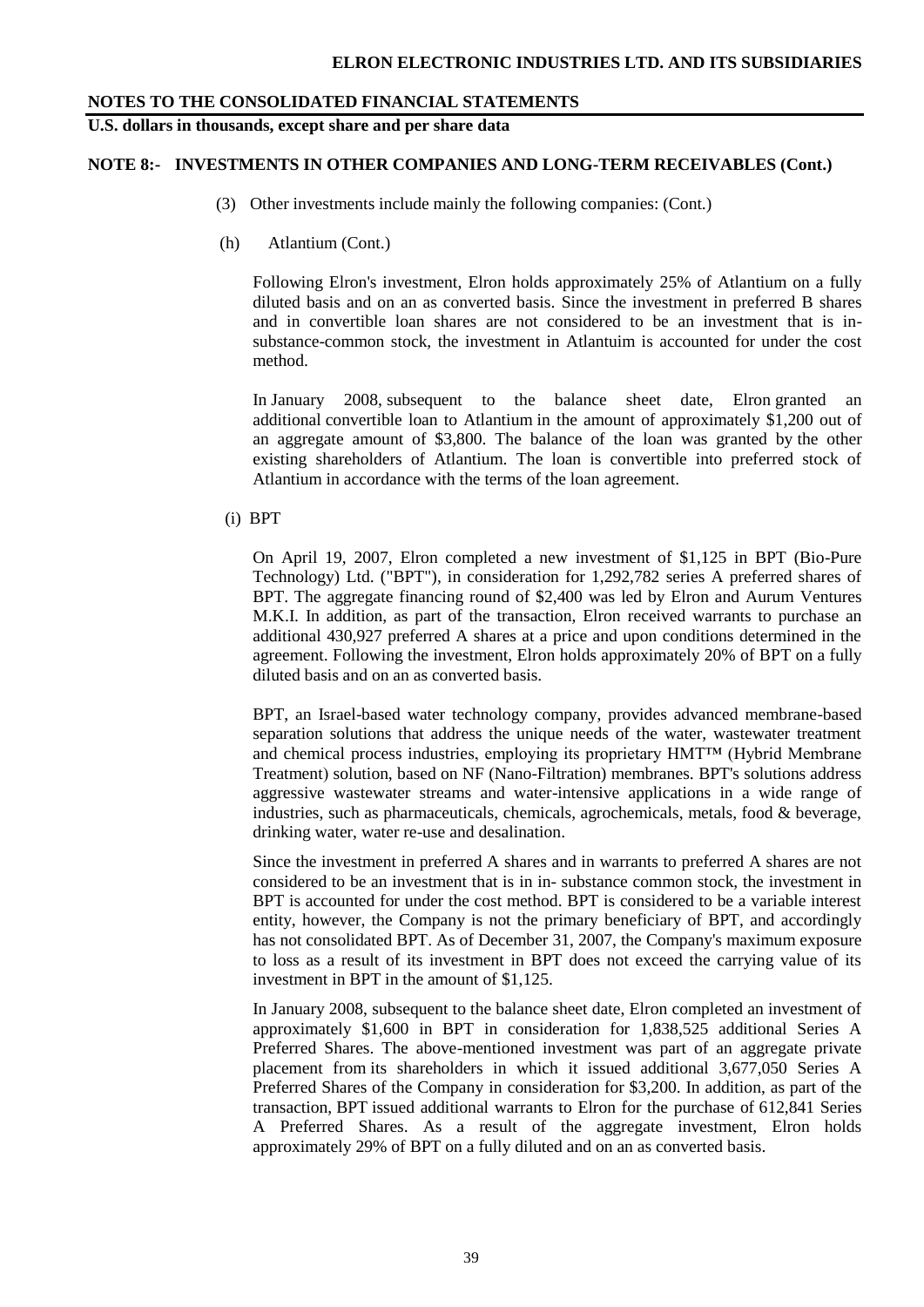## **U.S. dollars in thousands, except share and per share data**

#### **NOTE 8:- INVESTMENTS IN OTHER COMPANIES AND LONG-TERM RECEIVABLES (Cont.)**

- (3) Other investments include mainly the following companies: (Cont.)
- (j) Pocared

On June 12, 2007, Elron completed a new investment of approximately \$5,350 in Pocared Diagnostics Ltd. ("Pocared"), an Israel-based medical device company in consideration for 2,294,536 preferred D shares. The aggregate financing round of \$10,700 was led by Elron and SCP Vitalife Partners II, L.P.

The investment was in two installments: the first of \$3,500 was invested immediately and an additional \$1,900 which was invested in January 2008, subsequent to the balance sheet date. Following the aggregate investment, Elron holds approximately 20% of Pocared's equity on a fully diluted basis and on an as converted basis (approximately 15% as of December 31, 2007).

Pocared provides an innovative solution for real-time, reagentless In-Vitro Diagnostics (IVD). Pocared's wide technological platform may be used to address a wide range of medical and industrial diagnostic applications.

Since the investment in Preferred D shares is not considered to be an investment that is in- substance common stock, the investment in Pocared is accounted for under the cost method.

(k) MuseStorm

On July 11, 2007, Elron completed a new investment of \$1,000 in MuseStorm Ltd. ("MuseStorm"), in consideration of 358,387 series A-2 preferred shares. As part of the transaction, Elron received warrants to purchase an additional 53,758 preferred A-2 shares at a price and upon conditions determined in the agreement. Following the investment, Elron holds approximately 23% of MuseStorm's outstanding shares.

MuseStorm, an Israeli company engaged in developing innovative technology for the distribution of a variety of content over the web. MuseStorm's technology enables media suppliers to easily distribute their content to many bloggers, social networks, internet sites, computers and mobile telephones with the ability to monitor effectiveness of the content after distribution.

Since the investment in Preferred A-2 shares and warrants to preferred A-2 shares are not considered to be an investment that is in- substance common stock, the investment in MuseStorm is accounted for under the cost method.

(l) Enure

In October 2007, Elron granted a non interest bearing convertible loan to Enure in the amount of approximately \$2,800 out of an aggregate amount of \$5,000. The balance of the loan was granted by the other major shareholder of Enure. The loan was advanced in two equal installments, the first installment immediately and the second installment on March 3, 2008. The loan is convertible into preferred stock of Enure in accordance with the terms of the loan agreement.

Enure was considered to be a variable interest entity, however, the Company is not the primary beneficiary of Enure. As of December 31, 2007, Elron's maximum exposure to loss as a result of its investment in Enure does not exceed the carrying value of its investment in Enure in the amount of approximately \$3,600.

Since the investment in preferred A shares and in the convertible loan was not considered to be an investment that is in-substance-common stock, the investment in Enure was accounted for from the date of the additional financing round under the cost method. (See also note 3(c)).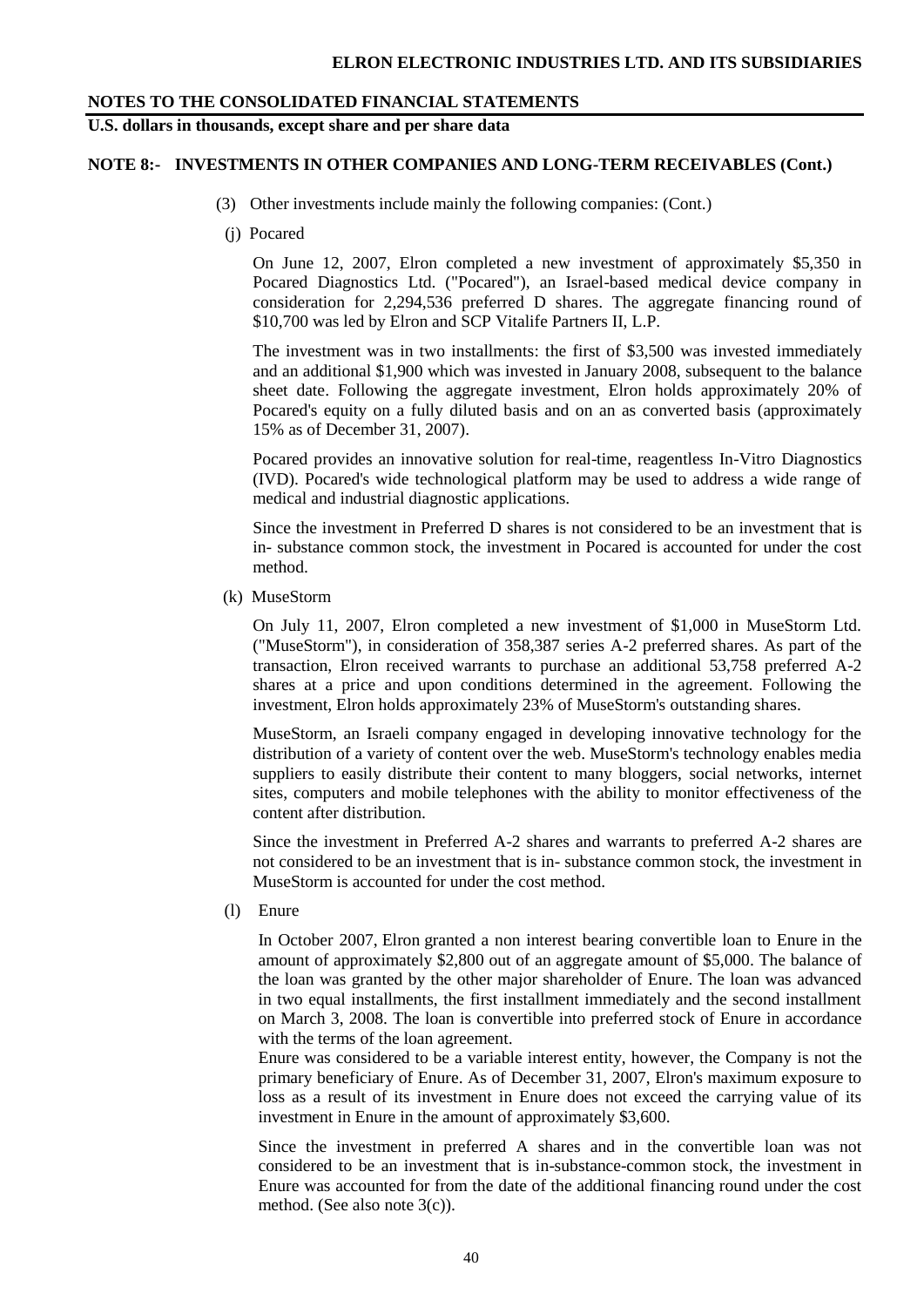**U.S. dollars in thousands, except share and per share data**

#### **NOTE 9:- PROPERTY AND EQUIPMENT, NET**

|                                    | December 31 |       |    |        |  |
|------------------------------------|-------------|-------|----|--------|--|
|                                    |             | 2007  |    | 2006   |  |
| Land and Building                  | \$          |       | \$ | 9,829  |  |
| Leasehold improvements             |             | 838   |    | 2,496  |  |
| Computers, furniture and machinery |             | 3,187 |    | 2,293  |  |
| Motor vehicles                     |             | 539   |    | 520    |  |
|                                    |             | 4,564 |    | 15,138 |  |
| Less - accumulated depreciation    |             | 2,628 |    | 7,915  |  |
| Property and equipment, net        | \$          | 1,936 | S  | 7,223  |  |

During June, 2007, Elbit sold its real estate in Carmiel, Israel, for approximately \$11,600. As a result, Elron recorded in the second quarter of 2007 a gain, in the amount of \$5,500 (approximately \$4,100 net of tax). The gain recorded is included in the line item "other income" in the statement of operations.

Depreciation expenses amounted to approximately \$736, \$1,173 and \$1,016 for the years ended December 31, 2007, 2006 and 2005, respectively.

Depreciation expenses included in the discontinued operations, amounted to approximately \$10 for the year ended December 31, 2005.

#### **NOTE 10:- GOODWILL AND OTHER INTANGIBLE ASSETS**

|                                                                         | Period of    | December 31 |       |      |       |  |
|-------------------------------------------------------------------------|--------------|-------------|-------|------|-------|--|
|                                                                         | amortization |             | 2007  | 2006 |       |  |
|                                                                         | years        |             |       |      |       |  |
| Cost:                                                                   |              |             |       |      |       |  |
| Technology and other intangible assets (1)<br>Accumulated amortization: | 14           | \$          | 425   | \$   | 425   |  |
| Technology and other intangible assets $(1)$ $(3)$                      |              |             | 272   |      | 254   |  |
|                                                                         |              |             | 153   |      | 171   |  |
| Intangible assets with indefinite useful life                           |              |             | 2,629 |      | 2,629 |  |
| Total other intangible assets                                           |              |             | 2,782 |      | 2,800 |  |
| Goodwill (2)                                                            |              |             | 2,742 |      | 2,742 |  |

- 1. The annual estimated amortization expense relating to Elron's amortizable intangible assets existing as of December 31, 2007, for each of the five years in the period ending December 31, 2012 is approximately \$18.
- 2. As of December 31, 2005, 2006 and 2007, goodwill relating to other holdings and corporate operations:
- 3. Amortization expenses amounted to approximately \$18, \$18 and \$61 for the years ended December 31, 2007, 2006 and 2005, respectively.
- 4. See Note 14 (e)(1) regarding a tax benefit recorded as a reduction of goodwill in 2005.
- 5. Following Elron's investment in Medingo (see note 3(f)) an amount \$2,288 was recorded as IPR&D and as a result, recognized as an amortization of intangible assets expense in the statement of operations in 2007.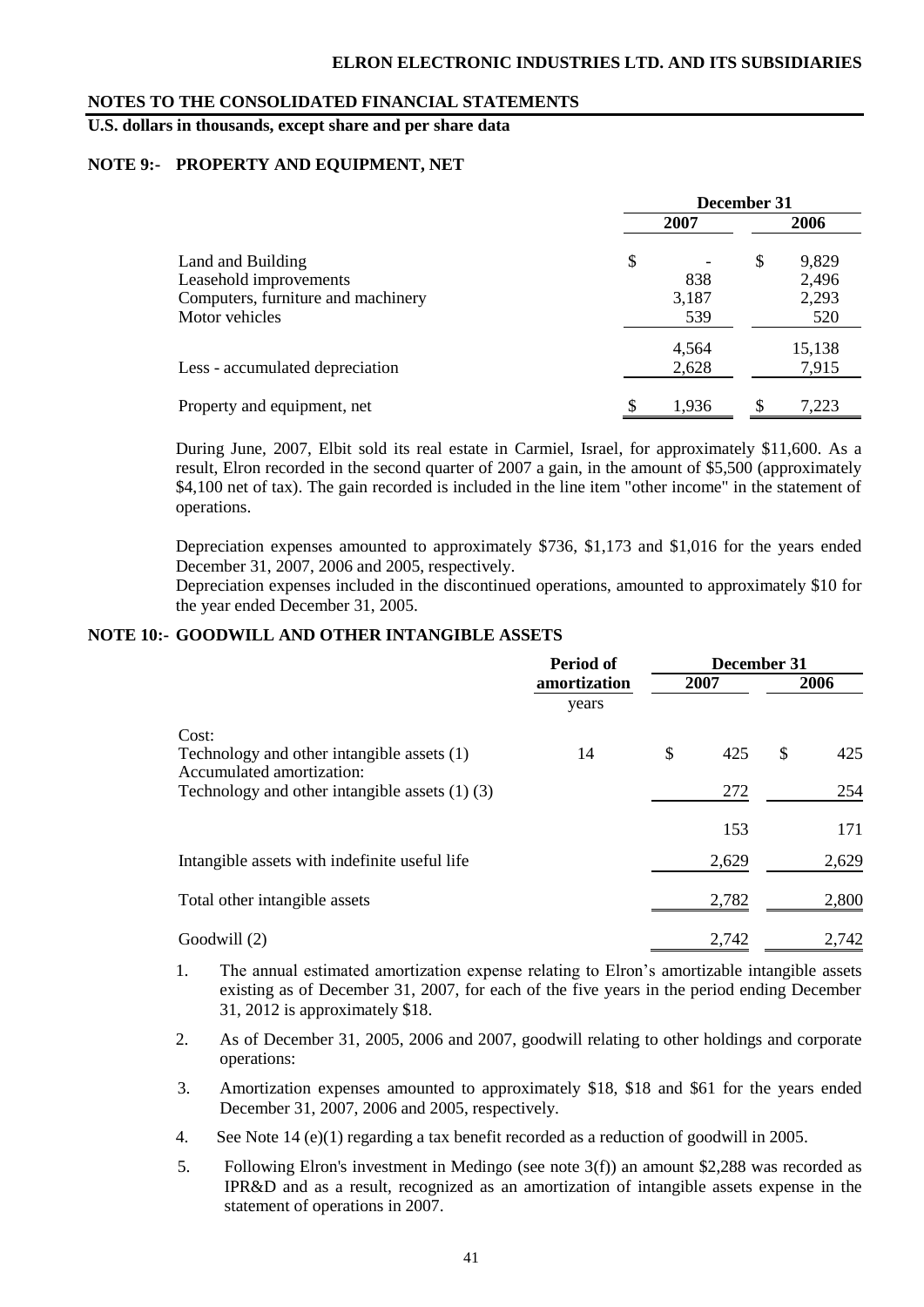## **U.S. dollars in thousands, except share and per share data**

#### **NOTE 11:- SHORT-TERM LOANS FROM BANKS AND OTHERS**

|                                                                                           | Weighted<br>Average<br>Interest rate<br>December 31,<br>2007 |           | December 31 |       |
|-------------------------------------------------------------------------------------------|--------------------------------------------------------------|-----------|-------------|-------|
|                                                                                           | $\frac{6}{6}$                                                | 2007      |             | 2006  |
| Short-term loans from banks<br>denominated in U.S. dollars<br>Short-term loans from other | 8.6                                                          | 850       |             | 1,208 |
| shareholders of a subsidiary                                                              |                                                              |           |             | 683   |
|                                                                                           |                                                              | \$<br>850 | S           | 1,891 |

#### **NOTE 12:- OTHER PAYABLES AND ACCRUED EXPENSES**

|                                                                                                                                                                                                                   | December 31 |                                                      |    |                                                 |
|-------------------------------------------------------------------------------------------------------------------------------------------------------------------------------------------------------------------|-------------|------------------------------------------------------|----|-------------------------------------------------|
|                                                                                                                                                                                                                   |             | 2007                                                 |    | 2006                                            |
| Payroll and related expenses <sup>(1)</sup><br>Provision for income taxes<br>Accrued expenses<br>Employees call options <sup>(2)</sup><br>Provision for Professional expenses<br><b>Chief Scientist</b><br>Others | \$          | 3,021<br>2,384<br>326<br>1,098<br>493<br>77<br>1,109 | \$ | 2,009<br>9,321<br>51<br>662<br>370<br>43<br>951 |
|                                                                                                                                                                                                                   |             | 8,508                                                |    | 13,407                                          |
| (1) Includes provision for vacation pay                                                                                                                                                                           | S           | 1,472                                                | \$ | 923                                             |

#### (2) EMPLOYEE CALL OPTIONS

- a. The Company's former Chairman of the Board has options to acquire up to 1.5% of any shares or other securities acquired by the Company in Wavion and up to 0.75% of any shares or other securities acquired directly and indirectly by the Company in Galil. These options shall be exercisable at the weighted average price of investments made by the Company with respect to any of those two companies until the date of exercise of the options. The options shall be exercisable for a period of three years commencing on the later of January 1, 2000 or the date of the latest investment by the Company in the relevant entity.
- b. During 2001, the Board of directors approved the grant of options to certain officers of the Company to acquire between 1% to 2% of Elron's investments in certain private companies. The options are exercisable at the weighted average price of the investments made by Elron. The options vested ratably over a three year period and are exercisable for an additional three years. During July 2007, the above-mentioned options were expired.
- c. RDC granted to its former senior employees and to the current CEO call options to purchase 0.75%-5% of certain investments held by RDC at grant date as of the dates and at exercise prices determined in the call option agreements. During 2005, a former senior employee of RDC exercised a call option with respect to 70,200 shares of Given at an exercise price of  $$ 0.17$  per share (See Note 7d(1)(a)).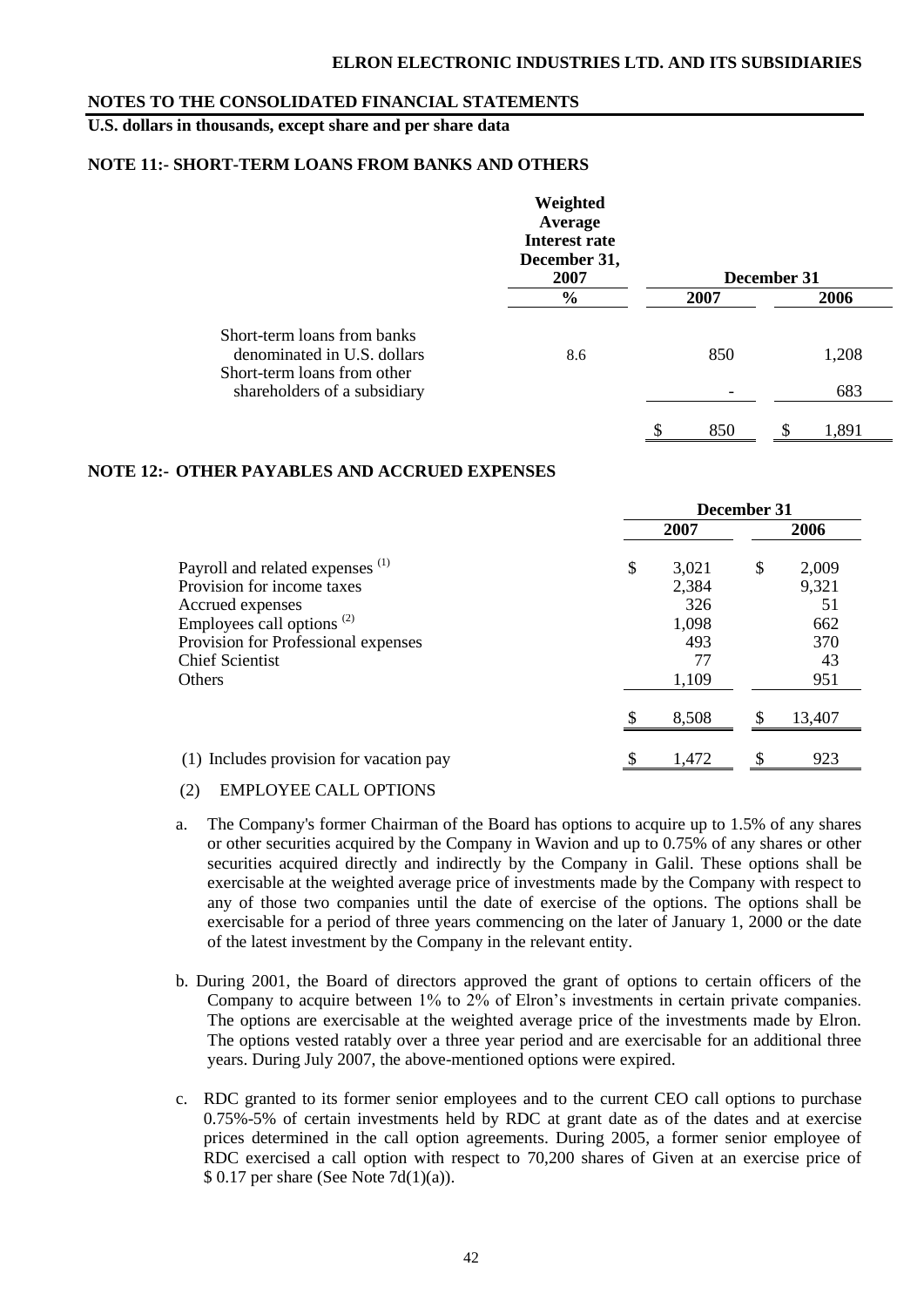## **U.S. dollars in thousands, except share and per share data**

#### **NOTE 12:- OTHER PAYABLES AND ACCRUED EXPENSES (Cont.)**

All aforementioned options were recorded at fair value. The fair value of each option granted (as described in paragraphs a - c above) is estimated using the Black and Scholes option pricing model with the following weighted average assumptions for the years ended December 31, 2007, 2006 and 2005, respectively: (1) expected life of the option of 2.3, 2.3 and 1.8, respectively; (2) dividend yield of 0% for all periods; (3) expected volatility of the options of 80%, 50%-80% and 50%, respectively; and (4) risk-free interest rate of 4.0%%, 4.7% and 4.6%, respectively.

In respect of the aforementioned call options, compensation (expense) income amounted to \$68, \$(227) and \$1,041 for the years ended December 31, 2007, 2006 and 2005, respectively. These compensation expenses are included in general and administrative expenses.

#### **NOTE 13:- LONG-TERM LOANS FROM BANKS AND OTHERS**

a. COMPOSITION

|                                                                 | December 31 |             |   |             |  |  |  |
|-----------------------------------------------------------------|-------------|-------------|---|-------------|--|--|--|
|                                                                 |             | 2007        |   | 2006        |  |  |  |
| Long-term loans from banks<br>Long-term loans from others $(1)$ | \$          | 12<br>4,707 | S | 18<br>4,344 |  |  |  |
|                                                                 |             | 4,719       |   | 4,362       |  |  |  |
| Less-current maturities (1)                                     |             | (2,475)     |   | (2,249)     |  |  |  |
|                                                                 |             | 2.244       |   | 2,113       |  |  |  |

- (1) As of December 31, 2007 and 2006 an amount of \$2,463 and \$2,242, respectively, represents loans from Rafael to RDC which are denominated in New Israeli Shekel ("NIS") and do not bear interest or linkage. These amounts are included in current maturities of long term loans. As of December 31, 2007 and 2006 the amount also included \$2,244 and \$2,102 loans from Rafael received during 2006, which bear interest at a rate of Libor plus 1.8% to be repaid in April 2009. See also Note 15(d) regarding the pledge of Given shares.
- b. The maturities of long-term loans for years subsequent to the balance sheet date are as follows:

| First year (current maturities)<br>Second year | 2,475<br>2,244 |
|------------------------------------------------|----------------|
|                                                | 4.719          |

#### **NOTE 14:- INCOME TAXES**

a. Measurement of taxable income under the Income Tax (Inflationary Adjustments) Law, 1985:

In accordance with the above law, results for tax purposes are measured and reflected in real terms in accordance with the change in the Israeli CPI. As explained in Note 2b, the consolidated financial statements are presented in U.S. dollars. The differences between the change in the Israeli CPI and in the NIS/U.S. dollar exchange rate causes a difference between taxable income or loss and the income or loss before taxes reflected in the consolidated financial statements. In accordance with paragraph 9(f) of SFAS 109, the Company has not provided deferred income taxes on this difference between amounts in the reporting currency and the tax bases of assets and liabilities.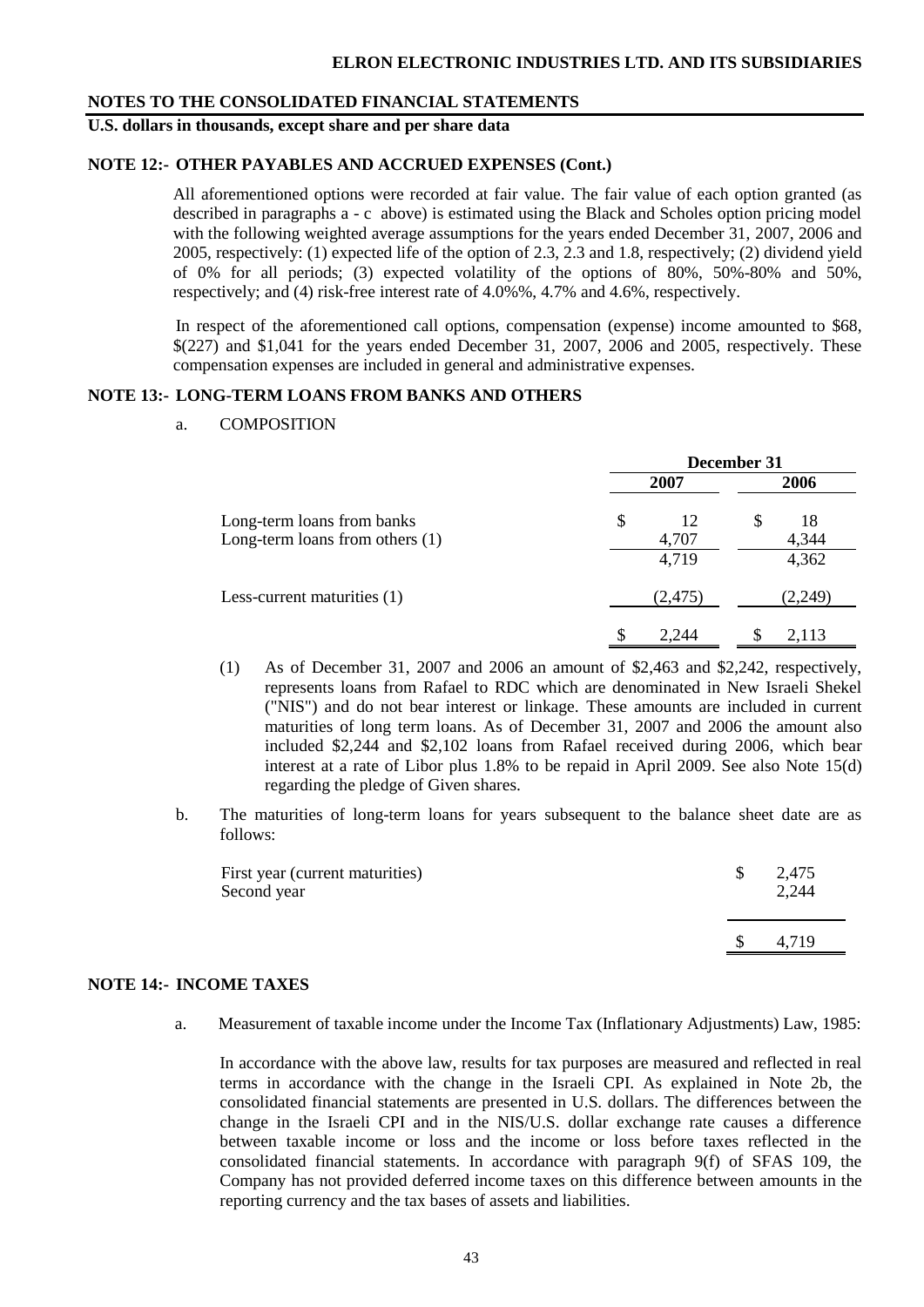**U.S. dollars in thousands, except share and per share data**

#### **NOTE 14:- INCOME TAXES (Cont.)**

Subsequent to the balance sheet date the "Knesset" passed a law that limits the inception of the Income Tax (Inflationary Adjustments) law, 1985, from the fiscal year 2008 and onwards. In accordance with the new law, certain tax adjustments will be made based on changes in the Israeli CPI for the period ended December 31, 2007. Starting January 1, 2008 the financial results for tax purposes will be measured in nominal amounts.

b. Tax benefits under Israel's Law for the Encouragement of Industry (Taxation), 1969:

Certain of the Company's subsidiaries and affiliates in Israel are "industrial companies", as defined by the Law for the Encouragement of Industry (Taxation), 1969, and as such, are entitled to certain tax benefits, mainly accelerated depreciation and the right to claim public issuance expenses and amortization of costs relating to intangible assets and patents as deductible expenses for tax purposes.

c. Tax benefits under the Law for the Encouragement of Capital Investments, 1959 ("Law"):

Pursuant to the Law, Sela and Medingo were awarded a "Beneficiary enterprise" status. The principal benefit by virtue of the Law, if the subsidiary implements all the terms of the approved program, is a ten-year exemption from tax on income deriving from the "Beneficiary enterprise". The benefit period begins in the year in which taxable income is first earned, limited to 12 years from the year that the enterprise began operations, or 14 years from the year in which the approval was granted, whichever period ends earlier.

In the event of a dividend distribution (including withdrawals and charges that are deemed to be dividends) out of the tax exempt income originating from the approved enterprise, the dividend distributed will be subject to a corporate tax at the rate of 25%.

Should the subsidiary derive income from sources other than the "approved enterprise" during the relevant period of benefits, such income will be taxable at the regular rate.

Tax benefits under Israel's Law for the Encouragement of Industry (Taxation), 1969:

Certain of the Company's subsidiaries and affiliates in Israel are "industrial companies", as defined by the Law for the Encouragement of Industry (Taxation), 1969, and as such, are entitled to certain tax benefits, mainly accelerated depreciation and the right to claim public issuance expenses and amortization of costs relating to intangible assets and patents as deductible expenses for tax purposes.

- d. On July 25, 2005, the Israeli parliament approved the Law for the Amendment of the Tax Ordinance (No. 147), 2005 which progressively reduces the corporate tax rate in Israel from 35% to the following tax rates: in 2006 - 31%, in 2007 – 29%, in 2008 - 27%, in 2009 - 26% and in 2010 and thereafter - 25% (the "Amendment"). The amendment had no material effect on the Company's financial position and results of operations in 2005.
- e. Taxes on income (tax benefit) are comprised as follows:

|                                                                       | <b>Year ended December 31,</b> |       |               |               |    |                 |  |  |  |
|-----------------------------------------------------------------------|--------------------------------|-------|---------------|---------------|----|-----------------|--|--|--|
|                                                                       |                                | 2007  |               | 2006          |    | 2005            |  |  |  |
| Current taxes<br>Adjustments of deferred tax assets and               | \$                             | 2.551 | \$            | 6,056         | \$ | 19,031          |  |  |  |
| liabilities for enacted changes in tax rates<br>Deferred income taxes |                                | 4,993 |               | 27<br>(4,270) |    | 116<br>(7, 404) |  |  |  |
| Taxes in respect of prior years                                       |                                |       |               | (703)         |    | (1,282)         |  |  |  |
|                                                                       |                                | 7,544 |               | 1,110         |    | 10,461          |  |  |  |
| Domestic                                                              | \$                             | 7.544 | <sup>\$</sup> | 1,110         | \$ | 10,461          |  |  |  |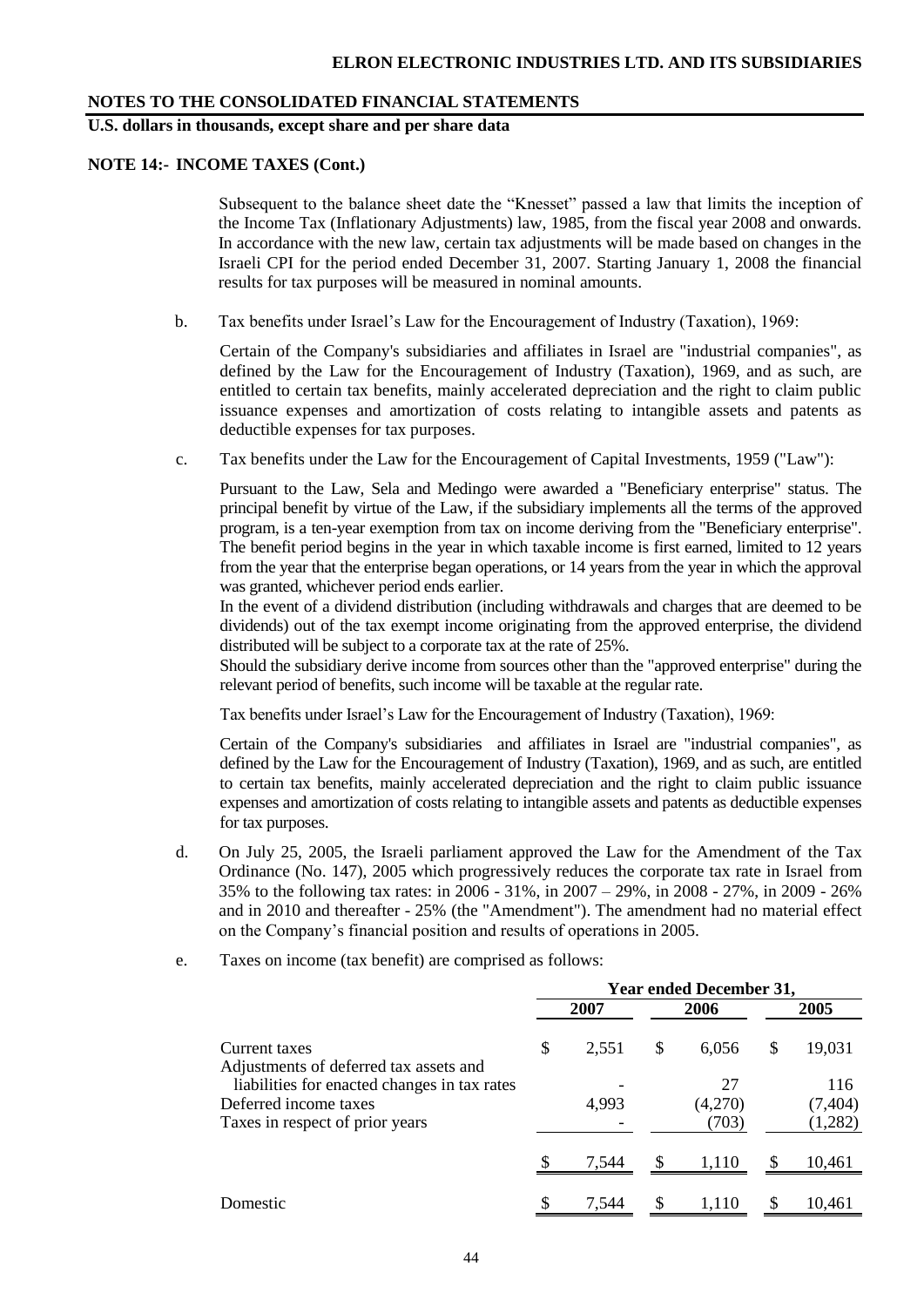**U.S. dollars in thousands, except share and per share data**

#### **NOTE 14:- INCOME TAXES (Cont.)**

- e. Taxes on income (tax benefit) are comprised as follows: (Cont.)
	- (1) In 2005, Elbit received final tax assessments for the years 2002 to 2004, according to which certain prior year losses are to be offset from certain gains. Consequently, Elbit reversed a valuation allowance previously recorded in respect of deferred tax assets relating to loss carryforwards. This reversal resulted in a tax benefit of \$14,500. Since a portion of the valuation allowance reversed was in respect of loss carryforwards of Elbit existing at the date of the merger with Elron, Elron recorded a tax benefit in the amount of \$3,900 relating to such portion as a reduction of the remaining goodwill.
	- (2) In November and December 2006 Elbit and Elron sold all their shares of Partner (See Note 20(1)). As a result Elbit and Elron recorded tax expense in the amount of approximately \$7,500.
	- (3) In February 2007 Elbit received final tax assessment for the year 2005 according to which certain prior year losses are to be offset from certain gains. Consequently, Elbit reversed a valuation allowance previously recorded in respect of deferred tax assets relating to loss carryforwards. This reversal resulted in a tax benefit of approximately \$4,500 (of which \$3,700 were offset against the gain from sale of Partner) recorded in December 2006.
	- (4) In 2006 the Company decreased its previous valuation allowance in respect of losses incurred in prior periods as a result of its revised estimate of expected future taxable income due to a continued increase in the market price of certain of its marketable securities. The aforementioned decrease resulted in a tax benefit recorded of approximately \$3,000. In 2007 market prices were decreased. Therefore the company increased its valuation allowance and recorded tax expenses of approximately \$4,000.
- f. Deferred income taxes:

Deferred income taxes reflect the net tax effect of temporary differences between the carrying amounts of assets and liabilities for financial reporting purposes and the amounts used for income tax purposes. Significant components of the Company's deferred tax liabilities and assets are as follows:

|                                             |    |             | <b>Deferred Tax Asset</b> |         | <b>Deferred Tax Liability</b> |                        |   |              |     |          |
|---------------------------------------------|----|-------------|---------------------------|---------|-------------------------------|------------------------|---|--------------|-----|----------|
|                                             |    | Non current |                           | Current |                               | Current<br>Non current |   | <b>Total</b> |     |          |
| As of December 31, 2007                     |    |             |                           |         |                               |                        |   |              |     |          |
| Deferred tax assets:                        |    |             |                           |         |                               |                        |   |              |     |          |
| Provision for doubtful accounts, vacation   |    |             |                           |         |                               |                        |   |              |     |          |
| and others                                  | \$ |             | <sup>\$</sup>             | 372 \$  |                               |                        | S |              | -S  | 372      |
| Accrued severance pay, net                  |    | 173         |                           |         |                               |                        |   |              |     | 173      |
| Investments in subsidiaries, affiliates and |    |             |                           |         |                               |                        |   |              |     |          |
| other companies, net                        |    | 46,305      |                           |         |                               |                        |   | (196)        |     | 46,109   |
| Tax loss carryforwards $(*)$                |    | 24,323      |                           |         |                               |                        |   |              |     | 24,323   |
| Other                                       |    |             |                           | 275     |                               |                        |   |              |     | 275      |
|                                             |    | 70, 801     | S                         | 647     | -S                            |                        | S | (196)        | \$. | 71,252   |
| Deferred tax liabilities:                   |    |             |                           |         |                               |                        |   |              |     |          |
| Available-for-sale marketable securities    |    |             |                           |         |                               |                        |   | (209)        |     | (209)    |
|                                             |    |             |                           |         |                               |                        |   |              |     |          |
| Valuation allowance <sup>(1)</sup>          |    | (68, 597)   |                           | (647)   |                               |                        |   | 32           |     | (69,212) |
|                                             | S  | 2,204       |                           |         |                               |                        | S | (373)        | \$. | 1,831    |

(\*) Tax loss carryforwards after deduction of unrecognized tax benefits according to FIN 48.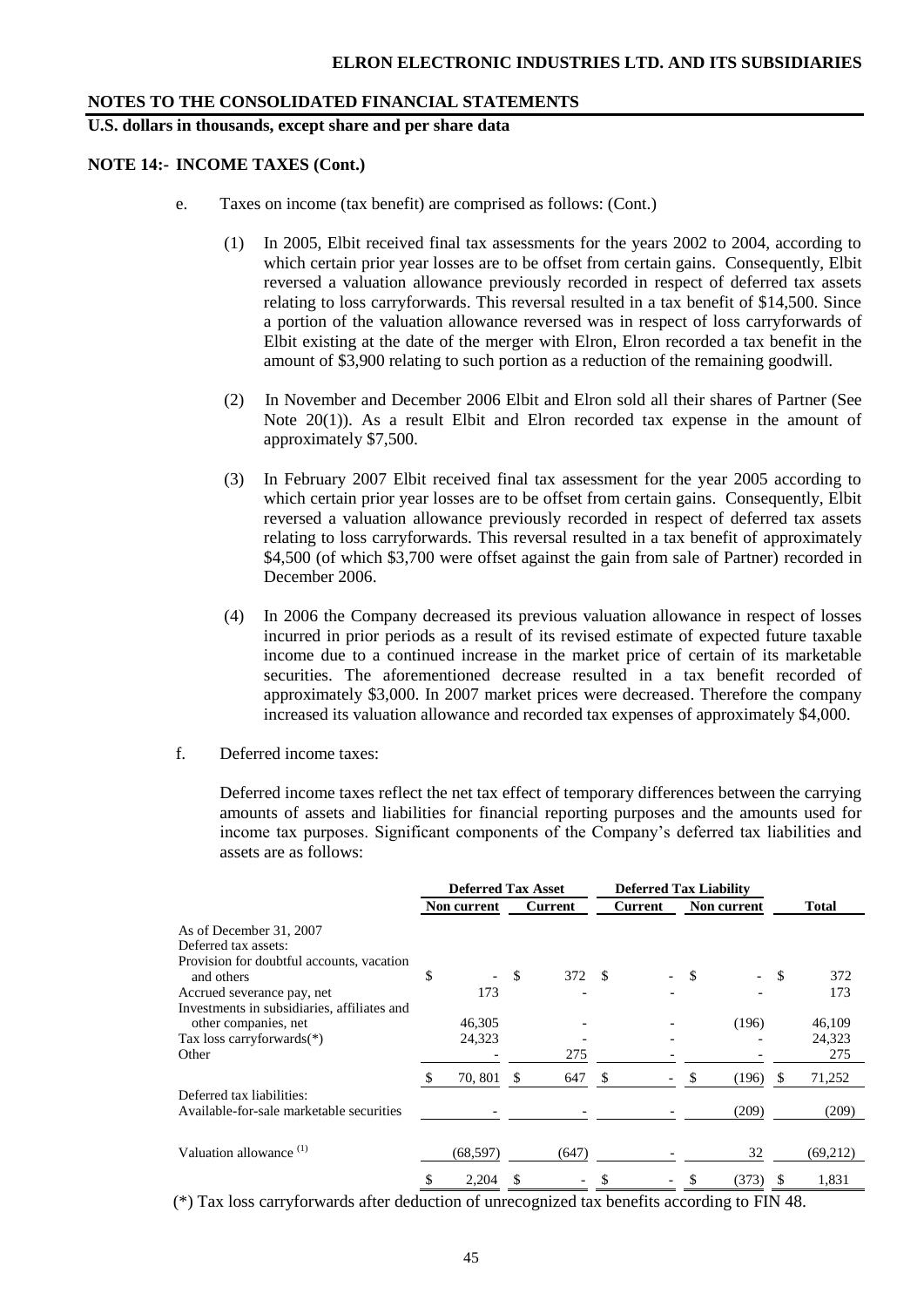## **U.S. dollars in thousands, except share and per share data**

#### **NOTE 14:- INCOME TAXES (Cont.)**

f. Deferred income taxes: (Cont.)

|                                                                     | <b>Deferred Tax Asset</b> |    |                | <b>Deferred Tax Liability</b> |         |     |             |              |              |
|---------------------------------------------------------------------|---------------------------|----|----------------|-------------------------------|---------|-----|-------------|--------------|--------------|
|                                                                     | Non current               |    | <b>Current</b> |                               | Current |     | Non current |              | <b>Total</b> |
| As of December 31, 2006                                             |                           |    |                |                               |         |     |             |              |              |
| Deferred tax assets:                                                |                           |    |                |                               |         |     |             |              |              |
| Provision for doubtful accounts, vacation                           |                           |    |                |                               |         |     |             |              |              |
| and others                                                          | \$                        | \$ | 225            | -S                            |         | \$. |             | -S           | 225          |
| Accrued severance pay, net                                          | 144                       |    |                |                               |         |     |             |              | 144          |
| Trading marketable securities                                       |                           |    | 21             |                               |         |     |             |              | 21           |
| Investments in subsidiaries, affiliates and<br>other companies, net | 36,918                    |    |                |                               |         |     | (397)       |              | 36,521       |
| Property and equipment and intangible<br>assets                     |                           |    |                |                               |         |     | (987)       |              | (987)        |
| Tax loss carryforwards                                              | 27,829                    |    |                |                               |         |     |             |              | 27,829       |
| Other                                                               |                           |    | 176            |                               |         |     |             |              | 176          |
|                                                                     | 64,891                    | S  | 422            |                               |         |     | (1, 384)    | <sup>S</sup> | 63,929       |
| Deferred tax liabilities:                                           |                           |    |                |                               |         |     |             |              |              |
| Available-for-sale marketable securities                            | (35)                      |    |                |                               |         |     | (24)        |              | (59)         |
| Valuation allowance (1)                                             |                           |    | (422)          |                               |         |     |             |              | (56,096)     |
|                                                                     | (55,674)                  |    |                |                               |         |     |             |              |              |
|                                                                     | \$<br>9,182               | S  |                |                               |         | \$  | (1,408)     | -S           | 7,774        |

- (1) As of December 31, 2007, the valuation allowance for deferred tax assets, for which their reversal may be allocated to reduce other non-current intangible assets, aggregated to approximately \$1,200.
- g. A reconciliation between the theoretical tax expense, assuming all income is taxed at the statutory tax rate applicable to income of the Company and the actual tax expense as reported in the statement of income, is as follows:

|                                                                                        |                | <b>Year ended December 31,</b> |              |  |  |
|----------------------------------------------------------------------------------------|----------------|--------------------------------|--------------|--|--|
|                                                                                        | 2007           | 2006                           | 2005         |  |  |
| Income (loss) before taxes as reported in the<br>consolidated statements of operations | (34, 801)      | \$<br>(5,082)                  | 56,486       |  |  |
| Statutory tax rate                                                                     | 29%            | 31%                            | 34%          |  |  |
| Theoretical tax expense (income)                                                       | \$<br>(10,092) | \$<br>(1,575)                  | \$<br>19,205 |  |  |
| Equity in losses of affiliated companies<br>Non-deductible expenses, tax exempt and    | 6,410          | 5,545                          | 6,076        |  |  |
| reduced tax rate                                                                       | (159)          | (154)                          | (639)        |  |  |
| Differences arising from the basis of                                                  |                |                                |              |  |  |
| measurement for tax purposes                                                           | (6,103)        | (2,534)                        | 1,233        |  |  |
| Deferred taxes on losses for which valuation<br>allowance was provided                 | 19,980         | 6,911                          | 3,380        |  |  |
| Reversal of valuation allowance                                                        | (2, 492)       | (7, 422)                       | (19,618)     |  |  |
| Difference relating to a change in the rate                                            |                |                                |              |  |  |
| recognized as income in previous years*                                                |                | 1,015                          | 1,990        |  |  |
| Taxes in respect of previous years                                                     |                | (703)                          | (1,282)      |  |  |
| Effect of change in tax rate                                                           |                | 27                             | 116          |  |  |
| Actual tax expenses                                                                    | 7,544          | \$<br>1,110                    | \$<br>10,461 |  |  |
| Effective tax rate                                                                     | (21.7%)        | (21.7%)                        | 18.55%       |  |  |
|                                                                                        |                |                                |              |  |  |

\* With respect to the sale of available for sale securities.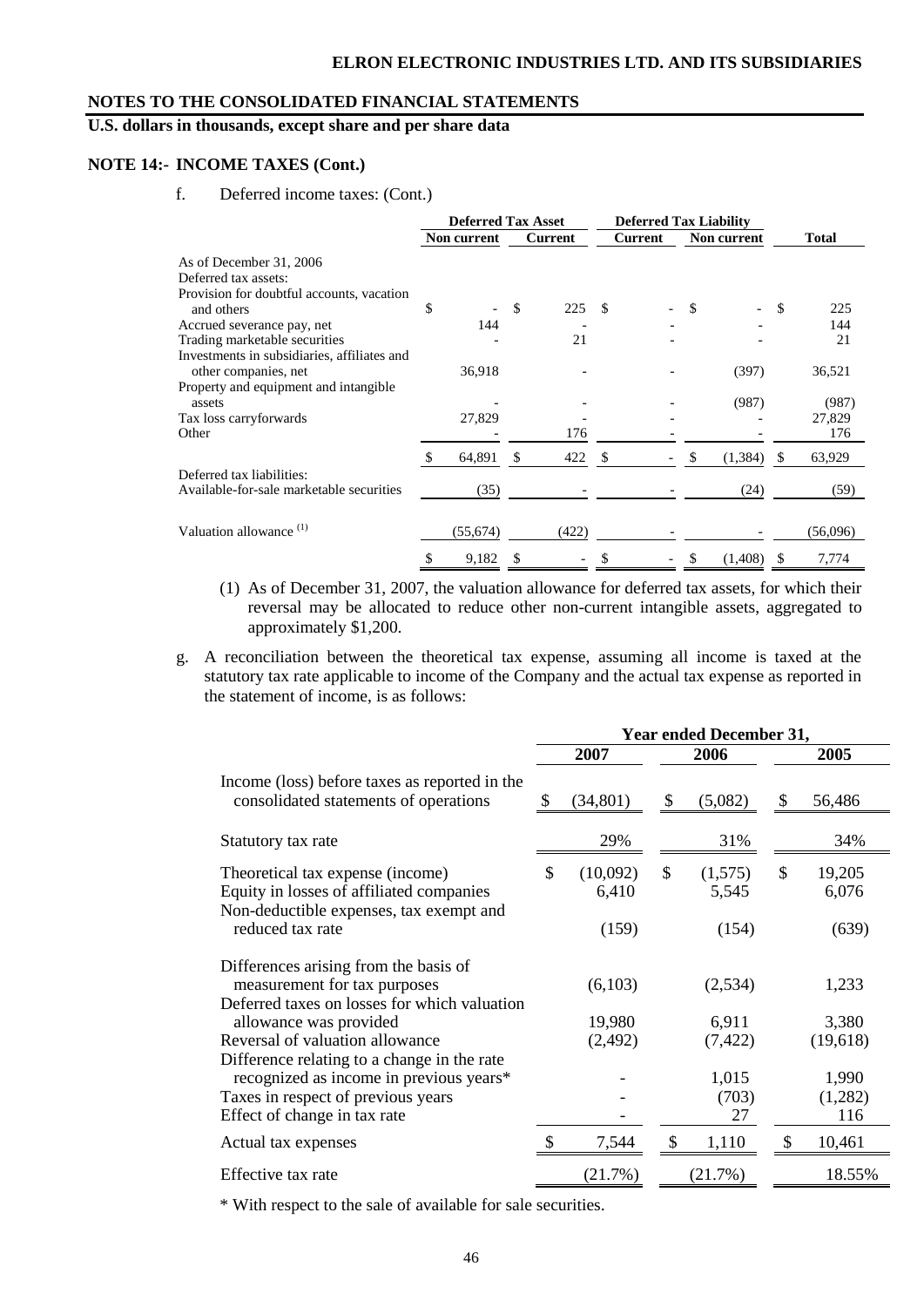## **U.S. dollars in thousands, except share and per share data**

#### **NOTE 14:- INCOME TAXES (Cont.)**

h. As of December 31, 2007 the Company had tax loss carryforwards of approximately \$101,000, and its Israeli subsidiaries had tax loss carryforwards of approximately \$59,000. Carryforward tax losses in Israel may be carryforward indefinitely and may be set against future taxable income.

A subsidiary is assessed under the American tax law. Losses to be carried forward to future years amount approximately \$949 for federal tax purpose.

i. In June 2006, the FASB issued Interpretation No. 48, "Accounting for Uncertainty in Income Taxes" ("FIN 48"). FIN 48 clarifies the accounting for uncertainty in income taxes recognized in an enterprise's financial statements in accordance with FAS 109. This interpretation prescribes a minimum recognition threshold a tax position is required to meet before being recognized in the financial statements. FIN 48 also provides guidance on derecognition of tax positions, classification on the balance sheet, interest and penalties, accounting in interim periods, disclosure and transition. FIN 48 requires significant judgment in determining what constitutes an individual tax position as well as assessing the outcome of each tax position. Changes in judgment as to recognition or measurement of tax positions can materially affect the estimate of the effective tax rate and consequently, affect the operating results of the Company.

The Company adopted the provisions of FIN 48 as of January 1, 2007 and there was no material effect on the financial statements. As a result, the Company did not record any cumulative effect related to adopting FIN 48.

As of January 1, 2007, the Company had unrecognized tax benefits of approximately \$14,214, of which \$4,640, if recognized, would result in a reduction of the Company's effective tax rate.

|                                                                 | unrecognized tax benefits |
|-----------------------------------------------------------------|---------------------------|
| Balance at January 1, 2007                                      | \$14,214                  |
| Additions based on tax positions related to the current<br>year | $$1,996(*)$               |
| Additions for tax positions of prior years                      |                           |
| Reductions for tax positions of prior years                     |                           |
| <b>Settlements</b>                                              |                           |
| Balance at December 31, 2007                                    | \$16,210                  |

(\*) Including additions generated from change in the US Dollars / NIS exchange rate and from adjustment to the CPI.

A subsidiary recognized interest accrued related to unrecognized tax benefits in the amount of \$272, as tax expense in the statement of operations.

The Company does not expect that the amount of unrecognized tax benefits will change significantly within the next 12 months. The Company and its subsidiaries file income tax returns in Israel and in the USA. As of December 31, 2007, the Israeli tax returns of the Company and its subsidiaries are open to examination by the Israeli tax authorities for the tax years of 2003 through 2006.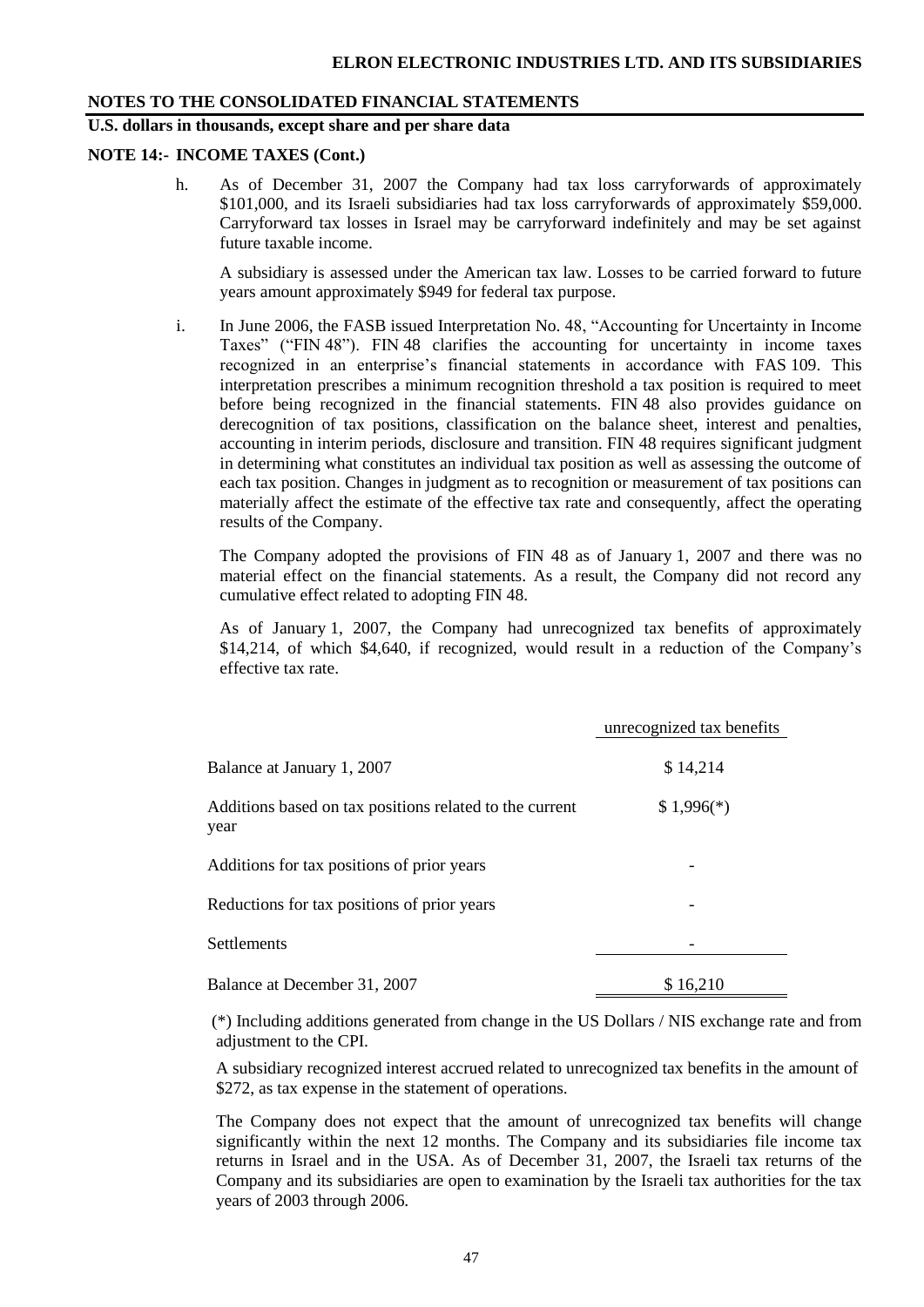#### **U.S. dollars in thousands, except share and per share data**

#### **NOTE 15:- CONTINGENT LIABILITIES, PLEDGES AND COMMITMENTS**

a. (1)Office Lease

The Company and its subsidiaries have operating lease agreements in respect of their premises for periods ending through 2011. Rent expenses amounted to approximately \$651, \$803 and \$593 for the years ended December 31, 2007, 2006 and 2005, respectively. The future minimum rental payments under these agreements in the years following the balance sheet date are as follows:

| First year  | 745   |
|-------------|-------|
| Second year | 551   |
| Third year  | 339   |
| Fourth year | 289   |
| Fifth year  | 87    |
|             |       |
|             | 2,011 |

(2)Car Lease

The Company and its subsidiaries have an operating lease contract for the rental of vehicles for a period of 36 months. The rental payments are linked to the Consumer Price Index ("CPI"). The company and its subsidiaries have deposited \$154 covering rental payment for the last three months in respect of these contracts. The deposit is linked to the CPI and bears no interest.

- b. Certain of the Company's subsidiaries are required to pay royalties to the Office of the Chief Scientist of the Israeli Ministry of Industry and Trade and other institutions at the rate of 3%- 5% of revenues derived from research and development projects in which the Government of Israel or the other institutions participated in financing up to an amount equal to 100% of the amount received by each company and in certain cases plus interest of Libor. As of December 31, 2007, the aggregate contingent royalty obligation amounted to approximately \$4,440.
- c. In November, 2007, Elron provided a guarantee to a bank of Safend in the amount of \$600 as part of the guarantees provided by the shareholders of Safend to secure bank loans made available to Safend. Further to the financing of Safend in February, 2008, the guarantee was released during the first quarter of 2008.
- d. 1. As of December 31, 2007 108,869 shares of Given held by RDC are pledged to Rafael to secure a loan in the amount of \$2,000 provided to RDC by Rafael.
	- 2. Sela's liabilities to banks are secured by way of a fixed lien on its share capital, goodwill, intellectual property and export documents. In addition, the Subsidiary has a floating lien on all of its assets.
	- 3. Leased vehicles of Sela are pledged at fixed charges in favor of financial institutions.
	- 4. In order to ensure full repayment of the funds secured by the Convertible Debentures issued by Starling (see note 3e), Starling registered a first ranking, fixed and floating lien, unlimited in amount, on the Trustee's account and all monies deposited therein and any interest derived therefrom.
	- 5. In February 2008, Elron, RDC and other shareholders of Starling agreed to provide a guarantee with respect to a bank loan to be granted to Starling in the amount of up to \$5,000 (of which \$2,000 are committed). Elron's and RDC's share in this guarantee is up to \$1,900 and \$2,200, respectively. The agreement is subject to shareholders' meeting approval of Starling and reaching a definitive loan agreement and a guarantee agreement with the bank.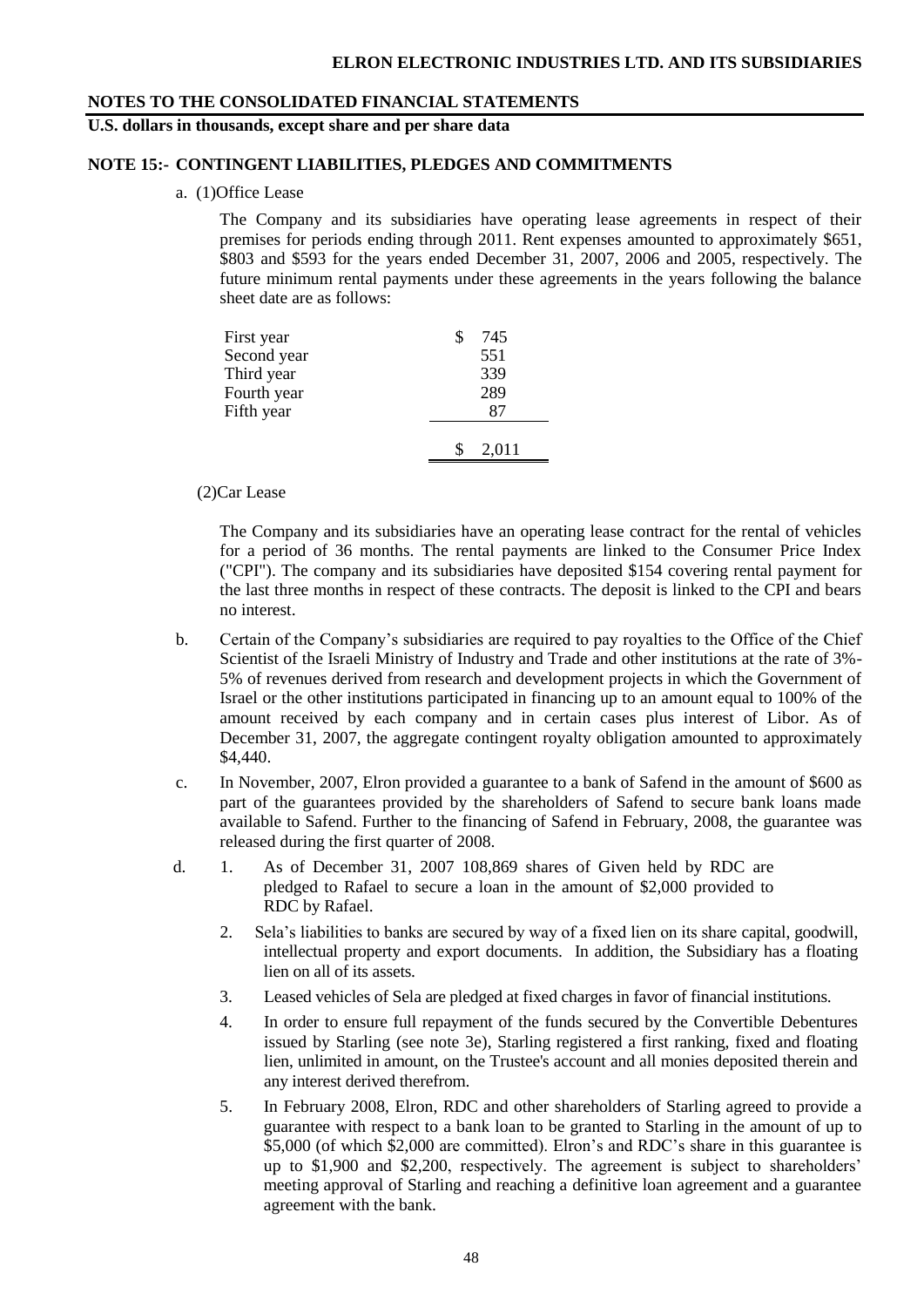#### **U.S. dollars in thousands, except share and per share data**

#### **NOTE 15:- CONTINGENT LIABILITIES, PLEDGES AND COMMITMENTS**

- e. Legal proceedings:
- 1. During September 1999, the Company received a copy of a claim and a request to approve such claim as a class action on behalf of public shareholders of Elscint (formerly an affiliated company) against the Company and others, filed in the Tel Aviv-Jaffa Distric Court. The allegation raised by the plaintiff related to the decision regarding the sale of Elscint's substantial assets. The class action claim is for an amount of approximately \$158,000, alternatively \$123,000. The claim alleges that the defendants, by their decisions regarding the sale of Elscint's assets, caused damage to Elscint and its minority shareholders. The plaintiff seeks a court order requiring Elscint, or the other defendants, to purchase from each of the members of the represented class all shares held by them at a price of \$27.46 per share. The claim has been stayed pursuant to an arrangement reached by the parties pending the outcome of the appeal with respect to the purported class action described in paragraph 2 below. The arrangement provides that if the appeal as described in paragraph 2 below is accepted, then the proceedings to approve the lawsuit as a class action will proceed. Otherwise, the application to approve the claim as a class action suit will be dismissed. In light of the decision on the said appeal by the Supreme Court as described in paragraph 2 below, the Company has requested directions from the Court in regard to this action. On June 14, 2007, the plaintiff notified the defendants that it intends to ask the Court to renew proceedings in the case. A hearing has been set for July, 2008.
- 2. On November 2, 1999, the Company received a copy of a claim, and a request to approve such a claim as a class action on behalf of some institutional investors and others and those who held shares in Elscint on September 6, 1999 against the Company and certain of its officers including former officers, filed in the Haifa District Court. The allegations raised in the claim relate, among others, to the period prior to the sale of the Company's holdings in Elbit Medical Imaging ("EMI"), the parent company of Elscint and formerly an affiliated company. The plaintiffs sought a court order pursuant to which EMI would be compelled to execute an alleged buy-out of Elscint's share at \$14 per share or other remedies. On August 16, 2000, the Haifa District Court decided to strike out the application for approval of the claim as a class action. Some of the plaintiffs applied for and were granted permission to appeal to the Supreme Court in Israel against the District Court's decision. On December 14, 2006, the Supreme Court reversed that decision and referred the matter back to the Haifa District Court in order to decide whether the claim should be approved as a class action. On June 10, 2007, in accordance with the directions of the Haifa District Court issued on April 11, 2007, the plaintiffs submitted an updated statement of claim and application to approve the claim as a class action. Pursuant to the updated claim, the plaintiffs are no longer seeking an order compelling EMI to execute the alleged buy-out of Elscint's share at \$14 per share but instead are claiming compensation for damages sustained due to the alleged failure of EMI to execute the buy-out, as well as due to other allegations. The amended statement of claim does not specify the monetary amount claimed, however it does include various allegations relating to the manner of determining the damages claimed, which depends, amongst other things, upon verification of the specific circumstances with regard to each shareholder of Elscint separately and the substance of each damage claimed. On October 25, 2007, the defendants responded to the revised application to approve the claim as a class action and filed statements of defense to the updated statement of claim. Hearings regarding the application to recognize the claim as a class action have been completed and the parties are awaiting the decision of the court.

In addition, in February 2001, the plaintiffs submitted a revised claim similar to the previous one but not as a class action.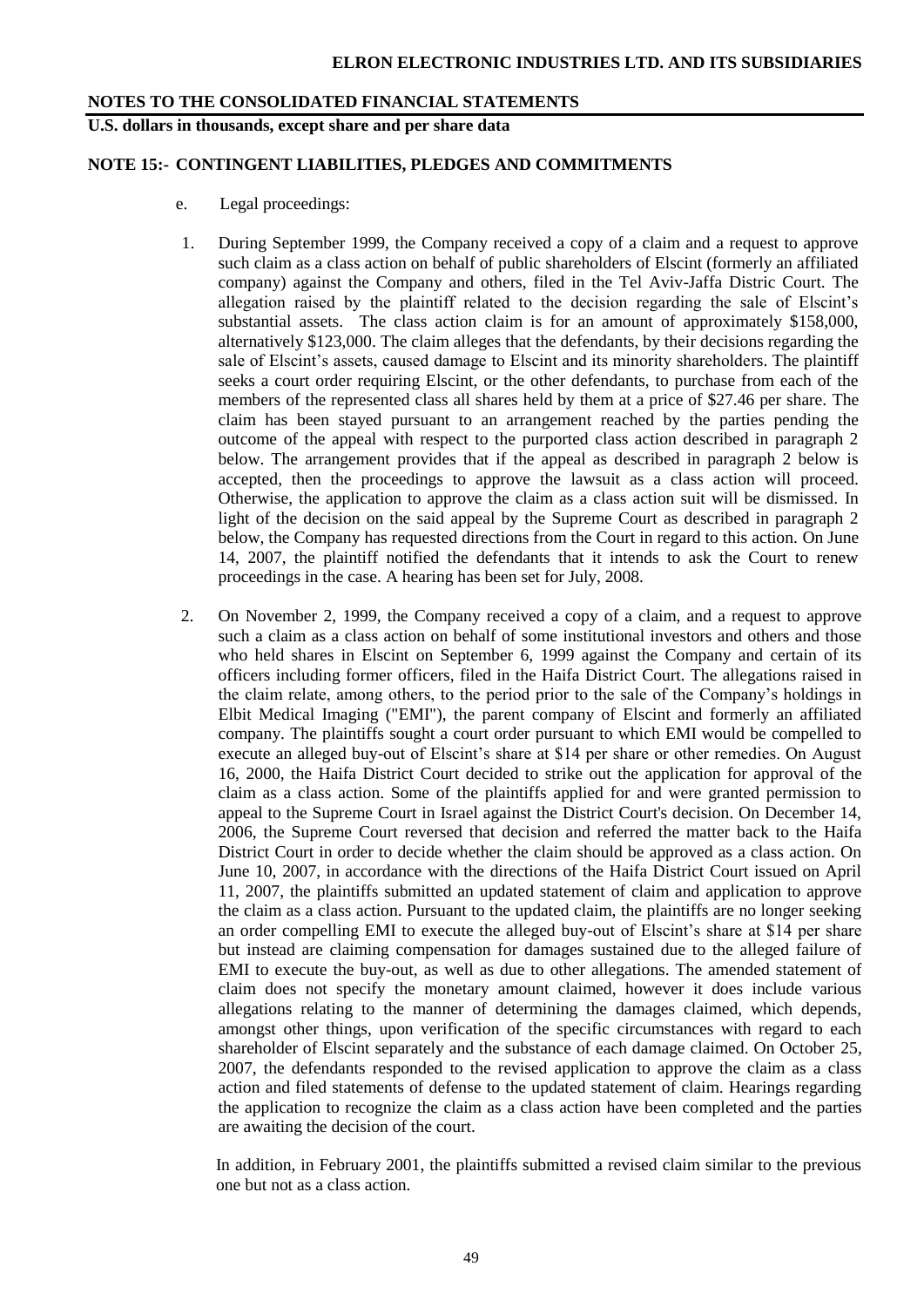**U.S. dollars in thousands, except share and per share data**

#### **NOTE 15:- CONTINGENT LIABILITIES, PLEDGES AND COMMITMENTS (Cont.)**

- e. Legal proceedings: (Cont.)
- 3. During September 2006, two claims were filed by a certain individual in the Haifa District Court against the same defendants (including the Company and certain officers and former officers of the Company) of the action described in paragraph 2 above and based substantially on the same facts of such action. The claims are for an undisclosed amount and also include a request to approve the claims as class actions. The Court has determined that the defendants do not yet have to file statements of defense.

The Company denies all the allegations against it set forth as described in paragraphs 1, 2 and 3, and based on legal advice received, management is of the opinion that the Company has good defense arguments which, more likely than not, will cause dismissal of the above claims against the Company.

4. On September 20, 2006 Rafael filed a claim with the Tel Aviv District Court against DEP, and RDC, 50.1% held by DEP and 49.9% held by Rafael, requesting the court to issue a declaratory order that Rafael is entitled to terminate the rights granted to RDC to commercialize technologies of Rafael for future development of products for use in nonmilitary markets, pursuant to an agreement between DEP, RDC and Rafael. In December 2006, DEP and RDC filed statements of defense.

In December 2007, Elron, DEP, RDC and Rafael signed an agreement (the "Addendum") which came into effect on January 1, 2008, and subsequently approved by the court, amending the existing agreement between the parties pertaining to the rights granted to RDC to commercialize certain technologies of Rafael and settling the above-mentioned claim filed by Rafael against RDC and DEP in September 2006. Pursuant to the Addendum, RDC's rights to commercialize certain technologies of Rafael will continue without time restrictions. Elron has made a one time investment in RDC of \$4,000 and has committed to make further investments of \$750 in RDC for each company established by RDC based on Rafael's technologies. The Addendum settles all claims between Rafael and RDC and DEP as well as resolves many other issues which will facilitate cooperation between the parties.

#### **NOTE 16:- SHAREHOLDERS' EQUITY**

a. Share capital

An ordinary share confers upon its holder voting rights, the right to receive dividends and the right to share in excess assets upon liquidation of the Company.

b. Dividend

On September 5, 2005, Elron has declared a cash dividend of \$3.00 per share, totaling approximately \$88,500. The dividend was paid on September 27, 2005.

- c. Options to employees
	- 1. Options to Elron's Employees

The Company has various stock option plans under which the Company may grant options to purchase the Company's shares to officers, directors and employees of the Company. Such options have been granted mainly with exercise prices below market price at the date of the grant. Generally, the options vest over a four-year period from the date of grant in four equal annual portions. The options expire after 5 to 7 years from the date of grant.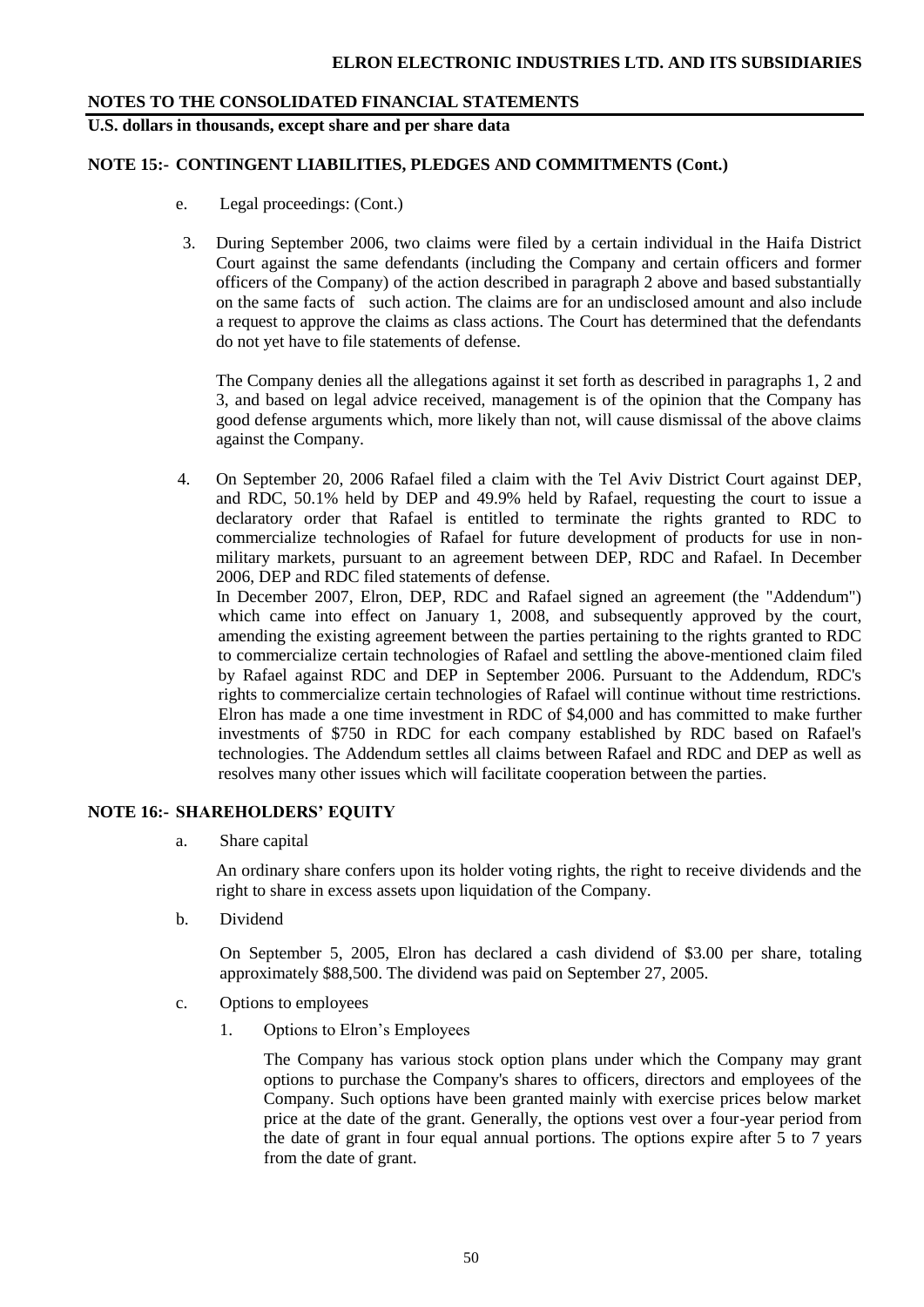**U.S. dollars in thousands, except share and per share data**

#### **NOTE 16:- SHAREHOLDERS' EQUITY (Cont.)**

- c. Options to employees (Cont.)
	- 1. Options to Elron's Employees (Cont.)

In May 2003, the Board of directors of the Company approved an option plan (the "2003 Option Plan") providing for the grant of 500,000 options to purchase 500,000 ordinary shares of the Company to eligible employees, directors and officers of the Company or of any subsidiaries of the Company. In March 2007 the 2003 option plan was increased by additional 500,000 options to purchase 500,000 ordinary shares of the Company. According to the option plan the exercise price is to be reduced in the event of a distribution of a dividend in the amount of the dividend distributed.

As of December 31, 2007, 328,750 options were granted under the 2003 Option Plan at an average exercise price of \$10.15 per share. The exercise price for the options granted before the payment of the above mention dividend was adjusted to reflect the abovementioned dividend. The options vest over a period of four years in four equal annual portions and expire after 5 years from date of grant.

|                                  | <b>Year ended December 31, 2007</b> |    |                                          |                                                                |                                               |  |  |  |  |  |  |  |
|----------------------------------|-------------------------------------|----|------------------------------------------|----------------------------------------------------------------|-----------------------------------------------|--|--|--|--|--|--|--|
|                                  | Number of<br>options                |    | Weighted<br>average<br>exercise<br>price | Weighted<br>Average<br><b>Remaining</b><br>Contractual<br>Term | Aggregate<br><b>Intrinsic</b><br><b>Value</b> |  |  |  |  |  |  |  |
| Outstanding-beginning            |                                     |    |                                          |                                                                |                                               |  |  |  |  |  |  |  |
| of the year                      | 323,111                             | \$ | 9.27                                     |                                                                |                                               |  |  |  |  |  |  |  |
| Granted                          | 120,000                             | \$ | 15.53                                    |                                                                |                                               |  |  |  |  |  |  |  |
| Exercised                        | (65,361)                            | \$ | 5.13                                     |                                                                |                                               |  |  |  |  |  |  |  |
| Forfeited                        | (25,000)                            | \$ | 29.38                                    |                                                                |                                               |  |  |  |  |  |  |  |
| Outstanding - end of<br>the year | 352,750                             | \$ | 10.74                                    | 2.48                                                           | 783                                           |  |  |  |  |  |  |  |
| Options exercisable at           |                                     |    |                                          |                                                                |                                               |  |  |  |  |  |  |  |
| the end of the year              | 179,000                             | \$ | 8.15                                     | 1.12                                                           | 668                                           |  |  |  |  |  |  |  |

|                        |                      | <b>Year ended December 31,</b> |                                          |                      |                                          |            |  |  |  |  |  |  |
|------------------------|----------------------|--------------------------------|------------------------------------------|----------------------|------------------------------------------|------------|--|--|--|--|--|--|
|                        | 2006                 |                                |                                          | 2005                 |                                          |            |  |  |  |  |  |  |
|                        | Number of<br>options |                                | Weighted<br>average<br>exercise<br>price | Number of<br>options | Weighted<br>average<br>exercise<br>price |            |  |  |  |  |  |  |
| Outstanding-beginning  |                      |                                |                                          |                      |                                          |            |  |  |  |  |  |  |
| of the year            | 540,435              | \$                             | $9.53(*)$                                | 574,702              | \$                                       | 12.44      |  |  |  |  |  |  |
| Granted                | 10,000               |                                | 9.05                                     | 120,000              |                                          | 9.69       |  |  |  |  |  |  |
| Exercised              | (124, 607)           |                                | 5.78                                     | (69,031)             |                                          | 10.11      |  |  |  |  |  |  |
| Forfeited              | (102, 717)           |                                | 14.84                                    | (85,236)             |                                          | 13.95      |  |  |  |  |  |  |
| Outstanding - end of   |                      |                                |                                          |                      |                                          |            |  |  |  |  |  |  |
| the year               | 323,111              | \$                             | 9.27                                     | 540,435              | \$                                       | $9.53(*)$  |  |  |  |  |  |  |
| Options exercisable at |                      |                                |                                          |                      |                                          |            |  |  |  |  |  |  |
| the end of the year    | 187,611              | \$                             | 10.73                                    | 281.435              | \$                                       | $11.88(*)$ |  |  |  |  |  |  |

(\*) After an adjustment as a result of the dividend distributed of \$3 per share (see Note 16(b)).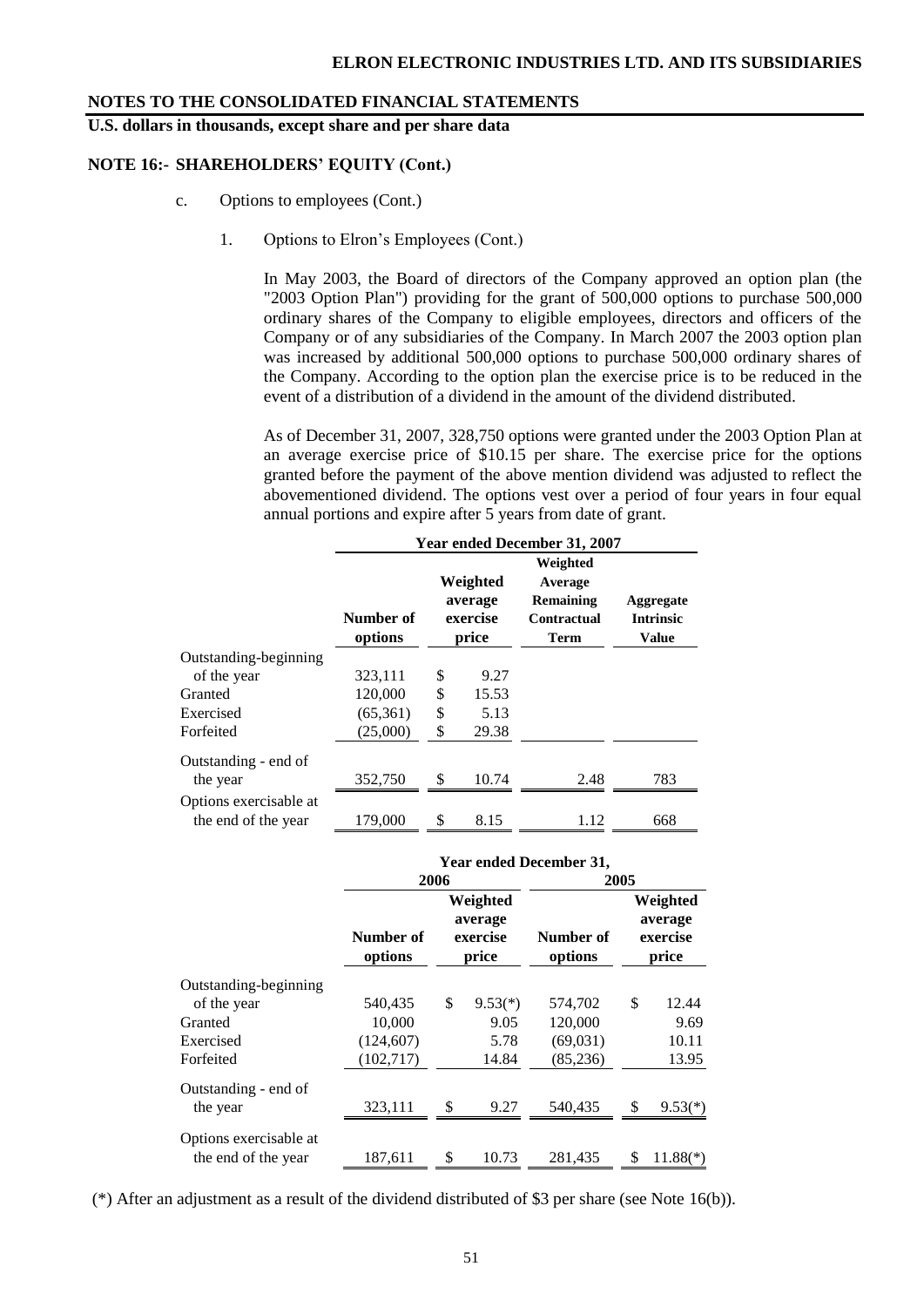**U.S. dollars in thousands, except share and per share data**

#### **NOTE 16:- SHAREHOLDERS' EQUITY (Cont.)**

- c. Options to employees (Cont.)
	- 1. Options to Elron's Employees (Cont.)

The weighted average fair values and weighted average exercise prices of options granted during the years ended December 31, 2007, 2006 and 2005 were as follows:

|                                                                                         | For options with an exercise price on the grant date that: |                             |                       |                        |                         |                  |  |  |  |
|-----------------------------------------------------------------------------------------|------------------------------------------------------------|-----------------------------|-----------------------|------------------------|-------------------------|------------------|--|--|--|
|                                                                                         |                                                            | <b>Exceeds market price</b> |                       |                        | Less than market price  |                  |  |  |  |
|                                                                                         |                                                            | Year ended December 31,     |                       |                        | Year ended December 31, |                  |  |  |  |
|                                                                                         | 2007                                                       | 2006                        | 2005                  | 2007                   | 2006<br>2005            |                  |  |  |  |
| Weighted average<br>exercise prices<br>Weighted average<br>fair values on<br>grant date | $S -$<br>S                                                 | $S -$                       | $\mathbb{S}$ –<br>\$. | \$15.53\$39.05<br>5.79 | \$3.89                  | \$9.69<br>\$4.18 |  |  |  |

2. The following table summarizes information regarding outstanding and exercisable options as of December 31, 2007:

|                       | <b>Options exercisable</b>                                 |                                                                  |                                           |       |                                                            |                                           |       |
|-----------------------|------------------------------------------------------------|------------------------------------------------------------------|-------------------------------------------|-------|------------------------------------------------------------|-------------------------------------------|-------|
| <b>Exercise price</b> | <b>Number</b><br>outstanding<br>at<br>December 31,<br>2007 | Weighted-<br>average<br>remaining<br>contractual<br>life (years) | Weighted-<br>average<br>exercise<br>price |       | <b>Number</b><br>outstanding<br>at<br>December 31,<br>2007 | Weighted-<br>average<br>exercise<br>price |       |
| $$5-7.838$            | 133,750                                                    | 1.02                                                             | \$                                        | 5.85  | 113,750                                                    | \$                                        | 5.50  |
| $$9.05-9.41$          | 75,000                                                     | 2.64                                                             | \$                                        | 9.19  | 41,250                                                     | S                                         | 9.22  |
| \$15.53               | 120,000                                                    | 4.41                                                             | \$                                        | 15.53 |                                                            | \$                                        | ۰     |
| \$18.87               | 24,000                                                     | 0.47                                                             | ¢<br>D                                    | 18.87 | 24,000                                                     | S                                         | 18.87 |
|                       | 352,750                                                    |                                                                  |                                           |       | 179.000                                                    |                                           |       |

3. In December 1999, the Company's shareholders approved a plan whereby the former Chairman of the Board and the then Chief Executive Officer of the Company were granted options to purchase up to 58,154 ordinary shares of the Company (the "1999 grant"). The options were granted ratably over a period of 3 years commencing February 2000 and are exercisable for a period of three years, commencing two years after the date of the grant. In February 2005 and February 2006, the first and the second portion were expired (no income resulting from the expiration was recorded). In December 2006, 19,385 options at an exercise price per share of \$10.01 from the 1999 grant were exercised into 4,070 shares.

In March 2001, the Company's shareholders approved a plan whereby the former Chairman of the Board and the then Chief Executive Officer of the Company were granted additional options to purchase up to 58,000 ordinary shares of the Company (the "2001 grant"). The options were granted ratably over a period of 3 years commencing June 2001 and are exercisable for a period of three years, from the date of the grant. In June 2006, the first portion expired. The exercise prices of the options granted in June 2003 was \$5.437 as adjusted for the abovementioned dividend distributed in 2005.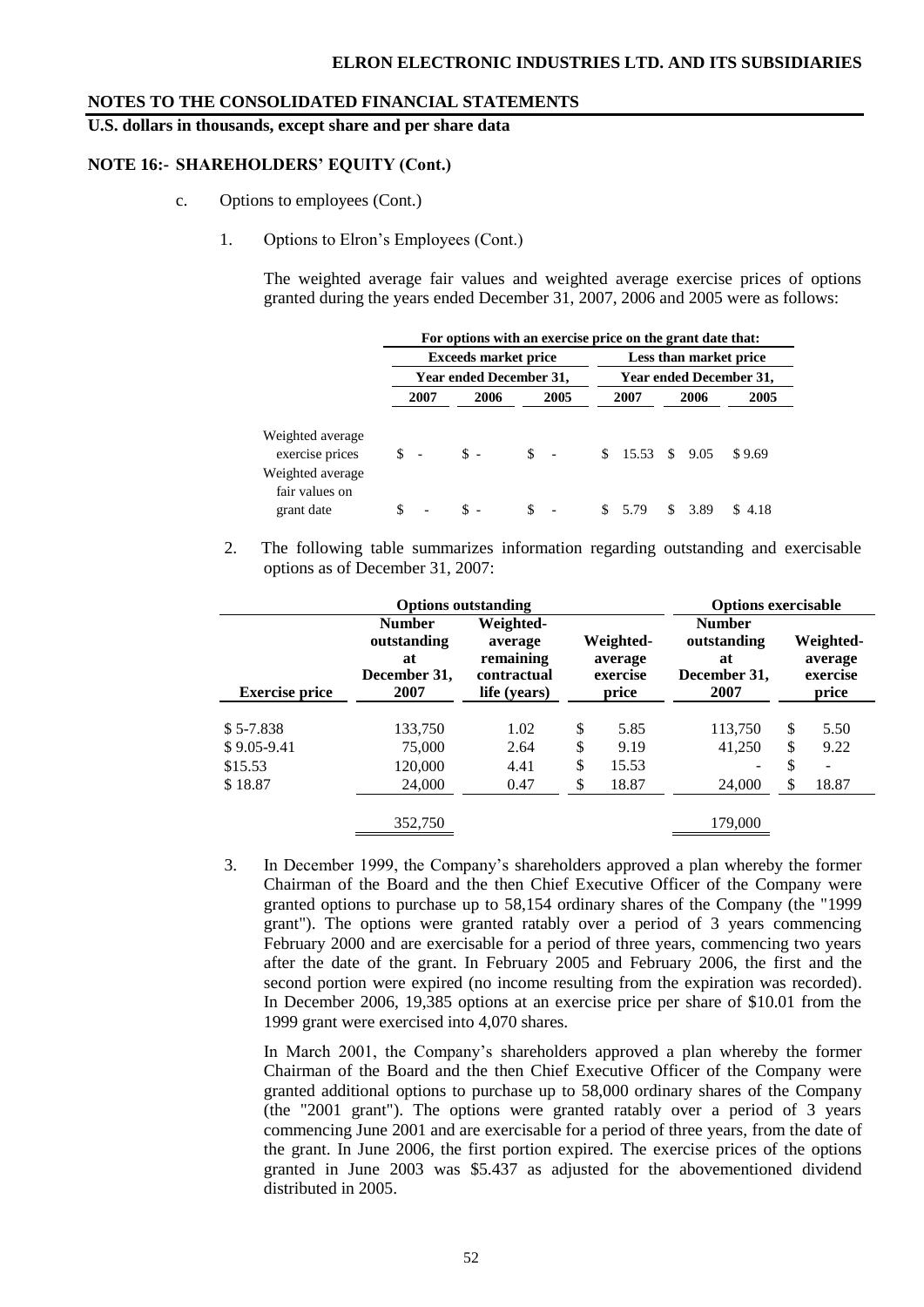## **U.S. dollars in thousands, except share and per share data**

#### **NOTE 16:- SHAREHOLDERS' EQUITY (Cont.)**

c. Options to employees (Cont.)

In December 2004, 19,333 options at an exercise price per share of \$8.34 from the 2001 grant were exercised into 8,623 shares. In September 2007, 19,334 options at an exercise price per share of \$12.93 from the 2001 grant were exercise into 11,242 shares.

Upon exercise of the options, the option holder was granted a number of shares reflecting the intrinsic value of the options exercised, as calculated at the exercise date, in consideration for their par value only. These plans were considered to be variable plans as defined in APB 25 (except for the third portion of the 2001 grant which was accounted for under SFAS 123, See Note 2t).

- 4. In April 2007, the company's shareholders approved a plan whereby the chairman of the board of the company was granted options to purchase 120,000 ordinary shares of the company under the 2003 option plan. The option vest over a period of four years from the date of grant, in four equal annual portions. The options are exercisable at a price per share of \$15.53. As of the grant date, the weighted average fair value was \$5.8 per share. The fair value was calculated using the Black & Scholes option pricing model. See note 2(t).
- 5. Compensation expense recorded during 2007 amounted to \$304 (2006- \$ 344, 2005- \$405).
- 6. The balance of deferred compensation as of December 31, 2007 amounted to \$797.

| <b>Year Ended December 31</b>                                          |            |                                                  |                        |               |                                                 |                        |               |                                                 |                        |  |  |  |
|------------------------------------------------------------------------|------------|--------------------------------------------------|------------------------|---------------|-------------------------------------------------|------------------------|---------------|-------------------------------------------------|------------------------|--|--|--|
|                                                                        |            | 2007                                             |                        |               | 2006                                            |                        |               | 2005                                            |                        |  |  |  |
|                                                                        | loss       | <b>Number</b><br>of shares<br>(in)<br>thousands) | Per<br>share<br>amount | <b>Income</b> | <b>Number</b><br>of shares<br>(in<br>thousands) | Per<br>share<br>amount | <b>Income</b> | <b>Number</b><br>of shares<br>(in<br>thousands) | Per<br>share<br>amount |  |  |  |
| <b>Basic</b>                                                           | \$(37,095) | 29,619                                           | (1.25)                 | \$3,032       | 29,532                                          | \$0.10                 | \$47,335      | 29,437                                          | \$1.61                 |  |  |  |
| Effect of<br>options of<br>investees<br>Effect of<br>dilutive<br>stock | (385)      |                                                  |                        | (821)         | $\overline{\phantom{a}}$                        |                        | (20)          | $\overline{\phantom{a}}$                        |                        |  |  |  |
| options                                                                |            |                                                  |                        |               | 92                                              |                        |               | 113                                             |                        |  |  |  |
| Diluted                                                                | (37, 480)  | 29,619                                           | \$(1.27)               | 2,211         | 29,624                                          | \$0.07                 | \$47,315      | 29,550                                          | \$1.60                 |  |  |  |

#### **NOTE 17:- INCOME (LOSS) PER SHARE**

#### **NOTE 18:- EQUITY IN LOSSES OF AFFILIATED COMPANIES**

|                       |           | <b>Year ended December 31,</b> |          |  |  |  |
|-----------------------|-----------|--------------------------------|----------|--|--|--|
|                       | 2007      | 2006                           | 2005     |  |  |  |
| Affiliated companies: |           |                                |          |  |  |  |
| Given                 | (1,792)   | (5,170)                        | (2,036)  |  |  |  |
| Netvision             | 886       | 5,059                          | 1,576    |  |  |  |
| Others(1)             | (19, 510) | (17,629)                       | (17,062) |  |  |  |
|                       | (20, 416) | (17,740)                       | 17,522   |  |  |  |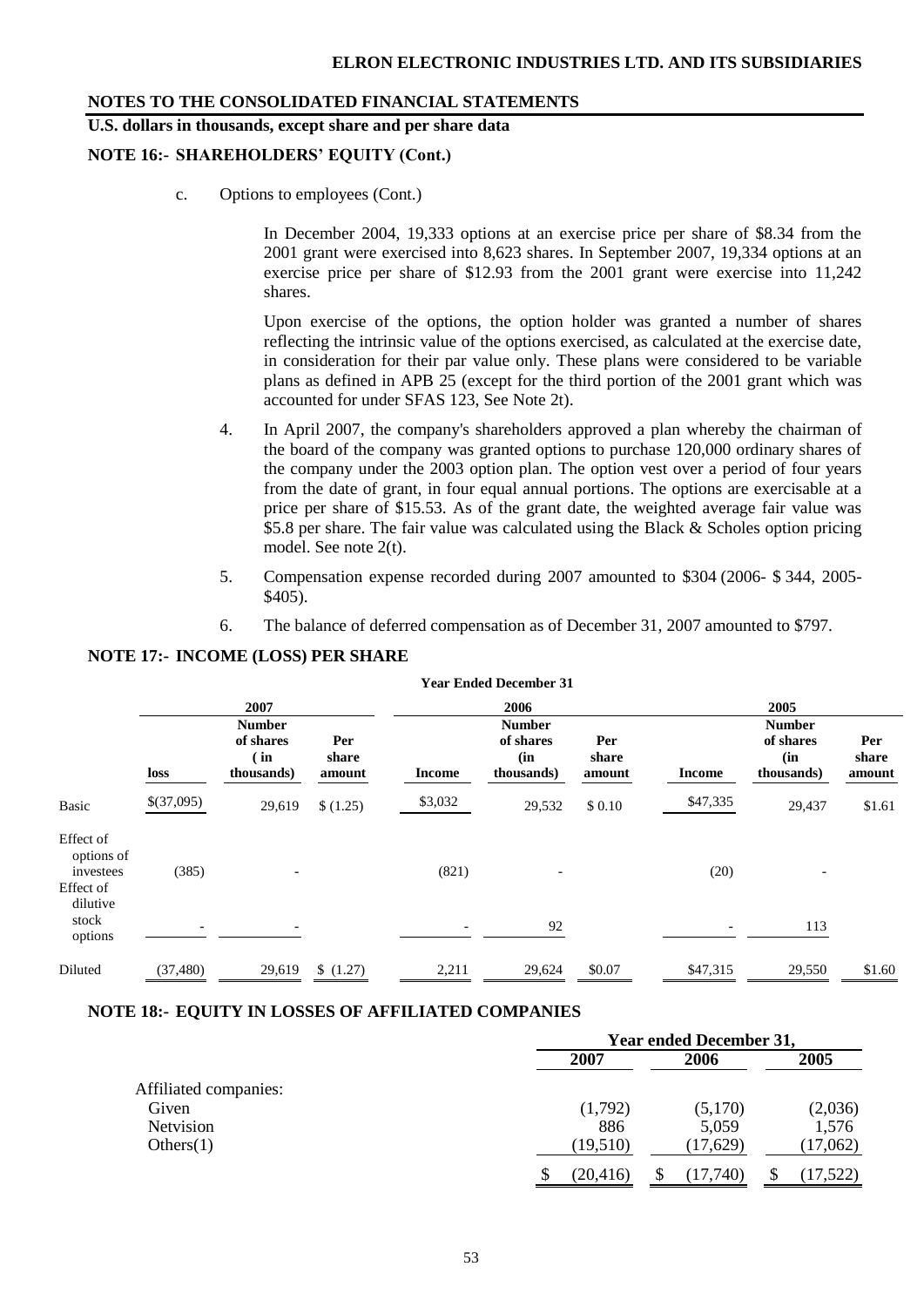#### **U.S. dollars in thousands, except share and per share data**

#### **NOTE 18:- EQUITY IN LOSSES OF AFFILIATED COMPANIES (Cont.)**

The equity in losses includes amortization of intangible assets embedded in to the investments in affiliated companies.

(1) Including equity in net losses of consolidated entities through the dates of commencement of consolidation and of previously consolidated entities from the date they ceased to be consolidated.

#### **NOTE 19:- GAIN FROM DISPOSAL OF BUSINESSES AND AFFILIATED COMPANIES AND CHANGES IN HOLDINGS IN AFFILIATED COMPANIES, NET**

|                                           | <b>Year ended December 31,</b> |        |  |       |  |        |
|-------------------------------------------|--------------------------------|--------|--|-------|--|--------|
|                                           |                                | 2007   |  | 2006  |  | 2005   |
| Given (See Note $7d(1)$ )                 |                                | 552    |  | (975) |  | 666    |
| Netvision (See Note $7d(5)$ )             |                                | 13,845 |  | 1,802 |  | 2,989  |
| Oren (See Note $7d(4)$ )                  |                                |        |  |       |  | 19,673 |
| Ellara (formerly $-AMT$ )(See Note 7d(6)) |                                |        |  | 985   |  |        |
| Galil Medical (See Note 3b)               |                                |        |  | 742   |  |        |
| Others                                    |                                | 457    |  |       |  |        |
|                                           |                                | 14,854 |  | 2.547 |  | 23,328 |

#### **NOTE 20:- OTHER INCOME (LOSS), NET**

|                                                         | <b>Year ended December 31,</b> |         |      |        |      |        |
|---------------------------------------------------------|--------------------------------|---------|------|--------|------|--------|
|                                                         | 2007                           |         | 2006 |        | 2005 |        |
| Gain (loss) from sale and increase (decrease) in market |                                |         |      |        |      |        |
| value of:                                               |                                |         |      |        |      |        |
| Partner shares (1)                                      | \$                             |         | \$   | 24,977 | \$   | 56,423 |
| Zoran shares                                            |                                |         |      |        |      | 1,053  |
| Other companies, net                                    |                                | 1,030   |      | 13     |      | 133    |
| Other than temporary decline in value of investments    |                                |         |      |        |      |        |
| (see note $8(3)$ a and b)                               |                                | (9,205) |      |        |      | (568)  |
| Bank loan extinguishment (2)                            |                                |         |      | 2,708  |      |        |
| Equity in losses of partnerships                        |                                | (826)   |      | (672)  |      | 174    |
| Dividend from Partner (1)                               |                                |         |      | 1,781  |      | 381    |
| Gain from sale of Carmiel building (see Note 9)         |                                | 5,449   |      |        |      |        |
| Other                                                   |                                | 338     |      | 503    |      | 1,052  |
|                                                         | S                              | (3,214) | S    | 29,310 |      | 58,648 |

 Realized gains from sale of available-for-sale securities amounted to approximately \$1,030, \$25,000 and \$57,500 in the years ended December 31, 2007, 2006 and 2005, respectively. The proceeds from such sales amounted to approximately \$1,030, \$39,800 and \$103,000 for the years ended December 31, 2007, 2006 and 2005, respectively.

Regarding an other than temporary decline in value of other investments see Note 8(3) a and b.

#### **NOTE 20:- OTHER INCOME (LOSS), NET**

(1) On April 20, 2005 Elbit completed the sale of 12,765,190 Partner Communications Ltd. ("Partner") shares to Partner for approximately \$94,000, as part of the sale together with the other Israeli founding shareholders of Partner, of approximately 33.3 million Partner shares to Partner. As a result of the sale, Elron recorded in the statement of operations, a realized gain of approximately \$56,400 (approximately \$45,400 net of tax). The gain net of tax includes a reduction of approximately \$9,400 in the tax expense as a result of the reversal of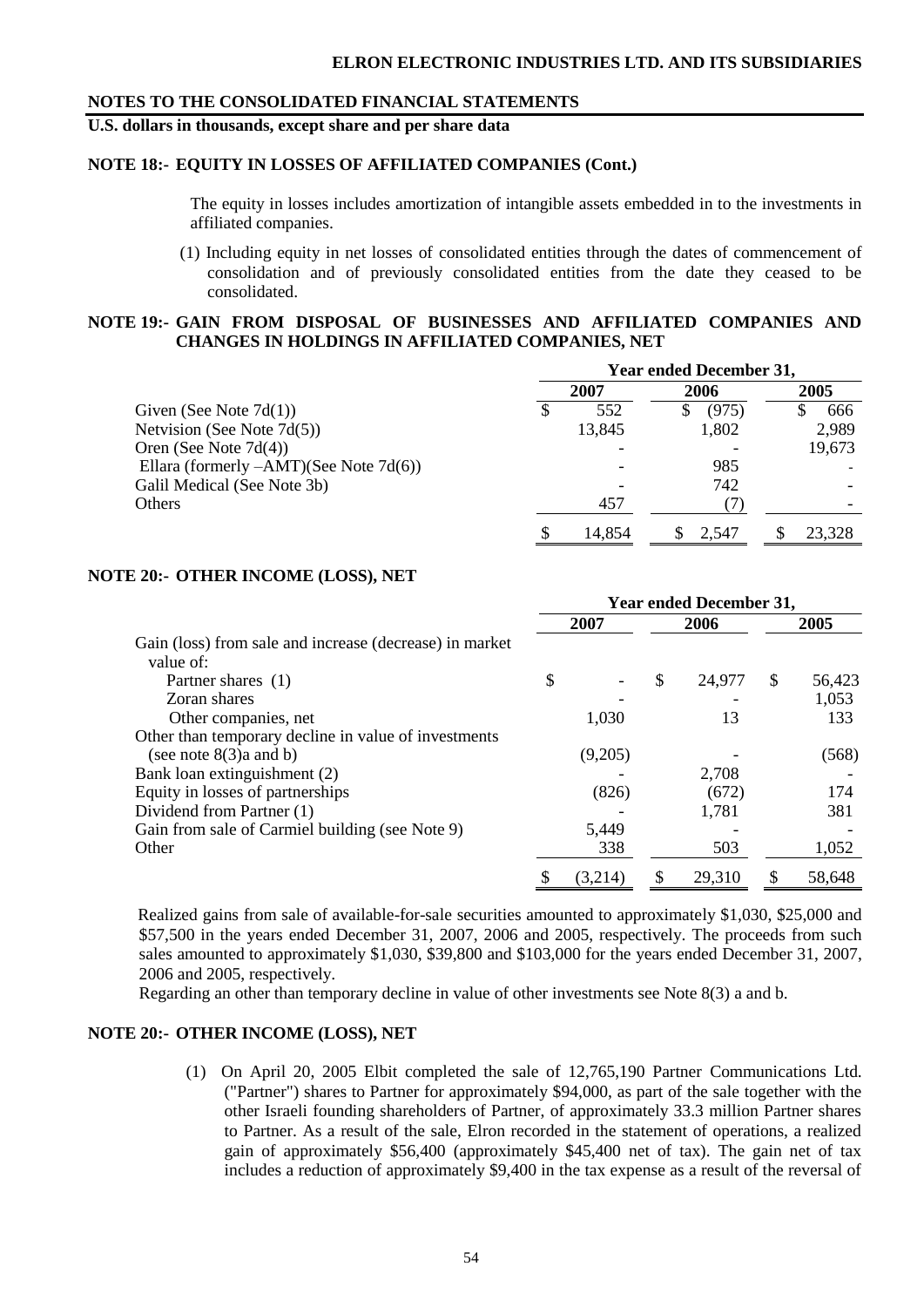## **U.S. dollars in thousands, except share and per share data**

#### **NOTE 20:- OTHER INCOME (LOSS), NET (Cont.)**

a valuation allowance previously recorded in respect of deferred tax assets relating to loss carryforwards. See Note 14 (e)(1).

Following the aforementioned sale, Elbit held 3,091,361 shares of Partner a decrease from 9% to approximately 2% of the outstanding shares of Partner

On November 16, 2006, Elbit sold 8,630 shares in consideration for approximately \$100.

On December 31, 2006, Elron and Elbit together completed the sale of 3,906,085 shares of Partner (823,354 by Elron which were purchased by it in March 2006 in consideration for \$5,300 and 3,082,731 by Elbit) comprising all of Elron's and Elbit's shares in Partner, to several Israeli institutional investors for approximately \$39,800.

As a result of the above transactions, Elron recorded in the fourth quarter of 2006 in the statement of operations, a realized gain of approximately \$25,000 (approximately \$21,200 net of tax). The gain net of tax includes a reduction of approximately \$3,700 in the tax expense as a result of the reversal of a valuation allowance previously recorded in respect of deferred tax assets relating to loss carryforwards. See Note 14 (e)(3).

During 2006 and 2005 Elron and Elbit received dividend from Partner in the amount of approximately \$1,800 and \$400, respectively.

(2) In February 2006, Mediagate's bank loan in the amount of approximately \$2,800 was settled in consideration for \$100. As a result, according to the provisions of FAS 140, "Accounting for Transfers and Servicing of Financial Assets and Extinguishments of Liabilities", Elron recorded in the first quarter of 2006 a gain of approximately \$2,700.

#### **NOTE 21:- FINANCING INCOME, NET**

|                                                                                               | <b>Year ended December 31,</b> |       |      |       |    |       |  |      |  |
|-----------------------------------------------------------------------------------------------|--------------------------------|-------|------|-------|----|-------|--|------|--|
|                                                                                               | 2007                           |       | 2006 |       |    |       |  | 2005 |  |
| Income:                                                                                       |                                |       |      |       |    |       |  |      |  |
| Interest on cash equivalents, bank deposits, debentures                                       |                                |       |      |       |    |       |  |      |  |
| and loans                                                                                     | \$                             | 5,599 | \$   | 5,854 | \$ | 6,473 |  |      |  |
| Foreign currency gains                                                                        |                                | 78    |      | 493   |    | 1,532 |  |      |  |
|                                                                                               |                                | 5,677 |      | 6,347 |    | 8,005 |  |      |  |
| Expenses:                                                                                     |                                |       |      |       |    |       |  |      |  |
| Interest on short-term credit, long-term loans and others                                     |                                | 1,249 |      | 780   |    | 1,333 |  |      |  |
| Foreign currency losses                                                                       |                                | 660   |      | 1,112 |    | 88    |  |      |  |
|                                                                                               |                                | 1,909 |      | 1,892 |    | 1,421 |  |      |  |
| (Gain) Loss from sale of debentures<br>Other than temporary decline in value of Available for |                                | 177   |      | (114) |    | 192   |  |      |  |
| sale Debentures                                                                               |                                |       |      | 518   |    | 909   |  |      |  |
|                                                                                               |                                | 3.945 | S    | 4,051 |    | 5,483 |  |      |  |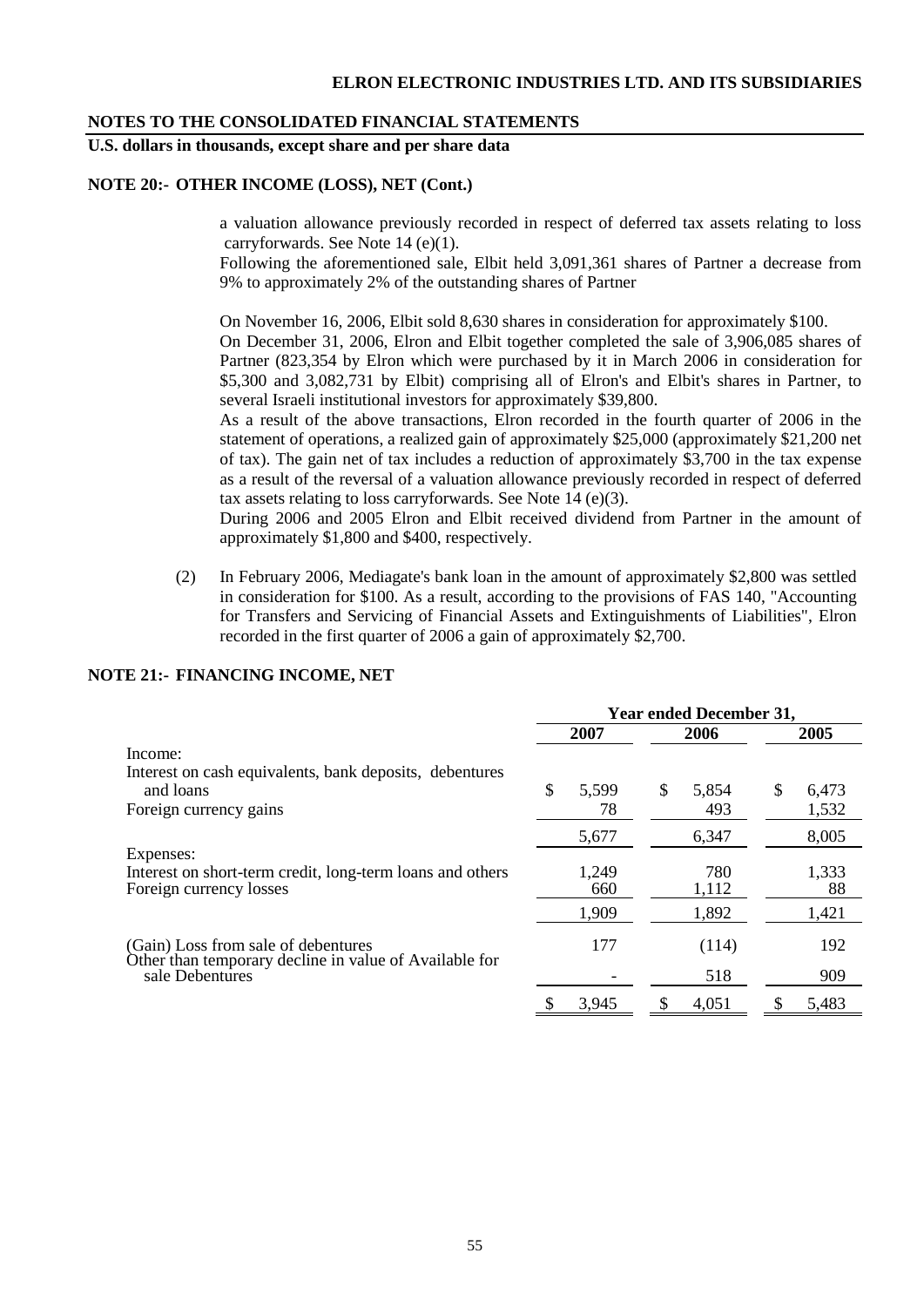#### **ELRON ELECTRONIC INDUSTRIES LTD. AND ITS SUBSIDIARIES**

#### **NOTES TO THE CONSOLIDATED FINANCIAL STATEMENTS**

## **U.S. dollars in thousands, except share and per share data**

#### **NOTE 22:- DISCONTINUED OPERATIONS**

During 2005, the Company sold all of its shares of the ET Group, which met the definition of a component under SFAS 144 (See Note 3a). Accordingly, the results of operations of the ET Group and the gain resulting from the disposal of the ET Group have been classified as discontinued operations in the statement of operations.

a. The following is the composition of discontinued operations:

|                                              |    | 2005    |
|----------------------------------------------|----|---------|
| Loss from operations of discontinued         |    |         |
| components                                   |    |         |
| ET Group (See Note 3a): *                    |    |         |
| Impairment of goodwill                       |    | (1,329) |
| Impairment of intangible assets and property |    |         |
| and equipment                                |    |         |
| <b>Operating losses</b>                      |    | (2,734) |
|                                              | \$ | (4,063) |
| Gain on disposal                             |    |         |
| ET Group (See Note 3a)                       |    | 213     |
|                                              | \$ | 213     |
|                                              |    | (3,850) |
|                                              |    |         |
| * Pre tax loss of ET group                   | S  | (4,063) |
|                                              |    |         |

Revenues relating to the ET Group discontinued operations for the years ended December 31, 2005 were \$2,954.

#### **NOTE 23:- RELATED PARTY TRANSACTIONS**

a. Balances with related parties:

|                                                               | December 31     |   |           |  |  |
|---------------------------------------------------------------|-----------------|---|-----------|--|--|
|                                                               | 2007            |   |           |  |  |
| Other receivables:<br>Affiliated companies<br>Other companies | \$<br>142<br>27 | J | 78        |  |  |
| Long-term receivables:<br>Other companies                     | 169             |   | 95<br>467 |  |  |
|                                                               | \$<br>169       |   | 562       |  |  |

b. Income and expenses from affiliated and other companies:

|                                          | <b>Year ended December 31,</b> |      |   |       |  |       |  |
|------------------------------------------|--------------------------------|------|---|-------|--|-------|--|
|                                          |                                | 2007 |   | 2006  |  | 2005  |  |
| Income:                                  |                                |      |   |       |  |       |  |
| Revenues                                 | S                              |      | S | 6,699 |  | 8,046 |  |
| Interest and commission for guarantees   |                                | 177  |   | 362   |  | 235   |  |
| Participation in Directors' remuneration |                                | 85   |   | 84    |  | 68    |  |
| Participation in expenses                |                                |      |   | 15    |  | 25    |  |
| Costs and Expenses:                      |                                |      |   |       |  |       |  |
| Participation in expenses                |                                | 17   |   | 17    |  | 19    |  |
| Directors' remuneration                  |                                | 73   |   |       |  | 91    |  |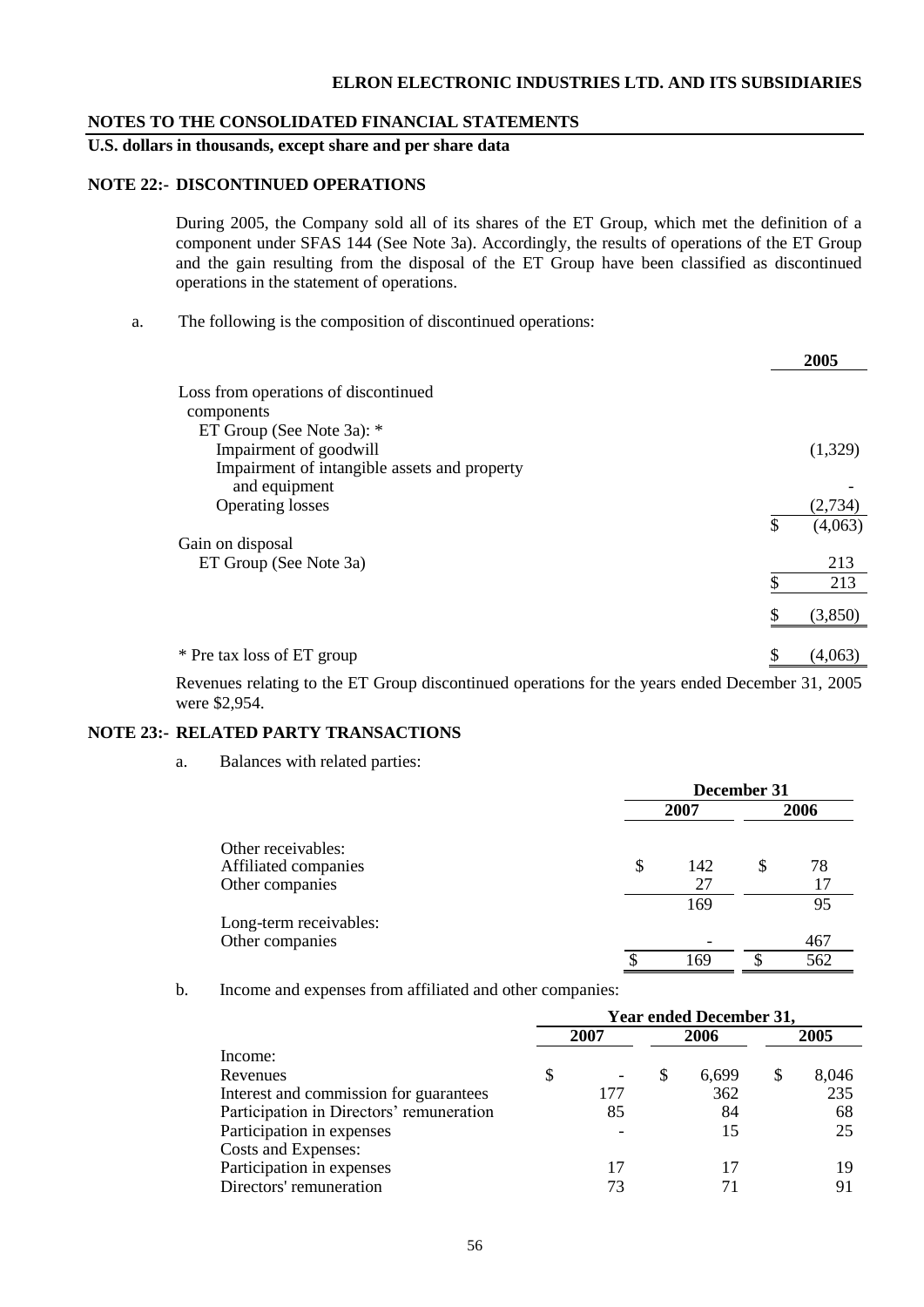**U.S. dollars in thousands, except share and per share data**

## **NOTE 23:- RELATED PARTY TRANSACTIONS (Cont.)**

- c. Option to the former Chairman of the Board and Chief Executive Officer see Note 16c(3).
- d. See Note 7(d)(5) regarding the Barak Merger and GlobCall Merger with Netvision.
- e. See Note  $7(d)(1)(f)$  regarding the investment in Given.
- f. The Company holds certain investments together with DIC as of December 31, 2007, the significant of which are as follows:

|                                      |       | % holding by  |  |  |  |  |
|--------------------------------------|-------|---------------|--|--|--|--|
|                                      | DIC   | Elron and RDC |  |  |  |  |
| Given                                | 16.1% | 27.4%         |  |  |  |  |
| Netvision (see also Note $7(d)(7)$ ) | 32.8% | 16.0%         |  |  |  |  |
| Galil                                | 12.8% | 29.0%         |  |  |  |  |

g. See note 16(c)4 regarding options granted to the Chairman of the Board.

## **NOTE 24:- ACCUMULATED OTHER COMPREHENSIVE INCOME**

|                                                                                                                                                                                          |    | <b>Unrealized</b><br>gains and<br>losses on<br>securities |              | Foreign<br>currency<br>translation<br>adjustments |    | <b>Total</b>     |
|------------------------------------------------------------------------------------------------------------------------------------------------------------------------------------------|----|-----------------------------------------------------------|--------------|---------------------------------------------------|----|------------------|
| Balance as of January 1 2006, (net of tax effect<br>of \$6,340)                                                                                                                          | \$ | 11,428                                                    | $\mathbb{S}$ | (687)                                             | \$ | 10,741           |
| Unrealized gains on available for sale securities<br>(net of tax effect of \$2,579)<br>Reclassification adjustment for realized gain and                                                 |    | 6,493                                                     |              |                                                   |    | 6,493            |
| other than temporary decline in value included<br>in net income (net of tax effect of \$8,593)<br>Foreign currency translation adjustments                                               |    | (16, 645)                                                 |              | 709                                               |    | (16, 645)<br>709 |
| Balance as of December 31, 2006 (net of tax<br>effect of \$326)                                                                                                                          | \$ | 1,276                                                     | $\sqrt{3}$   | 22                                                | \$ | 1,298            |
| Unrealized gains on available for sale securities<br>(net of tax effect of \$325)<br>Reclassification adjustment for realized gain and<br>other than temporary decline in value included |    | 1,658                                                     |              |                                                   |    | 1,658            |
| in net income (net of tax effect of \$87)<br>Foreign<br>currency translation<br>adjustments<br>included in net income due to decrease in                                                 |    | (1,255)                                                   |              |                                                   |    | (1,255)          |
| holdings in affiliated companies                                                                                                                                                         |    |                                                           |              | (407)                                             |    | (407)            |
| Foreign currency translation adjustments                                                                                                                                                 |    |                                                           |              | 2,395                                             |    | 2,395            |
| Balance as of December 31, 2007 (net of tax<br>effect of $$564)$                                                                                                                         | \$ | 1,679                                                     | - \$         | 2,010                                             | \$ | 3,689            |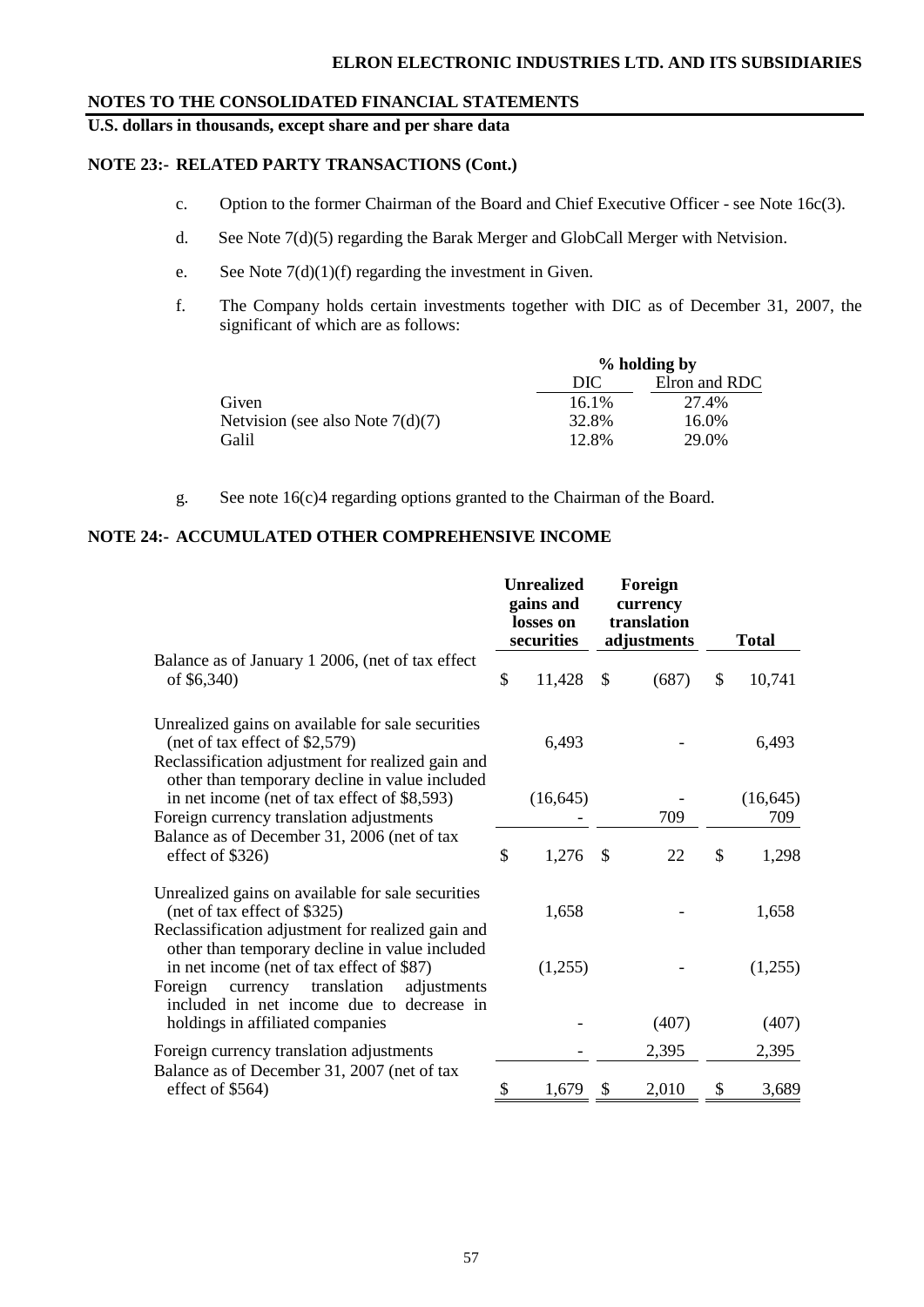## **U.S. dollars in thousands, except share and per share data**

#### **NOTE 25:- BUSINESS SEGMENT**

a. Subsequent to the sale of the ET Group (see Note 3a) the Company operates in one segment, namely the "Other Holdings and Corporate Operations". This segment includes corporate headquarters and reflects the investments in companies that operate in the fields of medical devices, communications, semiconductors, software products and clean technology.

The ET Group, which comprised the system and projects segment was sold on December 29, 2005 and therefore has been classified as discontinued operations. The operations of the System and Projects segment included development and supply of software solutions for the management of large and complex communication and internet networks.

b. Revenues according to location of customers are as follows:

|            | 2007        |    | 2006   | 2005 |        |
|------------|-------------|----|--------|------|--------|
| Israel     | \$<br>346   | \$ | 337    | \$   | 271    |
| <b>USA</b> | 1,768       |    | 9,061  |      | 9,781  |
| Europe     | 185         |    | 625    |      | 802    |
| Asia       | 2,072       |    | 2,840  |      | 1,792  |
|            | \$<br>4,371 |    | 12,863 | \$   | 12,646 |

c. Revenues from major customers were as follows:

|                                                            | 2007 | 2006 | 2005 |
|------------------------------------------------------------|------|------|------|
| In the Other Holdings and Corporate<br>Operations segment: |      |      |      |
| Oncura                                                     |      | 52%  | 64%  |

d. The majority of the long-lived assets are located in Israel**.**

#### **NOTE 26:- RECONCILIATION TO ISRAELI GAAP**

The consolidated financial statements of the Company have been prepared in accordance with accounting principles generally accepted in the U.S. Had the consolidated financial statements been prepared in accordance with accounting principles generally accepted in Israel ("Israeli GAAP"), the effects on the financial statements would have been as follows:

a. Effect on the statement of operations:

|                                                                          | As<br>reported |                              | <b>Adjustments</b>             | As per<br><b>Israeli GAAP</b> |                               |
|--------------------------------------------------------------------------|----------------|------------------------------|--------------------------------|-------------------------------|-------------------------------|
| For the year ended December 31, 2007:                                    |                |                              |                                |                               |                               |
| Net income<br>Basic net income per share<br>Diluted net income per share | \$             | (37,095)<br>(1.25)<br>(1.27) | \$(14,802)<br>(0.51)<br>(0.50) | S                             | (51, 897)<br>(1.76)<br>(1.77) |
| For the year ended December 31, 2006:                                    |                |                              |                                |                               |                               |
| Net income<br>Basic net income per share<br>Diluted net income per share | \$             | 3,032<br>0.10<br>0.07        | (15, 130)<br>(0.51)<br>(0.50)  | S                             | (12,098)<br>(0.41)<br>(0.43)  |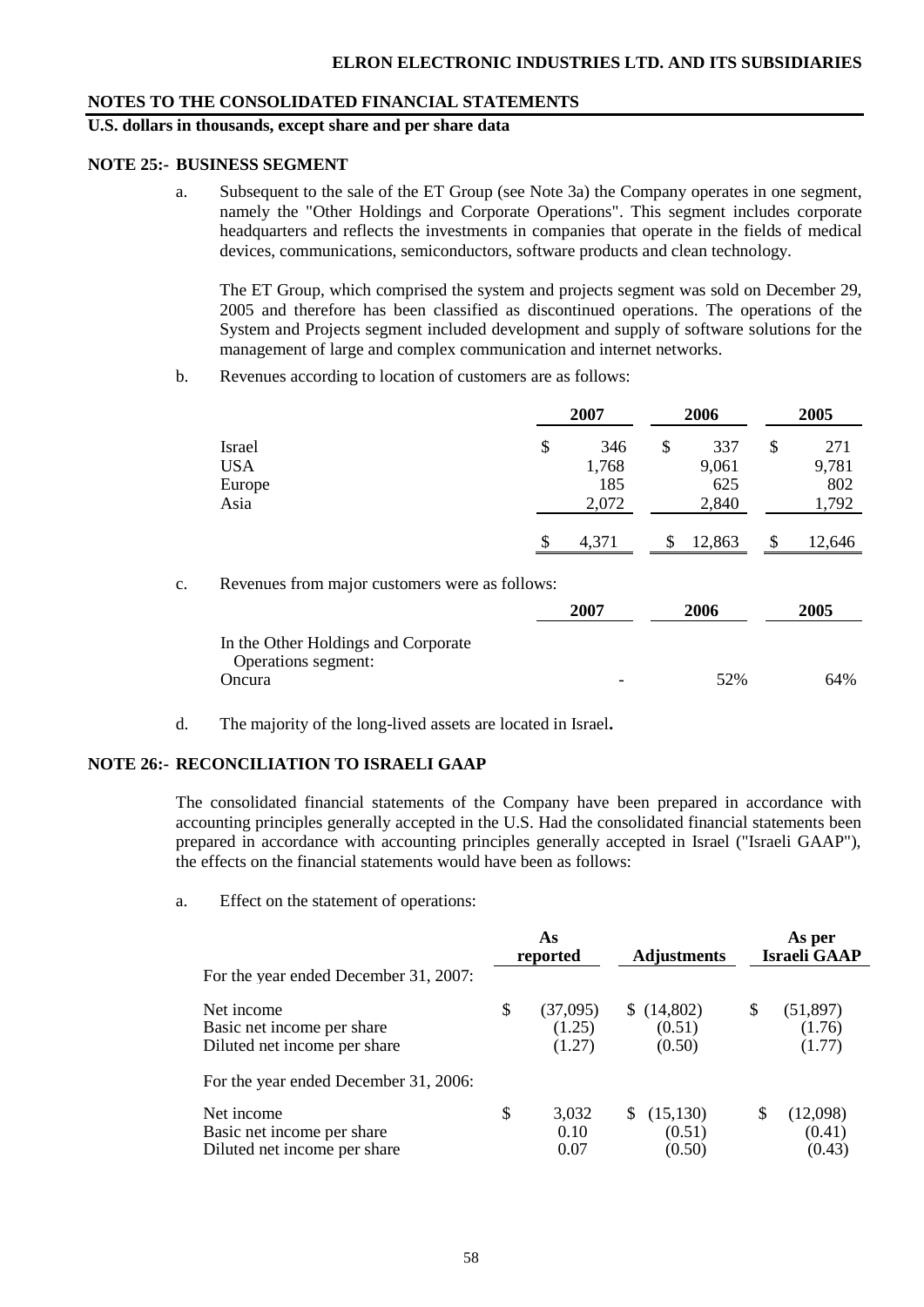#### **ELRON ELECTRONIC INDUSTRIES LTD. AND ITS SUBSIDIARIES**

#### **NOTES TO THE CONSOLIDATED FINANCIAL STATEMENTS**

#### **U.S. dollars in thousands, except share and per share data**

#### **NOTE 26:- RECONCILIATION TO ISRAELI GAAP (Cont.)**

a. Effect on the statement of operations:

|                                                                          | As<br>reported |                        | <b>Adjustments</b> |                       |              | As per<br><b>Israeli GAAP</b> |  |
|--------------------------------------------------------------------------|----------------|------------------------|--------------------|-----------------------|--------------|-------------------------------|--|
| For the year ended December 31, 2005:                                    |                |                        |                    |                       |              |                               |  |
| Net income<br>Basic net income per share<br>Diluted net income per share | \$             | 47,335<br>1.61<br>1.60 | \$                 | 7,147<br>0.24<br>0.24 | $\mathbb{S}$ | 54,482<br>1.85<br>1.84        |  |
| b.<br>Effect on the balance sheet:                                       |                |                        |                    |                       |              |                               |  |
| As of December 31, 2007:                                                 |                |                        |                    |                       |              |                               |  |
| Investments in other companies and<br>long term receivables              | \$             | 73,718                 | \$                 | (63,241)              | \$           | 10,477                        |  |
| Investment in affiliated companies                                       |                | 131,351                |                    | 4,470                 |              | 135,821                       |  |
| <b>Total</b> assets                                                      |                | 298,947                |                    | (65,711)              |              | 233,236                       |  |
| Deferred taxes                                                           |                | 373                    |                    | (373)                 |              |                               |  |
| (accumulated deficit)                                                    |                | (23, 392)              |                    | (15,714)              |              | (39,106)                      |  |
| Total equity                                                             |                | 265,817                |                    | (62, 865)             |              | 202,952                       |  |
| As of December 31, 2006:                                                 |                |                        |                    |                       |              |                               |  |
| Investments in other companies and<br>long term receivables              | \$             | 68,215                 | $\mathcal{S}$      | (61,297)              | \$           | 6,918                         |  |
| Investment in affiliated companies                                       |                | 100,392                |                    | 18,683                |              | 119,075                       |  |
| <b>Total</b> assets                                                      |                | 326,249                |                    | (58,970)              |              | 267,279                       |  |
| Deferred taxes                                                           |                | 1,408                  |                    | (1,064)               |              | 344                           |  |
| Retained earnings                                                        |                | 13,703                 |                    | 21,488                |              | 35,191                        |  |
| Total equity                                                             |                | 297,504                |                    | (59, 927)             |              | 237,577                       |  |
|                                                                          |                |                        |                    |                       |              |                               |  |

c. Material adjustments:

The abovementioned adjustments result mainly from the differences between U.S. GAAP and Israeli GAAP detailed below:

- 1. As described in Note 2i, under U.S. GAAP the equity method of accounting is no longer being applied in investments that are not common stock or in-substance common stock, regardless of the Company's ability to significantly influence the investee's operational and financial policies. Under Israeli GAAP, if the investor is able to exercise significant influence over the investee's operational and financial policies, the equity method of accounting shall be applied. The effect of the aforementioned difference on net income for 2007, 2006 and 2005 was a decrease in net income under Israeli GAAP of approximately \$24,700 and \$7,900 and \$300, respectively.
- 2. As described in Note 2c, under US GAAP, in consolidated subsidiaries, when complex ownership structure exists, such as that the minority investment is in the form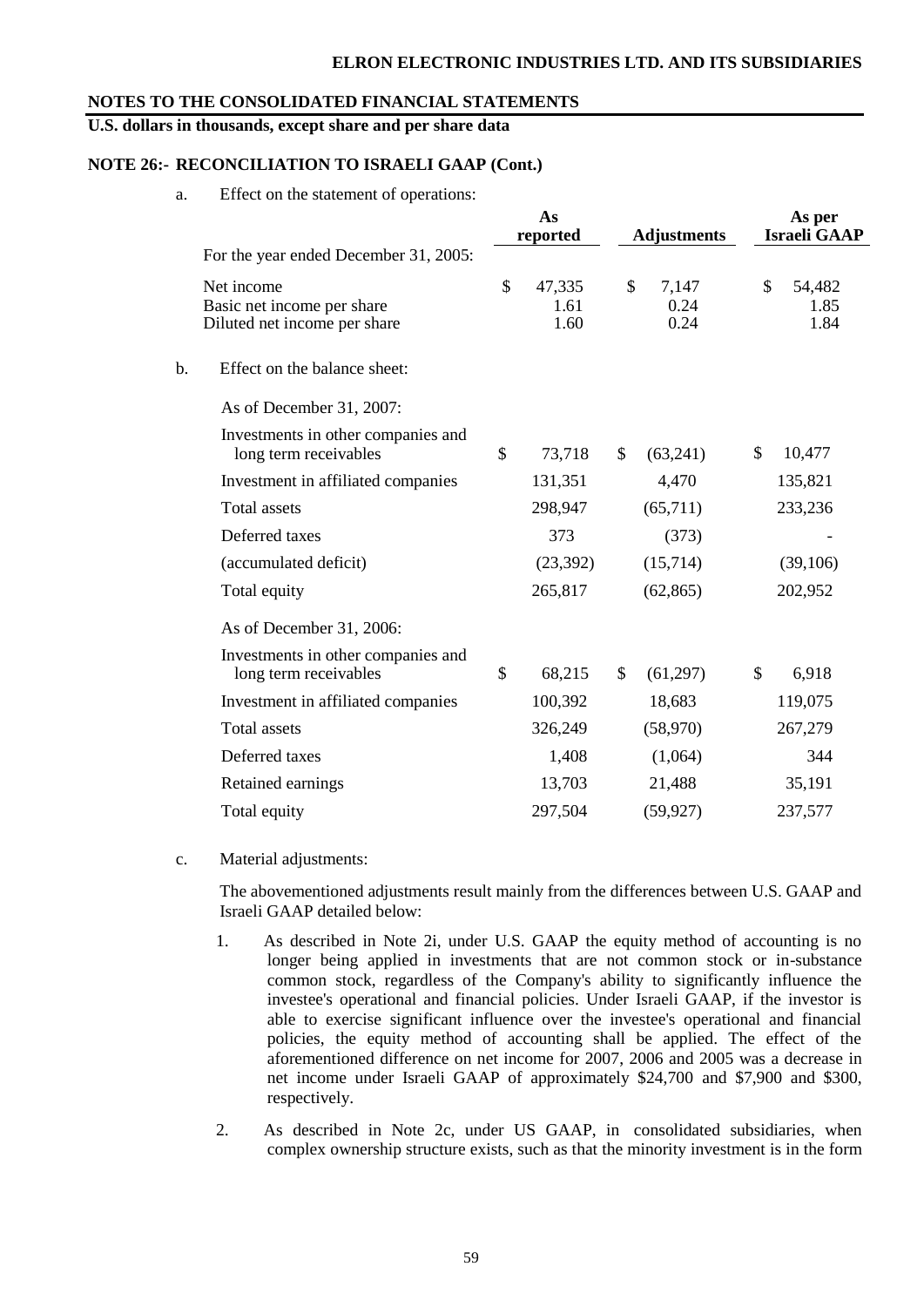## **U.S. dollars in thousands, except share and per share data**

#### **NOTE 26:- RECONCILIATION TO ISRAELI GAAP (Cont.)**

c. Material adjustments: (Cont.)

of a preferred security or other senior security which entitles the holders to a preference in liquidation and dividends, losses cannot be allocated that would reduce the carrying amount of the minority investment to the lower of the amount invested or liquidation value. Under Israeli GAAP, losses can be allocated to the minority up to the carrying amount of the minority investment. The effect on net loss in 2007 and 2006 under Israeli GAAP amounted to an increase in the net loss of approximately \$1,000 and to a decrease in net loss in 2006 of approximately \$1,700.

- 3. As described in Note 20(1), Elbit sold in 2006 and 2005 3,091,361 and 12,765,190 shares of Partner, respectively. According to accepted practice in Israel, the merger between Elron and Elbit which occurred in May 2002, was considered a transaction with controlling shareholders and therefore the assets and liabilities of Elbit were recorded by Elron according to their carrying values in Elbit at the date of the merger. The carrying value of Partner shares was approximately \$7 and \$30, respectively and therefore the gain after tax recorded in respect of the above sale of Partner shares based on Israeli GAAP in 2006 and 2005 amounted to approximately \$28,200 and \$69,700, respectively, as compared to approximately \$21,200 and \$45,400 under US GAAP, respectively.
- 4. According to U.S. GAAP the transfer of Galil's business in exchange for an interest in Oncura which occurred in May 2003 was recorded in 2003 at fair value and according to Israeli GAAP, the aforementioned exchange was accounted for as an exchange of similar productive assets, and therefore the investment in Oncura was recorded at the carrying value of the assets transferred.

As described in Note  $7(d)(7)$ , under US GAAP the company recorded in 2006 and 2005, impairment losses on the investment in Oncura in the amount of \$6,100 and \$5,100, respectively (\$2,500 and \$2,100 net of minority interest, respectively). Under Israeli GAAP, since the investment in Oncura was recorded at the carrying value of the assets transferred, no impairment was recorded.

As described in Note 3(b), On December 31, 2006 Galil sold its interest in Oncura and purchased from Oncura the urology related cryotherapy business. As a result of the difference in the carrying value amount of the investment in Oncura, as described above, Galil recorded a loss in the amount of approximately \$1,700 (not including transaction costs) under U.S GAAP and a gain of approximately \$10,400 (not including transaction costs). Elron's share in the above loss under US GAAP amounted to \$600 and its share in the above gain under Israeli GAAP amounted to approximately \$2,300.

- 5. Under U.S GAAP, a valuation allowance is recorded to reduce amounts of deferred tax assets when it is more likely than not that assets will not be realized. Under Israeli GAAP, deferred tax assets are recorded only if it is probable that the Company will have, in the future, sufficient taxable income in order to realize the deferred tax assets. The aforementioned difference under U.S GAAP resulted in a decrease in net income in 2007 of \$4,000 and to an increase in net income in 2006 and 2005 of \$2,700 and \$5,170, respectively.
- 6. Pursuant to SFAS 115, marketable securities which are available-for-sale are presented on the basis of their market value and changes in such value are charged (or credited) to other comprehensive income. According to Israeli GAAP non-current investments in marketable securities are presented at cost, while current investments in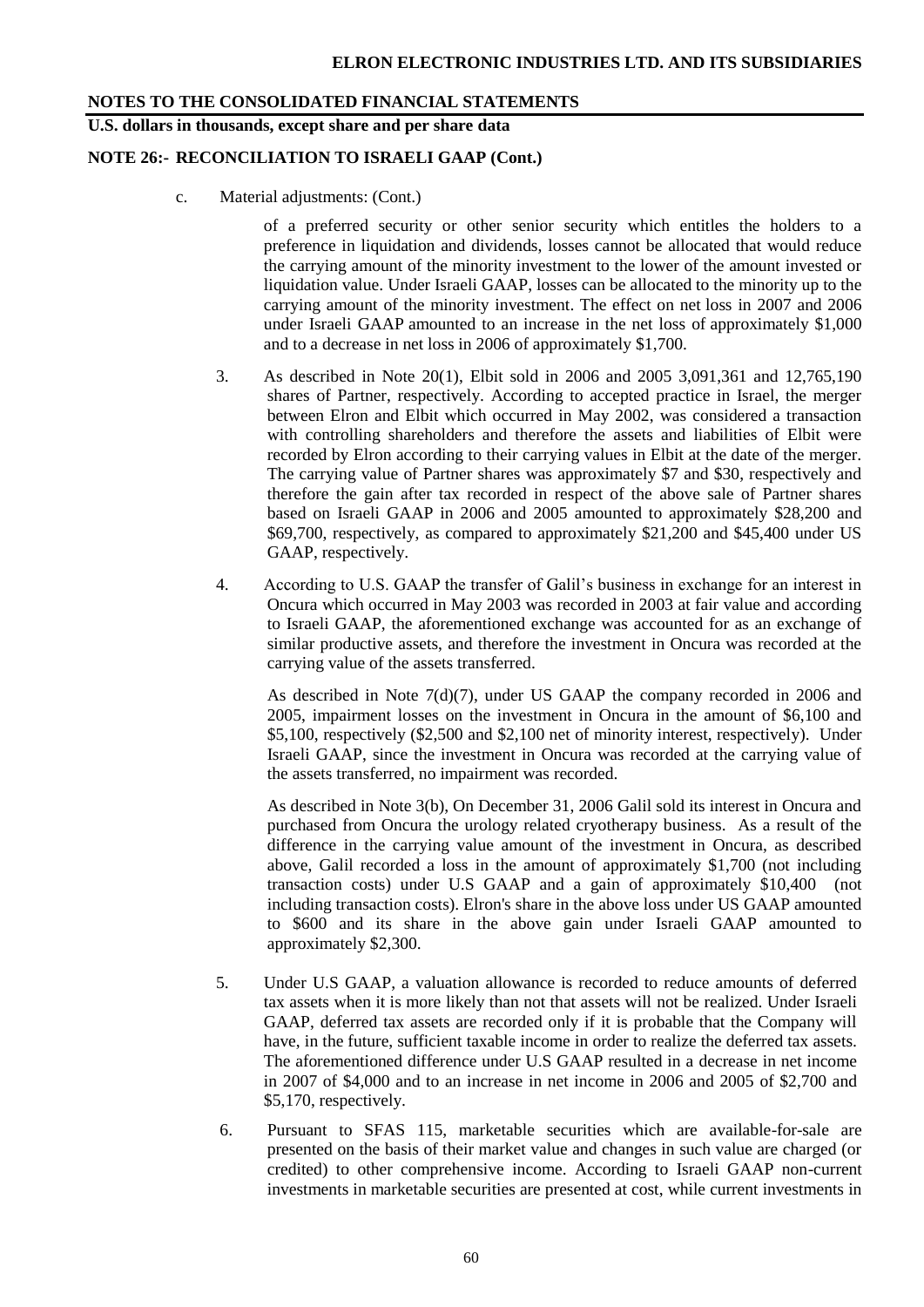#### **U.S. dollars in thousands, except share and per share data**

## **NOTE 26:- RECONCILIATION TO ISRAELI GAAP (Cont.)**

c. Material adjustments: (Cont.)

marketable securities are presented at fair value, with changes in fair value charged (or credited) to the income statement. The effect on net income in 2007, 2006 and 2005 amounted to an increase in income of approximately \$105, \$89 and \$0, respectively.

- 7. In 2005 Elbit reversed valuation allowance in respect of deferred tax assets of approximately \$14,500 (of which approximately \$3,900 was recorded as a reduction of goodwill) relating to carryforward losses. According to U.S. GAAP, when at the acquisition date, a full valuation allowance is recorded to offset deferred tax assets in respect of loss carryforwards and subsequent to that date, the valuation allowance is reduced by recording a tax benefit in respect of those loss carryforwards, the entire tax benefit should be recorded as an adjustment to goodwill and other intangible assets. Under Israeli GAAP, only the portion of the tax benefit relating to the interest acquired was recorded as an adjustment to additional paid-in capital while the portion relating to the interest previously held by the company was recorded as a tax benefit in net income. The effect on net loss in 2005 amounted to a reduction in losses of approximately \$1,500.
- 8. As described in Note  $7(d)(4)$ , Elron sold all of its holdings in Oren in the second quarter of 2005. Since Under U.S GAAP we used the equity method of accounting from the first investment in Oren and Under Israeli GAAP from the first time Elron could exercise significant influence in Oren, Elron's investment in Oren at the date of sale under US GAAP was lower by \$5,000 than such investment under Israeli GAAP. As a result, the gain recorded under Israeli GAAP for the sale of the investment in Oren in 2005, amounted to approximately \$12,200, net of tax, compared to a gain, of approximately \$17,200, net of tax under US GAAP.
- 9. As discussed in Note 7d(5), under U.S GAAP the Barak Merger and GlobCall Merger were accounted in NetVision's financial statement at fair value according to the purchase method. Under Israeli GAAP, the Barak Merger and GlobCall Merger accounted as "as pooling" since these transactions are considered business combination between parties under common control. The difference between Elron's share in NetVision's shareholder's equity before and after the transactions was recorded by Elron as capital reserve, while under U.S GAAP it was recognized as a gain in the statement of operations.
- 10. As discussed in note 3e, under U.S GAAP since Starling is considered a development stage company, the changes in Elron's proportional share of Starling's equity, resulting from the decrease in Elron's share in Starling, have been accounted for as an equity transaction and as a result a capital reserve of approximately 3,300 (approximately \$2,480 net of minority interest) was recorded. According to Israeli GAAP, the changes in the Company's proportionate share of Starling's equity in the amount of \$2,200 should be recorded as gain from disposal of businesses in the higher amount between the accumulated losses to be recorded by the Company and a portion of the gain over a period of three years. Therefore, the effect on net loss in 2007 amounted to \$2,200.
- 11. As discussed in note 8(3)b, under U.S GAAP since Implaint's book value in Elron's financial statements which is accounted for according to the cost method exceeded its estimated fair value, impairment loss in the amount of \$8,340 was recorded. According to Israeli GAAP Elron's investment in Impliant was accounted for according to the equity method. Since Impliant accrued significant losses since Elron's initial investment date, Implaint's book value according to Israeli GAAP does not exceed its fair value. Therefore the above-mentioned impairment was not recorded.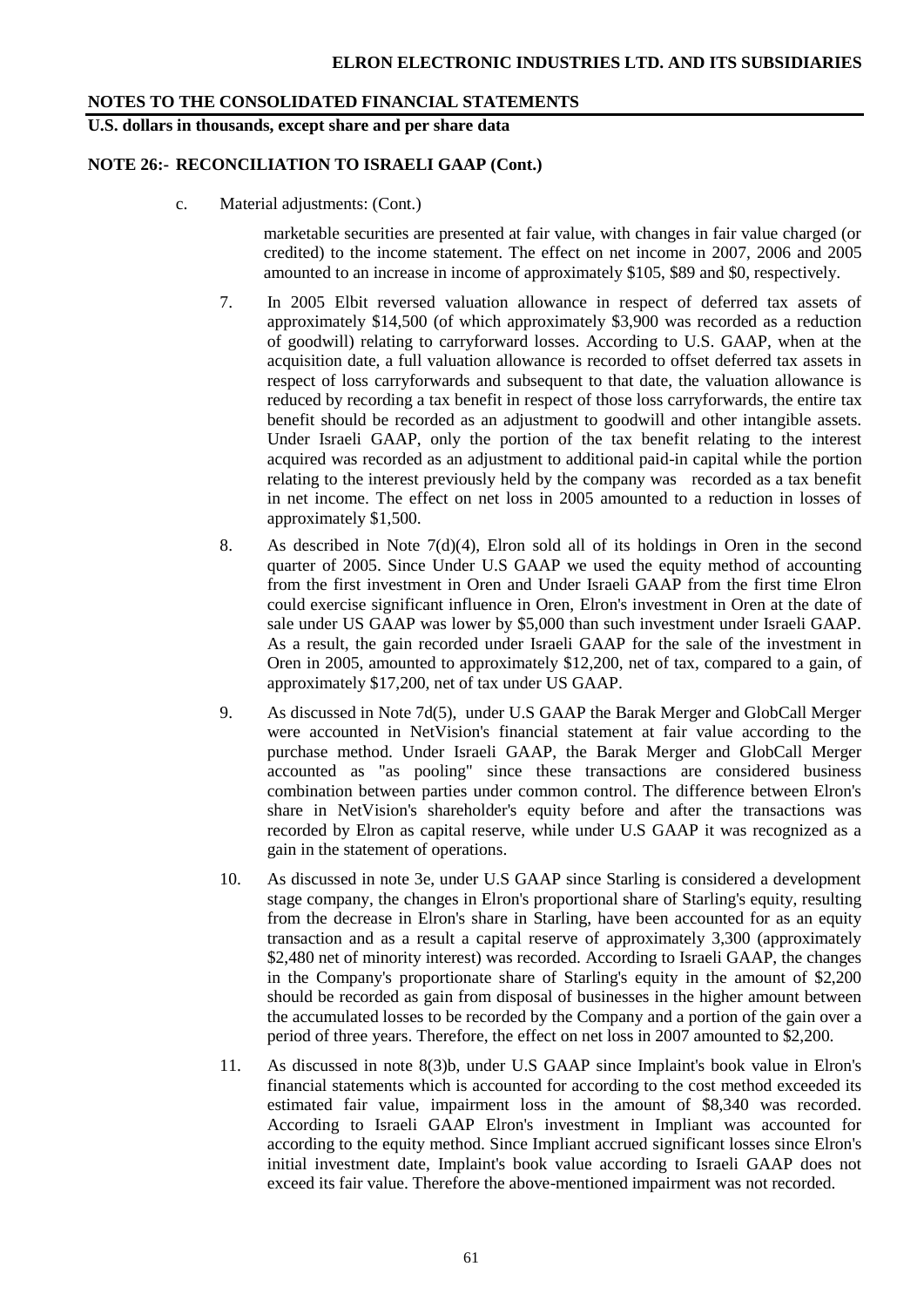**U.S. dollars in thousands, except share and per share data**

#### **NOTE 26:- RECONCILIATION TO ISRAELI GAAP (Cont.)**

- 12. As described in Note 9, during June 2007, Elbit sold its real estate in Carmiel. According to accepted practice in Israel, the merger between Elron and Elbit which occurred in May 2002, was considered a transaction with controlling shareholders and therefore the assets and liabilities of Elbit were recorded by Elron according to their carrying values in Elbit at the date of the merger. Therefore the gain net of tax recorded in respect of the above sale based on Israeli GAAP amounted to approximately \$5,400, as compared to approximately \$4,100 under U.S GAAP.
- 13. Accounting Standard No. 29 Adoption of International Financial Reporting Standards (IFRS): In July 2006, the Israel Accounting Standards Board published Accounting Standard No. 29, "Adoption of International Financial Reporting Standards (IFRS)" ("the Standard"). Pursuant to the Standard, companies that are subject to the provisions of the Securities Law, 1968, and that are required to report according to the regulations published thereunder, will be required to prepare their financial statements in accordance with IFRS starting from the period commencing on January 1, 2008.

Since the financial statements are in accordance to US GAAP, the Company includes in its financial statements a note of reconciliation between US GAAP and Israeli GAAP. Commencing January 1, 2008 the Company will include reconciliation between US GAAP to IFRS in a note to its financial statements.

**- - - - - - - - - - - - - - -**